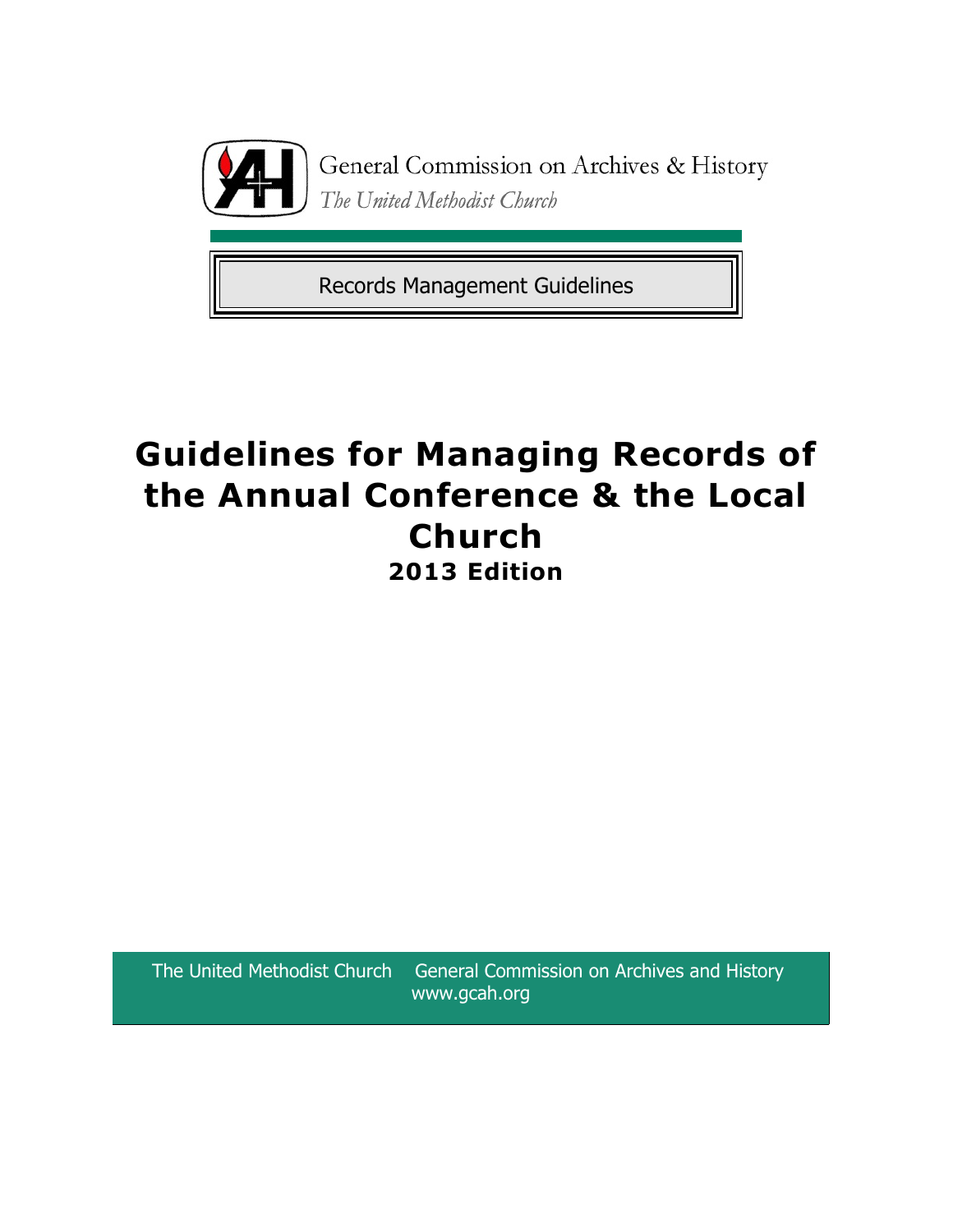# **GUIDELINES FOR MANAGING RECORDS OF THE LOCAL CHURCH AND ANNUAL CONFERENCE**

© 2013 The General Commission on Archives History The United Methodist Church P. O. Box 127 Madison, NJ 07940 Phone: (973) 408-3195 FAX: (973) 408-3909 research@gcah.org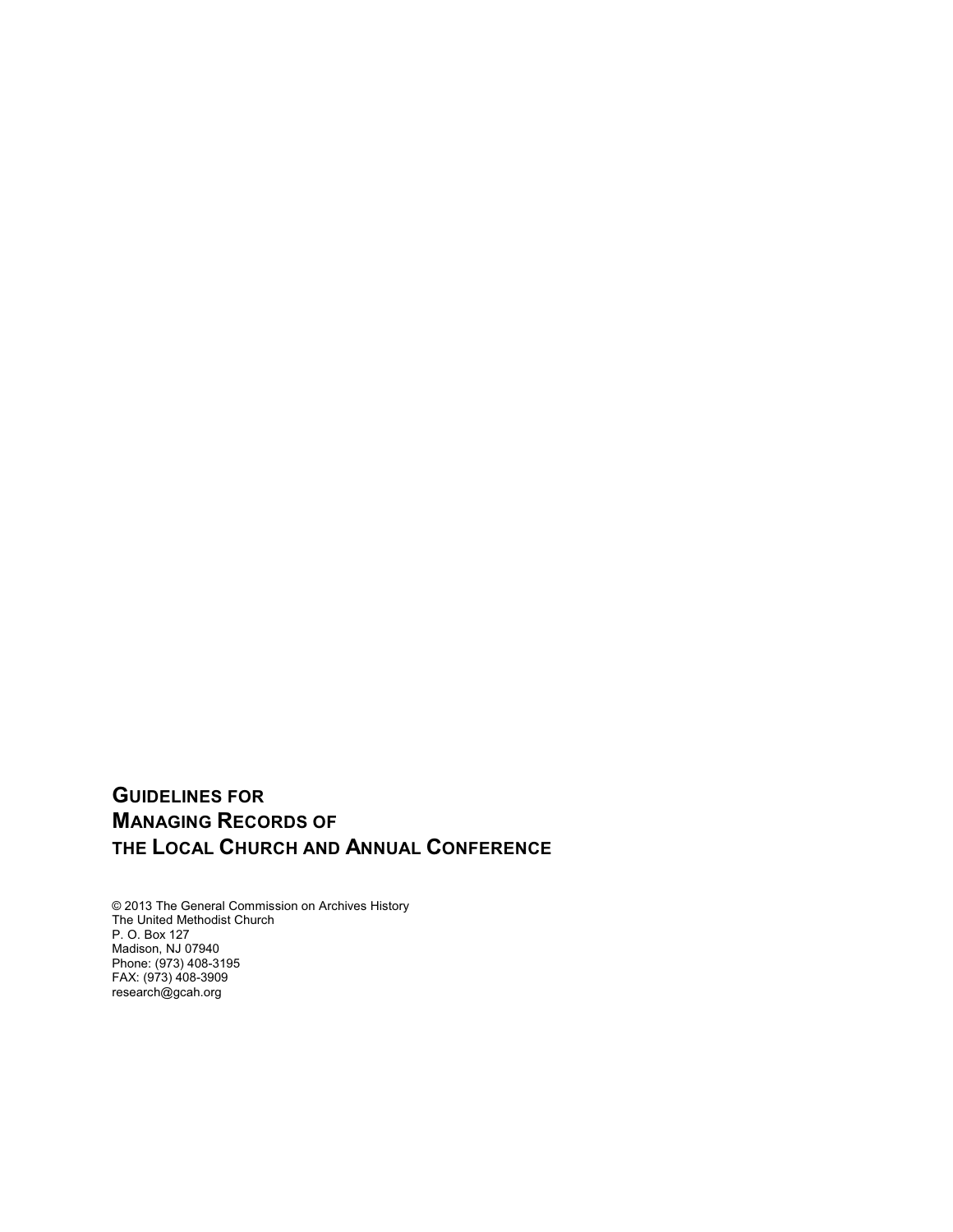# **Purpose of this Manual**

This manual is for local church history and records committees and for the annual conference<br>commission on archives and history, because these are the groups responsible for the creation of a<br>records management program for his manual is for local church history and records committees and for the annual conference commission on archives and history, because these are the groups responsible for the creation of a records management program for the local church and annual conference. This manual is also for and perhaps even assist in designing them.

This is a manual of examples and ideas. It is not meant to provide an exhaustive or comprehensive records management plan; that only can be done at the local level. The intention is to provide enough material and ideas, and some examples, to assist in starting a records management program for the your local church or annual conference. Some of the ideas mentioned here can be used directly in a local program, while others just offer a place to begin.

| District Superintendents and District Offices <b>Fig. 1.2.1.1.1.1.1.1.1.1.1.1.1.1.1.1.1.1.</b> 32 |  |
|---------------------------------------------------------------------------------------------------|--|
|                                                                                                   |  |
|                                                                                                   |  |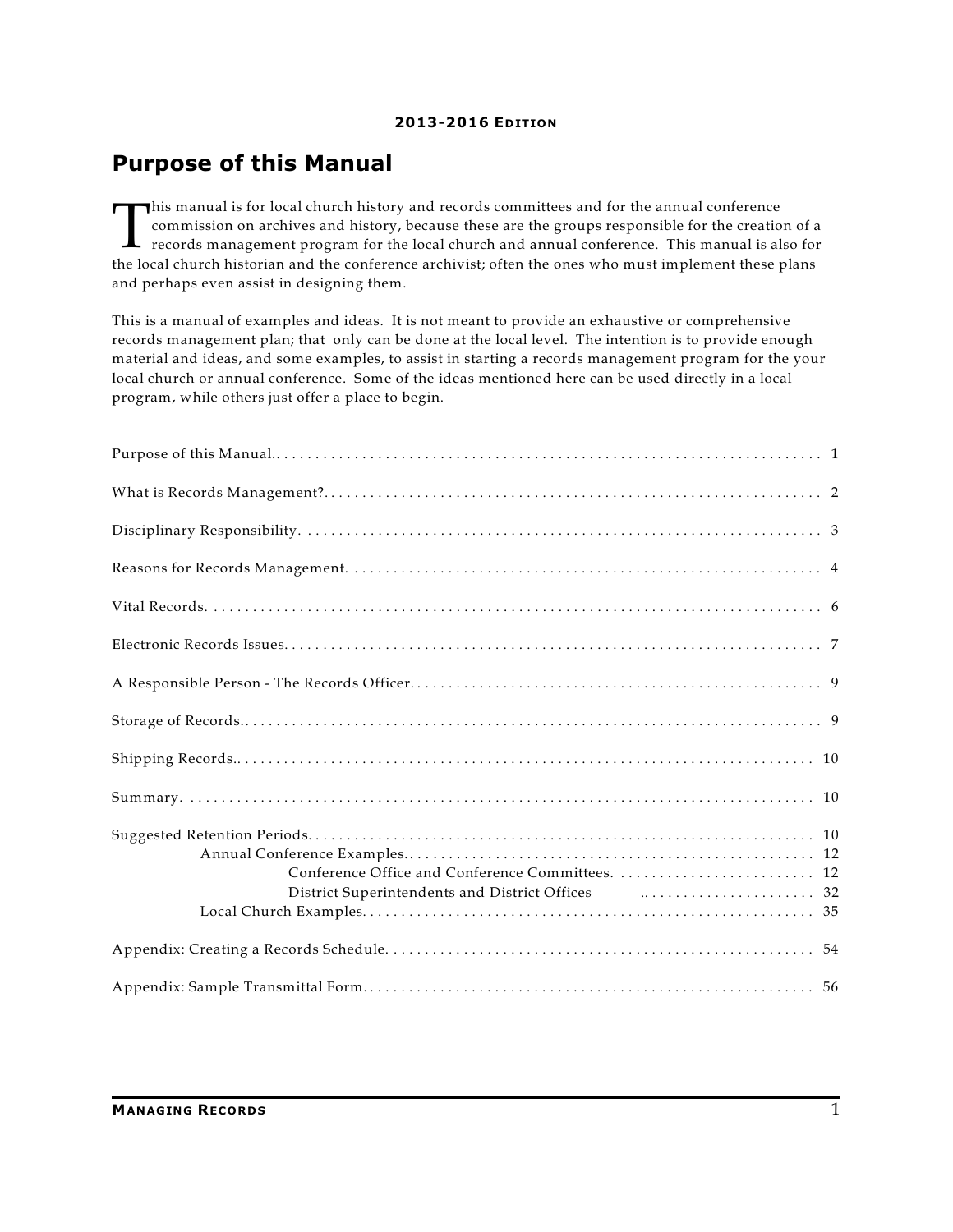# **What is Records Management?**

R<br>office. ecords management is the attempt to systematically control the growth and disposition, or destruction, of office, committee and other official records. Its basic purpose is to help answer that nagging question of what do I keep, for how long do I keep it and when can I remove it from my

Now we need to define some terms. In every office there are a variety of records which are related because they result from the same filing process, or the same function or the same activity, or have a similar form or contents. This group of related documents we will call a *series*. For example file folders

What is Records Management

The essence of records management can be summarized as follows: The task of managing our office records so that we have the records on hand to conduct today's ministry, to dispose of those we no longer need, and to see that valuable records are preserved. Its basic purpose is to help answer that nagging question of what do I keep, for how long do I keep it and when can I remove it from my office.

of bank statements from different banks would be a series. A collection of check requests would be another series. Staff memos are yet another series. For each series there are two important concepts, or questions to be asked. The first is "for how long are these records used?" - this is referred to as the *records life cycle*. The second is "how significant are these records?" - this is referred to as *appraisal*. Understanding these two concepts are key to understanding the nature of records management.

## **Records Life Cycle:**

Records can be considered like a living organism; they are born, or created, mature during their use, and then are retired or removed. In records management the task is to recognize when a record has reached the end of its life cycle. That is to say that there comes a time when every record **no longer serves a useful administrative function**. In general, the less a record is consulted, the less useful it is administratively. There are some significant exceptions to this rule, but the main focus is on those records occupying important space in an office and when can they be removed from that office. There are some records which will always have value, and which need to be kept, but which don't need to be in the main office files occupying valuable space. When a records has reached the end of its *useful administrative purpose* it is ready to be retired from the office. It is the function of *appraisal* which helps us determine when to retire the

record and what to do with the record once it is retired.

# **Records Appraisal:**

Appraisal is the process which identifies the administrative, legal, and fiscal value (primary value), and the historical and long-term research value (secondary value) of records. Once the value of a record series has been determined, a realistic retention period can be assigned to it. Appraisal can take place at any point during a record series' life cycle, but is most frequently done when the records become inactive.

There are several questions to be asked when appraising a series: How frequently is the record used by those who created it? If the record is still frequently consulted then it should probably remain in the office. But even for records which are not consulted frequently, is there still a consistent, although low, demand for the record? Is there some legal or fiscal need to hold on to the record even though it is no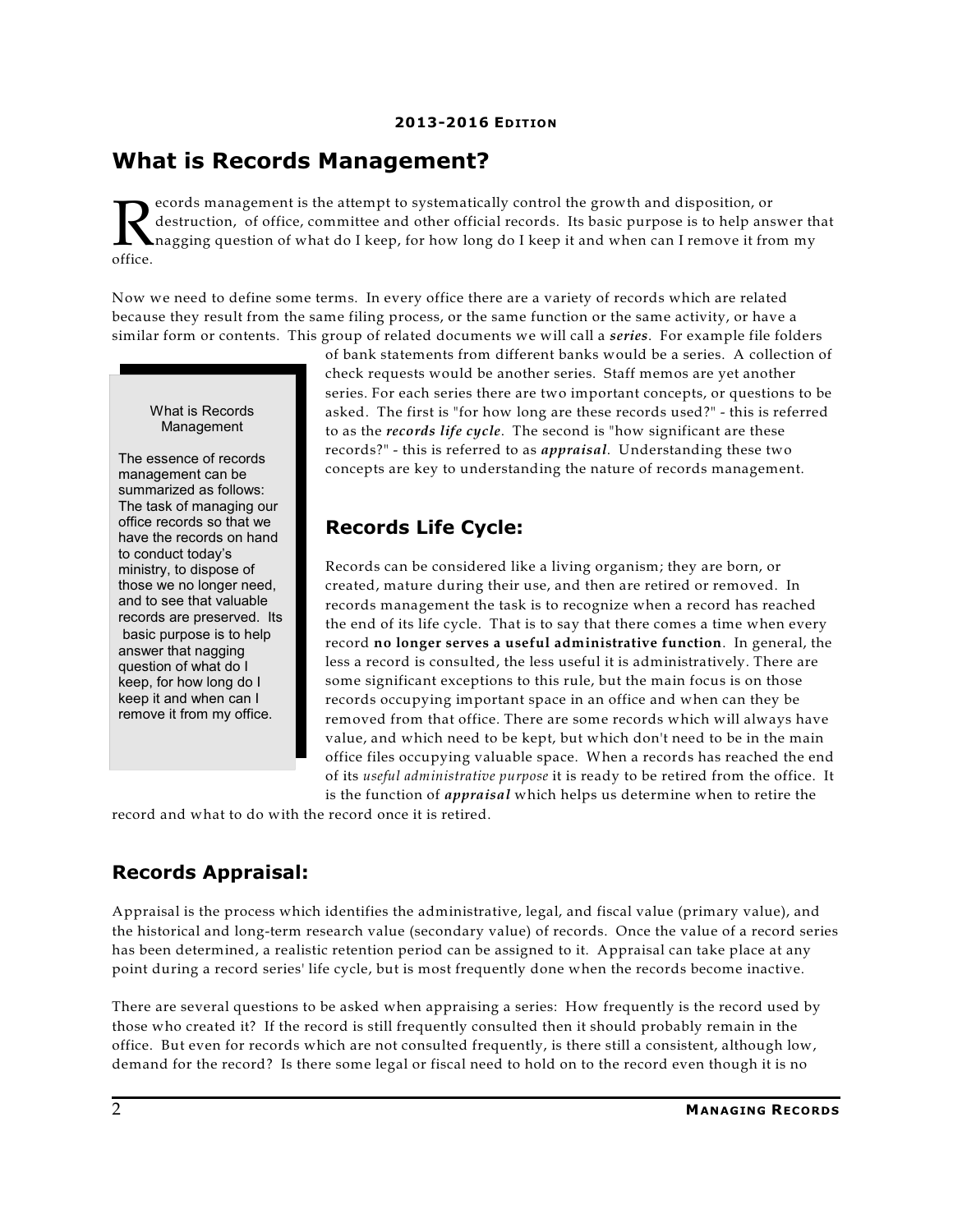longer consulted or used? An example here might be financial information. What is the historical significance of the record? Always consider records as historical when they contain information about the institution which created the record. An example here might be Charge Conference records or staff or board minutes.

# **Disciplinary Responsibility**

 $\tau$  ho is responsible for keeping records in our denomination? At what level are decisions made

Which affect our records keeping policy? The *Discipline*<br>Probably additional levels and complexities could be discerned, but for<br>Probably additional levels and complexities could be discerned, but for which affect our records keeping policy? The *Discipline* allocates the responsibility for records at four different levels. our purposes there are four levels: the local church, the annual conference, the jurisdictional conference and the General Conference.

The local church, the first level, is responsible for its records. The relevant section from the *Discipline* is from ¶247.5a)

> It is strongly recommended that the charge conference elect a church historian . . . . [The historian will] keep the historical records up to date; serve as chairperson of the committee on records and history, . . . provide an annual report on the care of church records and historical materials to the charge conference; and also provide, with the pastor and the committee on records and history, if any, for the preservation of all local church records and historical materials no longer in current use. Records [are anything] . . . made or received pursuant to any provisions of the *Discipline* in connection with the transaction of church business by any local church . . . .

*The Book of Discipline* is the basic body of administration and law for our denomination. It is reviewed, revised and edited once every four years by the General Conference. The General Conference is the only body which can speak for the entire denomination. It is composed of representatives selected from every annual conference. This means there are delegates from within and without the United States.

The local church historian, and the history and records committee, are the ones to implement a records policy. The records of the local church would include everything from the charge conference down to the papers generated in the church office. Some examples of local church records are: records from the trustees, administrative board and any other committee structure of the local church. Also included are any official publications of the local church. The creation of a records policy requires working closely with the pastor, as well as with various leadership groups within the local church.

The annual conference, the second level, is responsible for its records. The relevant sections from the *Discipline* are ¶ 641. 1 and ¶2549.4.

> In each annual conference there shall be a conference commission on archives and history. . . . It shall be the duty of the commission to collect, preserve, and make accessible the historically significant records of the annual conference and its agencies, . . . . establish retention and disposition schedules for annual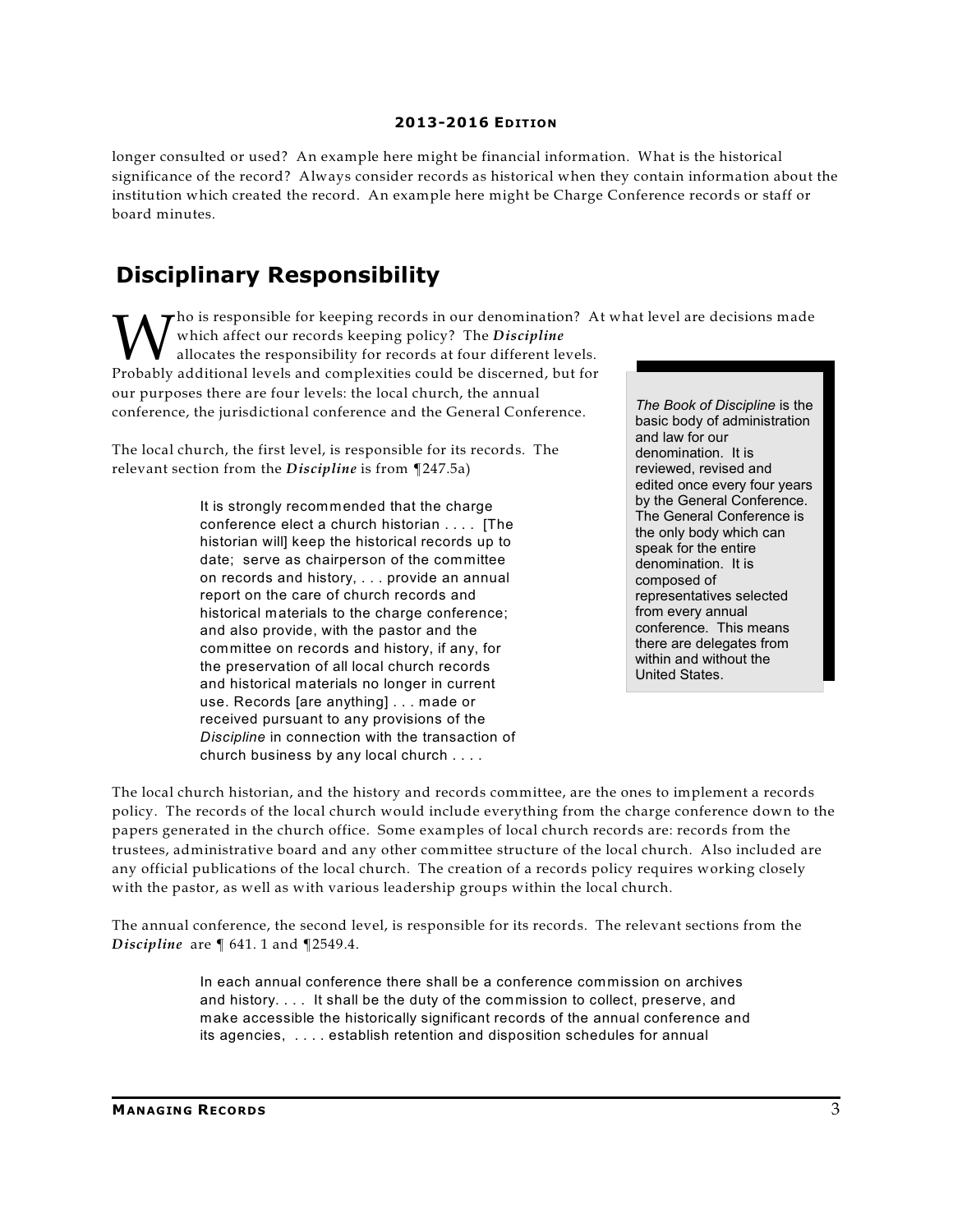conference and local church records under standards or guidelines developed by the General Commission on Archives and History; . . . .

All the deeds, records, and other official and legal papers, including the contents of the cornerstone, of a church that is so declared to be abandoned or otherwise discontinued shall be collected by the district superintendent in whose district said church was located and shall be deposited for permanent safekeeping with the commission on archives and history of the annual conference.

The conference commission on archives and history is to implement a records policy for the conference. The commission also assists the local church in developing its records policy. The records of the annual conference would include everything from the annual conference meeting down to the records generated in the conference office. Some examples are: the conference journal, records from the conference trustees, minutes of the various boards and agencies or committees of the conference and any official publications of the conference. This would include conference newspapers and publications from camps, district committee reports and reports from the district superintendents. It also includes records from closed and abandoned churches. While it does include records from the conference office, it does not include episcopal office records.

The General Commission on Archives and History, the fourth level, is responsible for implementing a records policy for the general agencies and for the episcopal area offices. It is also responsible for advising jurisdictional agencies, annual conferences and local churches on their records (See ¶1711 in the *Discipline*).

This manual will focus on the issues related to the first two levels. The third level - the jurisdiction - is described in the *Agency Records Guidelines*.

# **Reasons for Records Management**

T here are a variety of reasons for the conference commission or local church to deal with records management; other than the obvious one that the *Discipline* requires it. Every office is faced with problems of storage space, as well as decisions about which records to keep and which to discard.

It must be made clear at the outset that this is a manual of **guidelines** only. Every effort has been made to provide reliable and accurate information. However, records management policy, rules and regulations, can vary from state to state. Before you put any records management program into place please check your plans with your local counsel.

This manual was designed to assist offices with these problems and decisions. A records management program strives to achieve economy and efficiency in the creation, use, maintenance, and disposal of church records.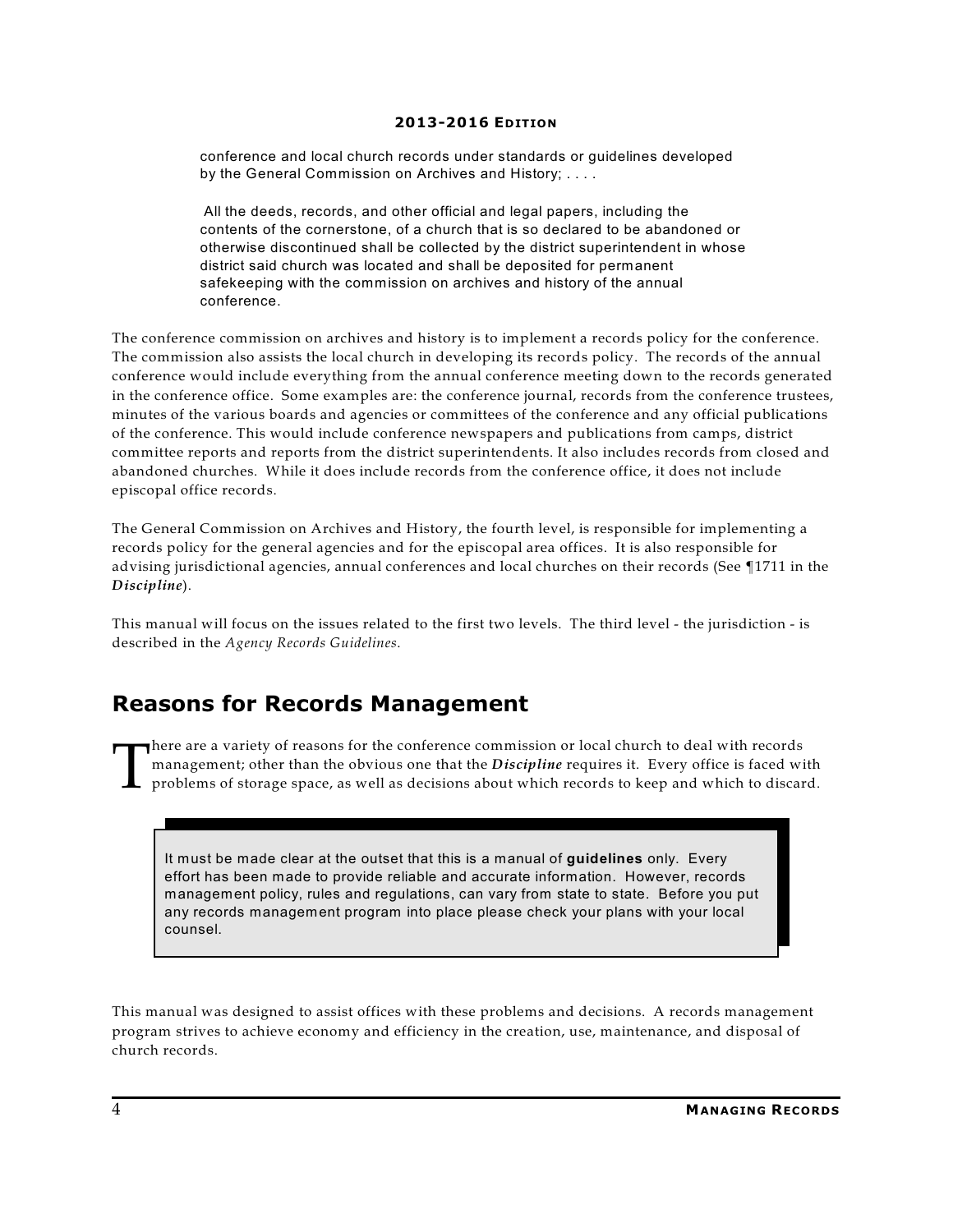### **Preservation of the Important and the Historical:**

In order for our future to have a past we must be concerned for the records of today. The development of a records management policy is the first step in preserving our past by deciding what needs to kept today. A concern for the historical, the legal and the fiscal needs of our church and conference motivates us to faithfully preserve our important records.

### **The Effective Use of Space & Time:**

It is estimated that after personnel costs, records keeping is one of the largest expenditures in the church. Record creation, maintenance, filing, office storage space, filing supplies, and equipment all contribute to the high cost of keeping records. In our usually limited office space we are often faced with the question of what can we remove in order to have room for what we need.

We need to be aware of certain factors which can help us make the most effective use of space:

- Dispose of records as soon as legally possible. It is estimated that between 90 to 95 percent of all records are non-permanent; an estimated 85 percent have a retention period of less than eleven years.
- In comparison to government, the church has fewer restrictions on what we are required to keep. For the majority of the records we produce we can set our own guidelines. There are laws affecting financial, personnel and legal files. But the majority of the material in our files falls outside these regulations.
- Having a controlled filing system means a smaller system. This can save time by making record retrieval and refiling easier and faster, and reduces the number of misfiles.

### **Legal Protection:**

If an office or local church is ever faced with legal action, having a records management program in place is one way to assure courts and litigants that records are being cared for and disposed of properly and in a routine manner, not maliciously or in a capricious way.

## **Church's Attitude to Openness**:

The denomination has committed itself to openness. The relevant section from the *Discipline* is ¶ 722.

In the spirit of openness and accountability, all meetings of councils, boards, agencies, commissions, and committees of the Church at all levels of the church, including subunit

2. Removing older records from the office means less

time spent filing/searching for files and fewer storage requirements

Three Reason for

1. Preservation of important and historical documents

Records Management

3. Financial and legal concerns will have the documents necessary for audits or for legal needs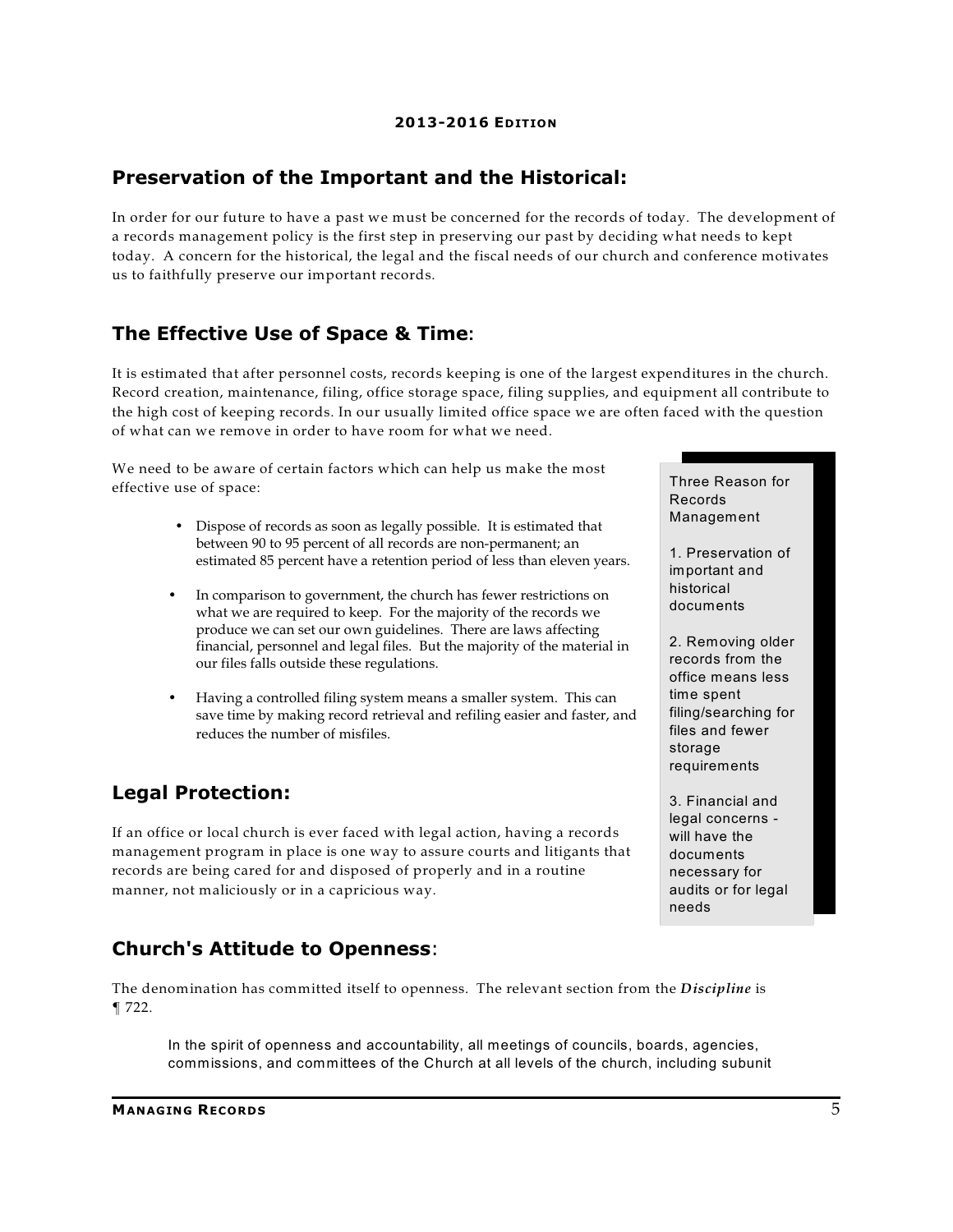meetings and teleconferences, shall be open. . . . Portions of a meeting may be closed for consideration of specific subjects if such a closed session is authorized by an affirmative public vote of at least three-fourths of the voting members present. The vote shall be taken in public session and recorded in the minutes. Documents distributed in open meetings shall be considered public.

Great restraint should be used in closing meetings; closed sessions should be used as seldom as possible. Subjects that may be considered in closed session are limited to real estate matters; negotiations, when general knowledge could be harmful to the negotiation process; personnel matters;[*See* Judicial Council Decision 751,869, 1173] issues related to the accreditation or approval of institutions; discussions relating to pending or potential litigation or collective bargaining; communications with attorneys or accountants; deployment of security personnel or devices and negotiations involving confidential third-party information. Meetings of the committee on pastor-parish or staff-parish relations are to be closed meetings pursuant to ¶ 258.2e. W hile it is expected that the General Conference, the Judicial Council and the Council of Bishops will live by the spirit of this paragraph, each of these constitutional bodies is governed by its own rules of procedure.

A report on the results of a closed session is to be made immediately upon its conclusion, or as soon thereafter as is practicable.

We need to remember that all have a right to view various documents. A well managed record environment enables the retrieval and reviewing of our public documents with greater ease and efficiency.

# **Vital Records**

While it is true that all records created by a church or encords which in the it is true that all records created by a church or conference are important it is also true that some records are more important and significant  $\rightarrow$ ital records are those records necessary for basic church operation. They are the records which can not, or should not, be lost. While it is true that all records created by a church or conference are important it is also true that some records are more important and significant to the operation and question, if the building was destroyed which records would be most important for getting the church or conference back into operation? Some of those vital records are identified in the *Discipline* while others are identified by state or local laws. A few records which need to be included in any list would be membership records, baptism records, and marriage records. These need to be more than just current or recent records; requests for transfer of membership can happen for years as well as questions about baptism and marriages. In addition to these basic church records, there are also financial records, such as records of membership tithing, and records relating to the financial management of the church, its staff and programs. Deeds and contracts are other important records.

Copies or originals of these records should be stored offsite of the church or conference, perhaps in a local bank or other secure place. Some of these records may well exist in electronic format (such as membership databases). Copies of these electronic records should be stored offsite and frequently updated by replacing the older files with the most recent copies.

Having copies of your institution's vital records stored in a safe place will assist in the transition back to normal operations (or at least basic operations) after a disaster.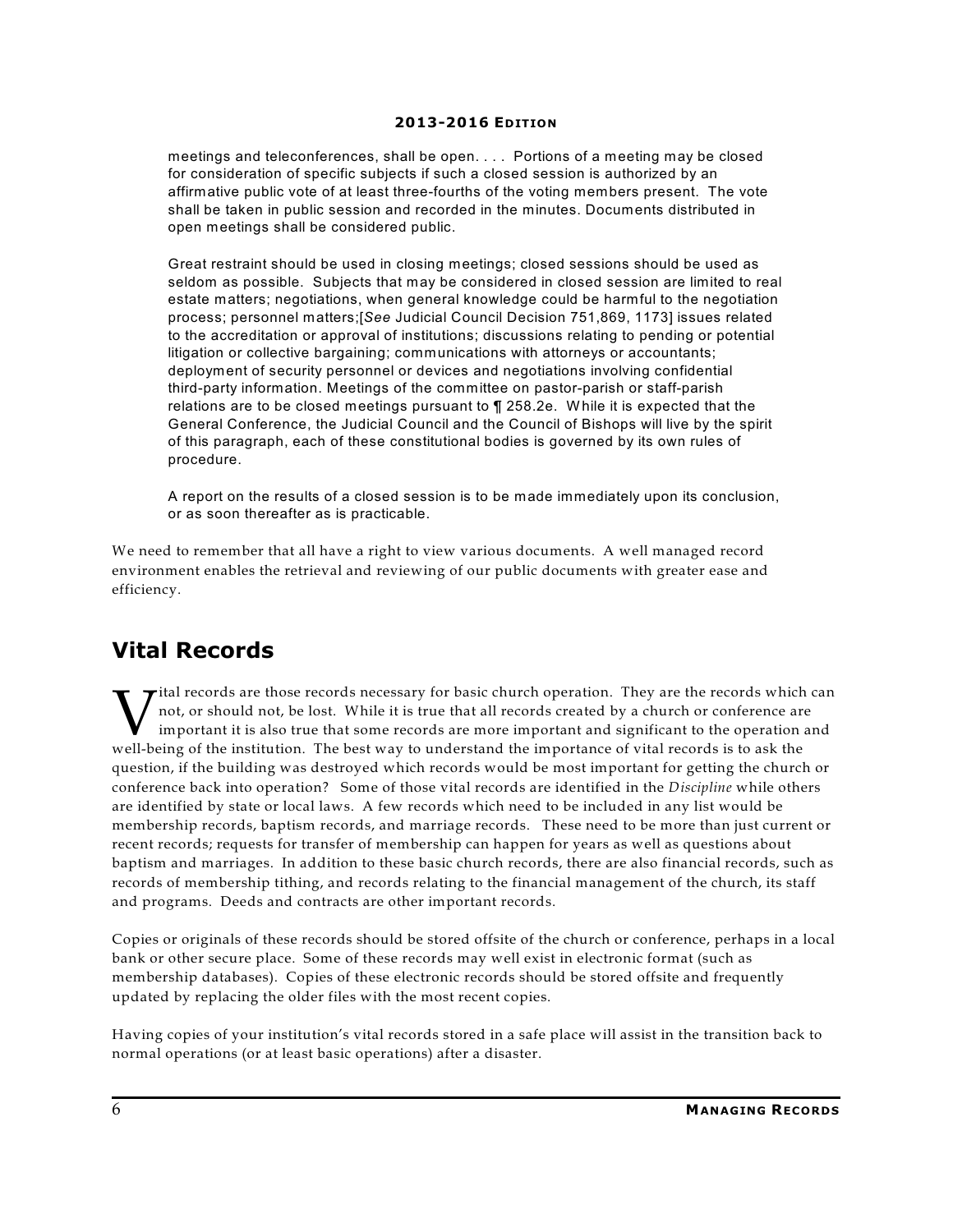## **Electronic Records Issues**

Managing Electronic Records for a more detailed discussion of this important topic. The<br>management of electronic records usually revolves around word processing documents. There<br>are other types to be considered however. Mo hat follows is a summary overview of electronic records issues. Please consult our *Guidelines for Managing Electronic Records* for a more detailed discussion of this important topic. The management of electronic records usually revolves around word processing documents. There gain an idea of the complexity of the problem one only needs to consider the different number of word processing formats in use. A popular program which converts one type of word processing format to another currently has conversion routines for around 48 different formats. Without such a program, and if an archives wanted to maintain the electronic files in their native format, an archives would need more than 40 different word processing programs to deal with all of these formats. Not only would they need the programs, but also the operating system on which the program was designed to run. In the past twenty years there has been at least six different operating systems and a variety of versions under those six. It quickly becomes obvious why an archives cannot maintain electronic files in their native format. Electronic files, in order to be used, are dependent on software and hardware. This dependency makes them extremely vulnerable over time to loss due to changes in technology and the market. And this doesn't even touch the issue of the stability of the medium on which electronic records are stored. To preserve an electronic file for the future it either needs to be converted to some standardized electronic format or printed. While there are standardized formats for both electronic document files and for databases which are supported by the archival and technological communities, they are minimalist file formats, which means that much of the formatting of a document will be lost and some of the flexibility of complex databases will also be lost. The most secure way to deal with most electronic documents is to print the document out on paper. The document can then easily be managed under records retention guidelines.

With that said it must also be admitted that the use of electronic records in the office are vital to its smooth operation. Without the ease of use electronic records affords the office today much of our productivity would be lost. So, while electronic records in their native format are not useful, and in fact detrimental, for long term storage they are essential to today's productive office environment. In using electronic records there are several points which must be kept in mind.

• The first is migrating the records when operating systems or software are upgraded. This is one of the most easily overlooked issues. Most offices have a variety of records on their hard drives, servers and backup media like CDs. Many of the records are not used on a daily basis but need to be near by for routine occasional use. When a computer's operating system or software is upgraded the data files need to be migrated as well. This usually isn't a problem for the files stored on the computer or server and which are probably used on a regular basis. But files on backup media, diskettes, Zip drives, and CDs may be overlooked and could be found unaccessible when they are finally used. This could especially be the case if the files were created more than two upgrades ago. When software or operating systems are upgraded you want to make sure that all of your files can be accessed by the new system. Take the time to open and access files especially on your backup media and if necessary open them all and save them in the new format. And don't assume that the upgrade of the same product will mean that your files are always accessible. It is well known that a popular word processing product cannot read files from earlier versions. A person has to go back to an earlier version of the product, open and save the files and then they can be accessed by the most current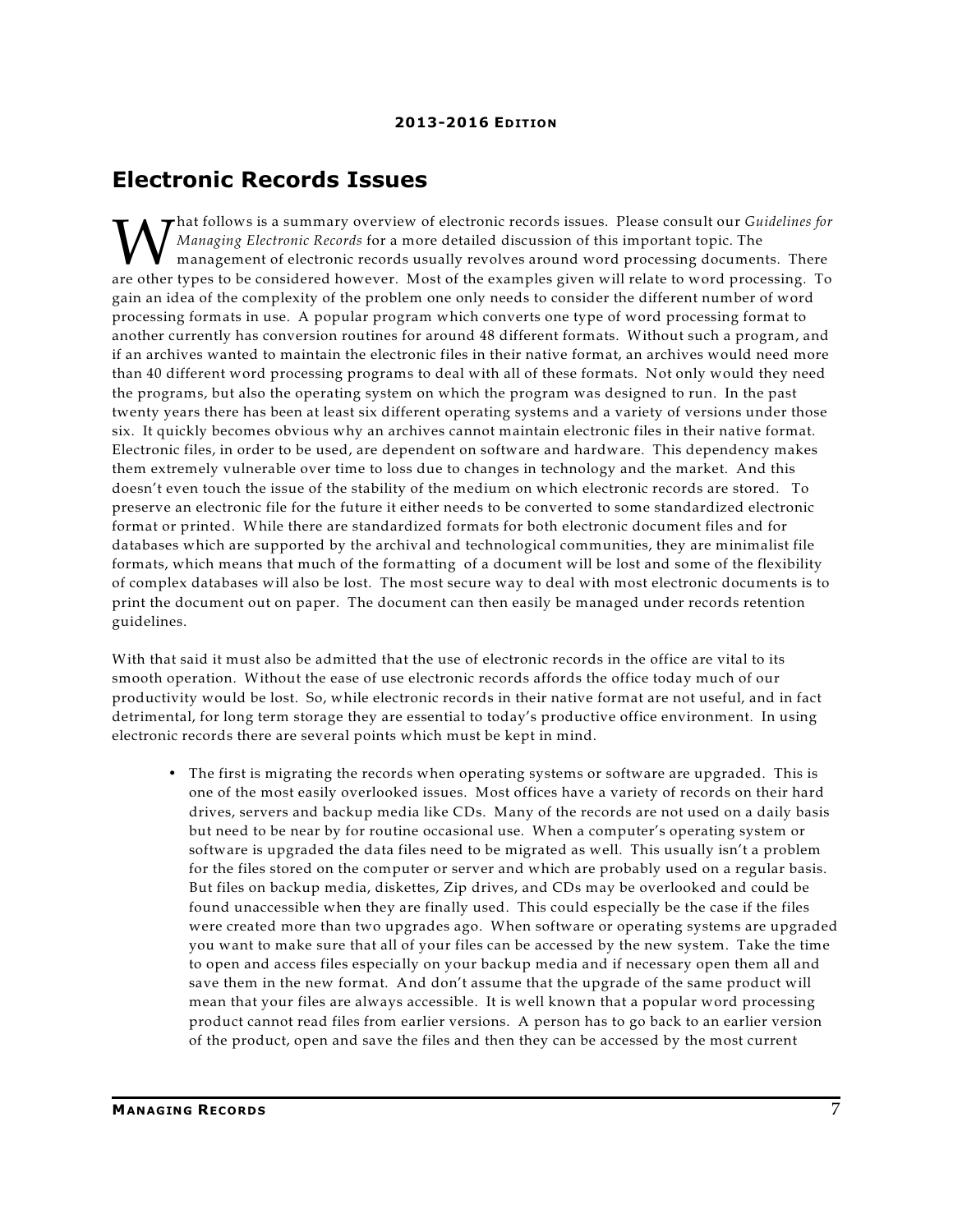version. If you are going to keep records in an electronic format always make sure that you migrate them along with each upgrade.

- Organizing your computer's file system is another important element. The same retention guidelines apply to electronic files as it does to paper files. Many users just store files on their hard drives without any planning. Some with just minimal planning. This has negative consequences in several areas. The first is a degradation of your computer's performance. Folders (or directories) which contain a large number of files are inefficient for the computer. It takes more memory and time to manage a large amount of files in a single folder. It is also takes longer to search a large folder or directory, either visually or with a search engine. As much as possible replicate your paper filing structure on your computer. This will make it easier for the computer to manage itself and for you to manage your files. Where appropriate make sure you can distinguish between files which do not need to be kept from those which have a longer or permanent retention. You can do this either by creating appropriate folders or by a naming convention. This makes backup easier and it makes management of your files easier. Copying entire directories is much faster than hunting through a long file list.
- Making backups is probably the most important task to be done. Computers do wear out and cease to operate and all information on them will be lost. Offices are damaged during storms and vandalism happens. Where are you keeping copies of your data? Backing up data is the most difficult thing to do, as it takes time and seems unproductive. But without it, after an accident, productivity will really cease. In a networked environment it is a little easier to backup data. Files can be stored on the server and the server automated to make backups on a regular basis. But in the small office the single-user computer also needs to be backuped. That may be as simple as copying files to a CD-RW on a daily basis, or using a backup program. And for very important files you will want to store the copies somewhere else than at work, just as you do for important papers. This has been touched on in the Vital Records section.

It is worth mentioning, as a final note, the longevity of some electronic media. None of the electronic storage media has as long as a shelf life as does acid-free paper. Disks, diskettes, and hard drives all have about a twenty-five year life expectancy. Zip drives also fall into this category. There have been several claims about CDs. Different claims actually apply to different types of CDs. The ones purchased in stores, such as music CDs and games, are usually pressed CDs which means that their data is actually pitted into the surface of the CD. That might be fairly stable. CD-Rs and CD-RWs use a heat sensitive dye which changes color when data is written to it. Both are encased in plastic and there are questions about the stability of the plastic. There are questions about what happens to heat sensitive dye when subjected to temperature extremes. There are questions about the stability of the CD if the plastic surface is scratched allowing air in to oxidize the metal. And finally, and more importantly, there are questions about stability as the technology that allows the CDs to be read. Just as there are hardly any computers which can read 8-inch floppy disks, the next generation of CD readers won't be able to read earlier CD versions. This is another way of emphasizing the importance of migration. Not only must electronic records be migrated as operating and software systems change, but they must be migrated as storage system change as well. It doesn't matter how long the media lasts if there is no equipment left which can read the media.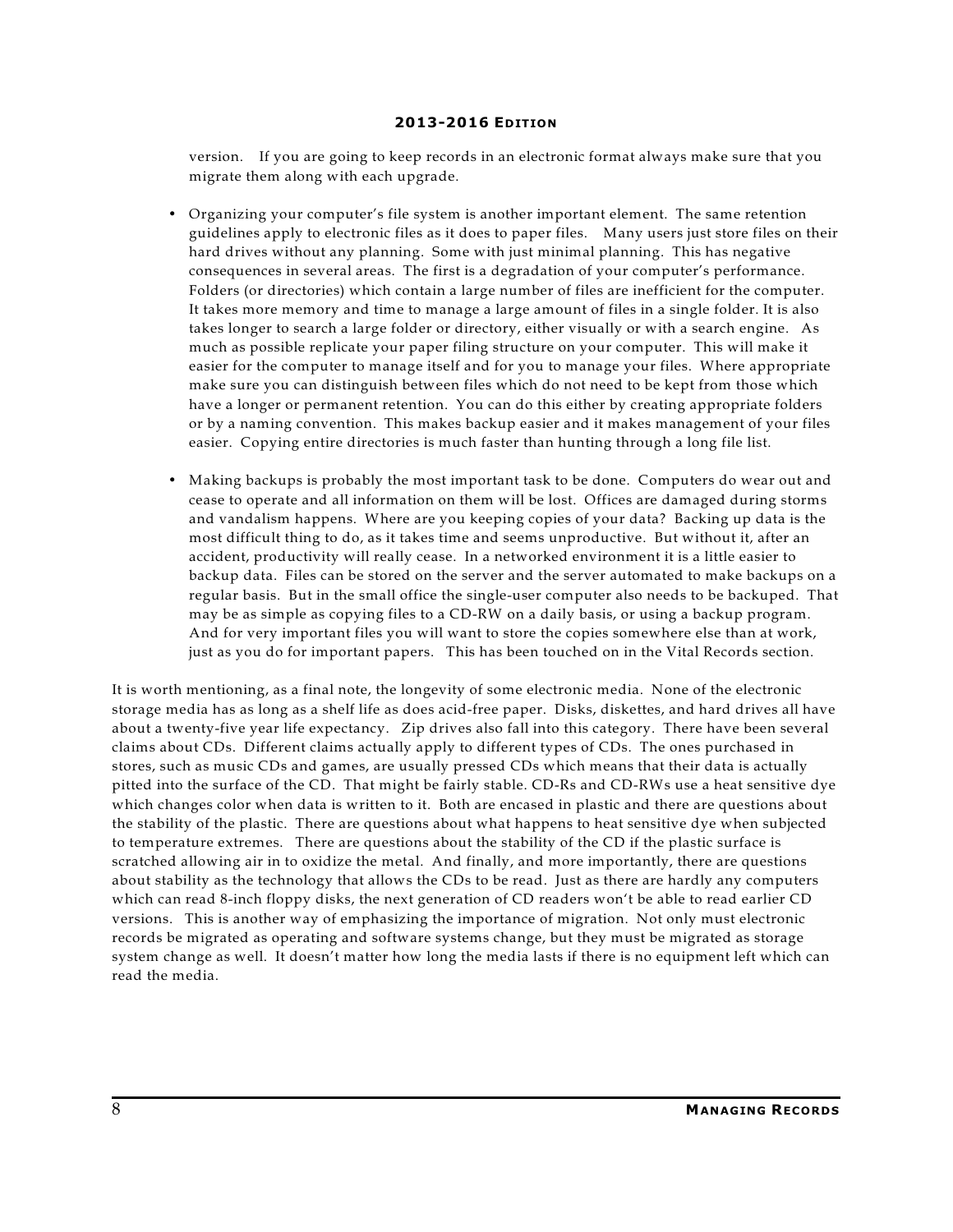# **A Responsible Person - The Records Officer**

From the cought to have at least one person who is responsible for seeing that the records<br>
management polices are carried out. This person should see that the files are weeded at the proper<br>
time, and see that the files a very office ought to have at least one person who is responsible for seeing that the records management polices are carried out. This person should see that the files are weeded at the proper I time, and see that the files are then disposed of in the proper fashion for each series. If a new series for bringing the situation to the attention of the records committee (either the local church history committee or the conference commission on archives and history) so that an appropriate action can be taken.

The records committee, along with the appropriate advisors, should then assess the new series and create a new schedule for those records.

# **Storage of Records**

 $\prod_{\alpha\in\mathbb{Z}}$ n some cases records might be able to stay in their office of origin until they are destroyed or transferred to the archives. But in the case of small offices, another solution may be necessary. If office space is at a premium, then it may not be advisable to retain records which aren't used for seven or 20 years in the office. So, another step in the retention schedule concept is to determine how many years a record should remain in the office and then, if it still has some years to go before it can be destroyed, move it to some other storage location where it will remain until it can be destroyed. Permanent records could be immediately sent to the archives once they are removed from the office.

As an example of the procedure let's consider the case of some financial records which have no permanent value, but need to be kept for five years before they can be destroyed. However, lets say that the records are not used after their second year and so are taking up valuable space in the office. Yet the records can't be thrown out. The answer is to remove the records from

the office, packed in a box, and store them in another safe location, either on the premises or at some rented space. The box could be labeled with the date of destruction for the records, and when that date rolls around the records officer removes the box, verifies there is no historical value to the records and/or no pending legal or financial actions and then appropriately disposes of the contents. Financial and other records which contain personal or financial information should be securely shredded or pulped. In the mean time the office has not been crowded with unnecessary records.

In a case like this always make a list of the material which is removed from the office and keep the list in the office. Be sure the list notes where the material is located, just in case the records are needed.

## **Destruction of Records**

In today's world of identity theft it is important to throughly destroy the records which your institution is not keeping. Any record which

Before disposing of your records be sure that there is nothing of historical value or no legal actions pending on those records.

In today's world there is no reason not to have a shredder in the office. A secure shredder will help to protect sensitive information from prying eyes.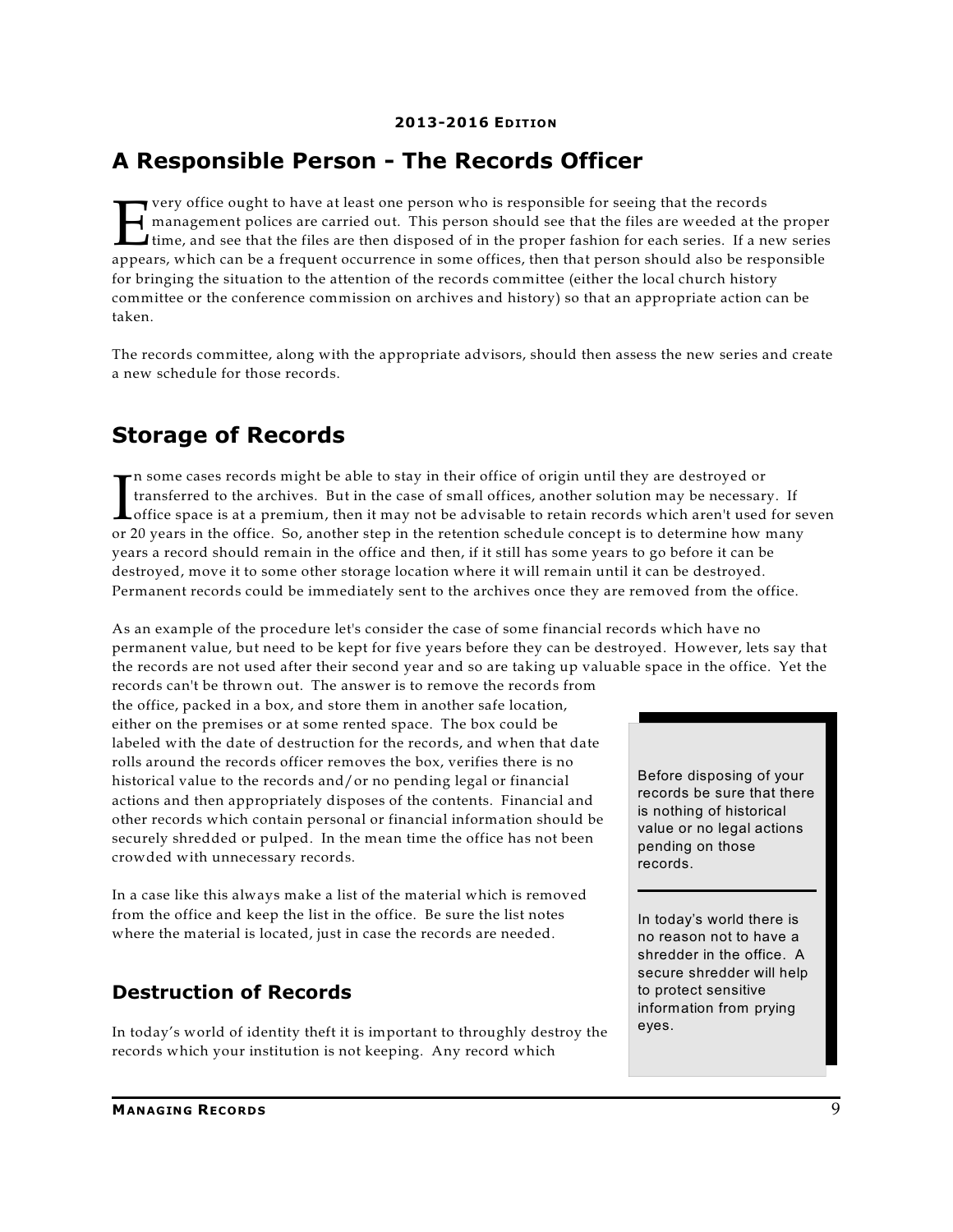contains personal information, financial information or any type of information which can be considered private should be thoroughly destroyed when permanently removed from the office. This means either shredding the document or having it pulped. Secure shredders are affordable and within the budget range of most churches and all conferences. There is no reason not to have one. A single cut shredder, one which cuts the paper into strips, is no longer satisfactory. Multi-cut or screening shredders, ones which cut the paper into random sizes, should be used. Be sure to get a shredder which can cut credit cards and CDs as well. If you store your church's sensitive files on a CD-R once that CD is full and no longer useful it should be shredded. Even with shredding the institution should consider turning the paper over to an organization which pulps the paper. Almost every major city has one or more records management companies which provide secure shredding and pulping as one of its services.

# **Shipping Records**

F or both the local church and the annual conference a policy should be written which describes how to prepare records for temporary storage or for transfer to the archives. This should include :

information on which type of boxes to use, and how to pack the boxes; the creation of a list of the material in the box - this may be to list each file folder, or photograph or whatever the items are without the list the items are as good as lost; and to whom to send the boxes.

# **Summary**

Vour committee is charged with a large task. It will take the commitment of your committee and the collaboration of others on the conference or local church level to make the process a success.<br>Basically you need to meet; our committee is charged with a large task. It will take the commitment of your committee and the collaboration of others on the conference or local church level to make the process a success. Basically you need to meet; decide which records need to be managed (via a survey if necessary), keeping of certain records; and how they should be stored. Once done your schedule is not finished. As offices change so must the schedule. It is a never-ending task. Yet the results are a more efficient office and more appropriate records, preserved in the archives. Don't forget to include your legal counsel in on this process.

# **Suggested Retention Periods**

Isted below are some examples of retention schedules for both<br>church. There is not one correct form for a records schedule. S<br>which works best in your own office or organizational environment. isted below are some examples of retention schedules for both the annual conference and local church. There is not one correct form for a records schedule. So we have prepared each schedule in two different formats; one more descriptive and one more tabular. The idea is to create a format

Again, these are not comprehensive schedules. In many cases the time factors and suggestions may be relevant for your situation. But always be sure to show your completed schedule to your local counsel in order to be sure that any legal requirements specific to your locale are adequately reflected in your document.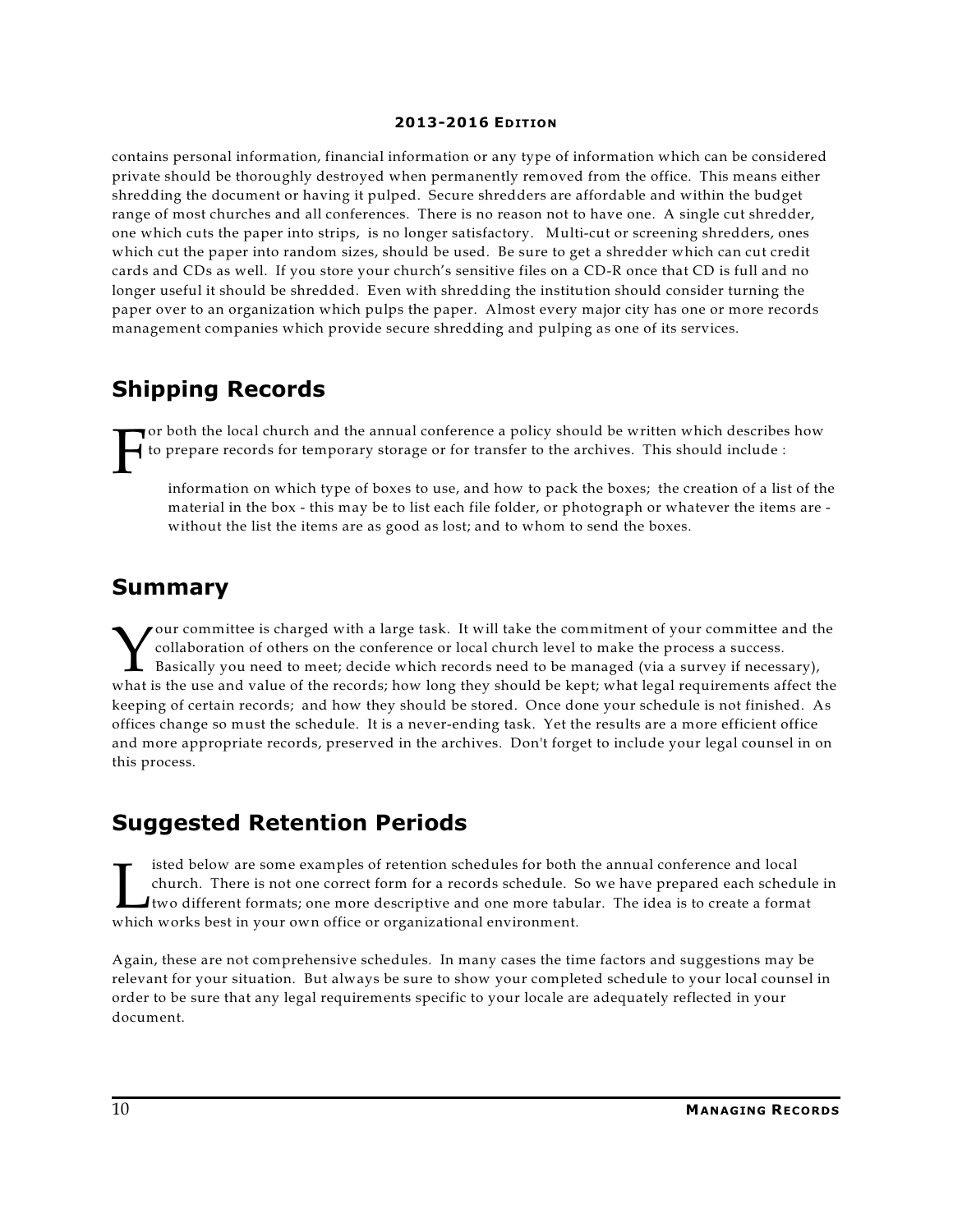Arrangement of the record series can be in any style which is easy and convenient for you. For the sake of these examples the series have been arranged in alphabetical format, though they could just have easily been grouped by topics such as financial, personnel, and administrative. The two types of schedules shown are descriptive and tabular. The descriptive schedule has a general title on the left and on the right are listed some examples which fit under the descriptive title. Next comes a description of the material. At the bottom of the entry is the office or person responsible for the record and how long the record should be kept. The tabular schedule follows the descriptive. The title of the series is in the first column and its description in the second column. The total number of years that the series should be kept is in the third column, the number of years to be kept in the current office files in the fourth and whether or not to send the series to the archives is in the last column. If the item is not sent to the archives it is to be destroyed.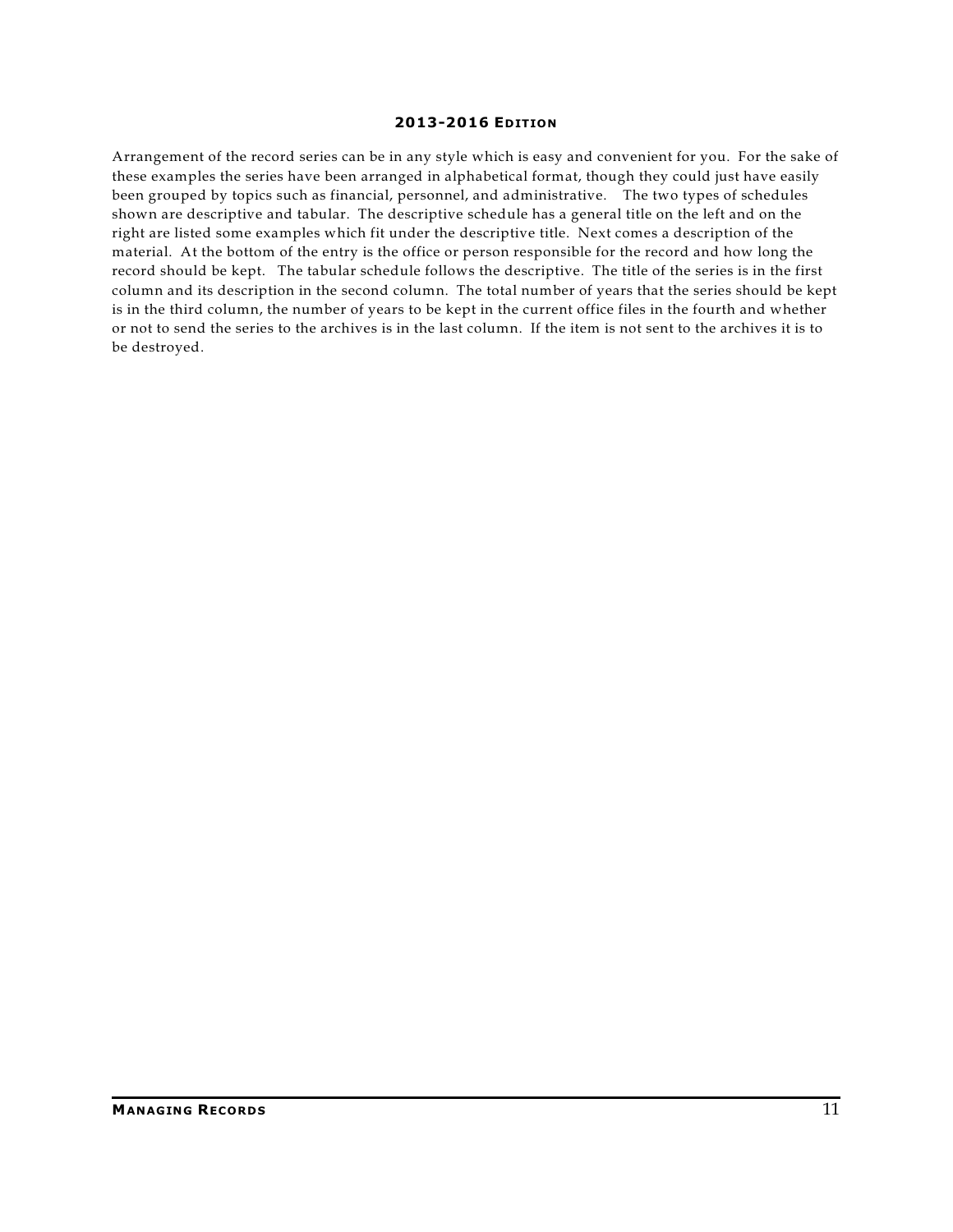## **Annual Conference Examples**

**CONFERENCE OFFICE AND CONFERENCE COMMITTEES**

#### **ACCIDENT AND INJURIES RECORDS**

*Workers Compensation Claims Records*

This series documents claims made by institution employees for occupational injuries, accidents, or illnesses; insurance coverage and related reimbursement issues; and safety analysis and compliance inspections. This series may include but is not limited to Report of Accident forms; Occupational Safety and Health Administration (OSHA) Form 200; OSHA Form 101; incident logs; employer payroll reports; hearing transcripts; notices of claim disposition; determination orders; opinions and orders; appeal letters; claim adjustment documentation; medical reports; cost statements; and related documentation and correspondence.

Official Copy: conference office **Retention:** 6 years after case settlement. Destroy the Official Copy 6 years after case settlement.

#### **ACCOUNT REQUEST FORMS**

This series documents a request to establish a new account or change an existing one. This series reflect account titles and numbers; types of accounts; sources of funds; grant or contract numbers; dates of start or change to accounts; positions or names of staff members who will control accounts; and approving authority signatures.

Official Copy: Treasurer **Retention:** 3 years after account becomes inactive. Destroy the Official Copy 3 years after account becomes inactive.

#### **ACCOUNTS PAYABLE RECORDS**

*Claims and Disbursements Records, Expenses, Accounting, Bookkeeping, Paid Invoices, Finance, Purchasing*

This series documents expenditures and purchases. The series may also be used to research, evaluate, and monitor prior transactions and/or track the budget. This series may include but is not limited to Purchase Orders; Contract Release Orders; Balance Sheets; bills; invoices; Invoice Vouchers; Journal Voucher/Entry Forms; price quotes; requisitions; justifications of purchases; payment authorizations; reports of receipt of goods or services; and related documentation and correspondence.

Official Copy: Treasurer **Retention:** 7 years Destroy the Official Copy after 7 years.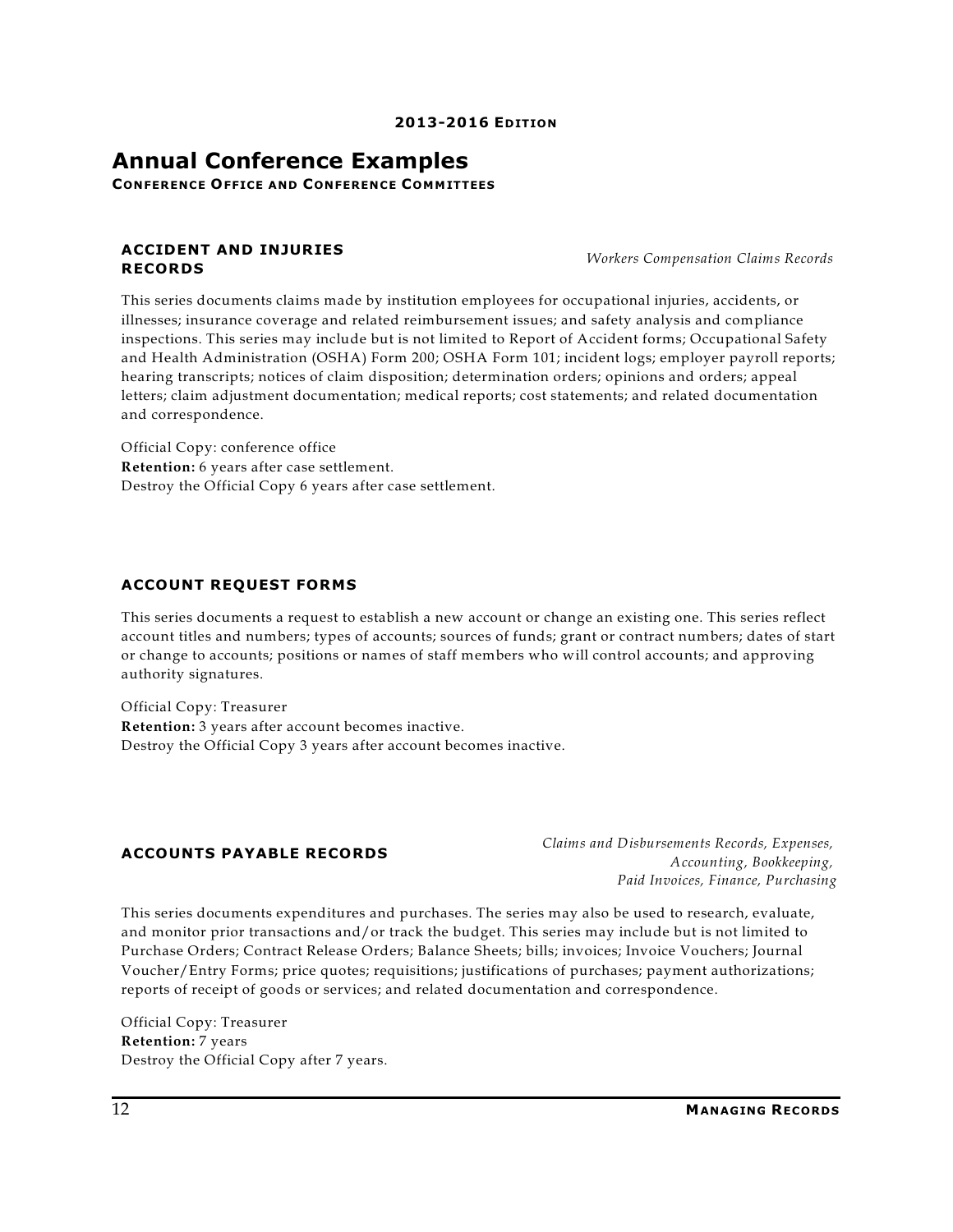Other copies used in offices **Retention:** 2 years. Destroy other copies after 2 years.

#### **ACCOUNTS RECEIVABLE RECORDS**

This series is used to provide a record of billings and collections for the office and units/programs which report to the office. It is also used to provide a record of customers owing monies and to reconcile the account. This series may include but is not limited to Account Edit sheets; classified advertisement forms; VISA/MasterCard payment forms; invoices; journal vouchers; receipts; and related documentation and correspondence.

Official Copy: Treasurer **Retention:** 7 years. Destroy the Official Copy after 7 years.

Other copies used in offices **Retention:** 2 years. Destroy other copies after 2 years.

**ACT OF INCORPORATION** *Acts of Incorporation, incorporation papers*

Official papers relating to the incorporation of an agency or institution

Official Copy: Secretary **Retention:** Permanent

*A/Rs, Billing Records, Charges Records, Sales Fiscal Records, Rentals Fiscal Records, Journal Vouchers, Invoice Records*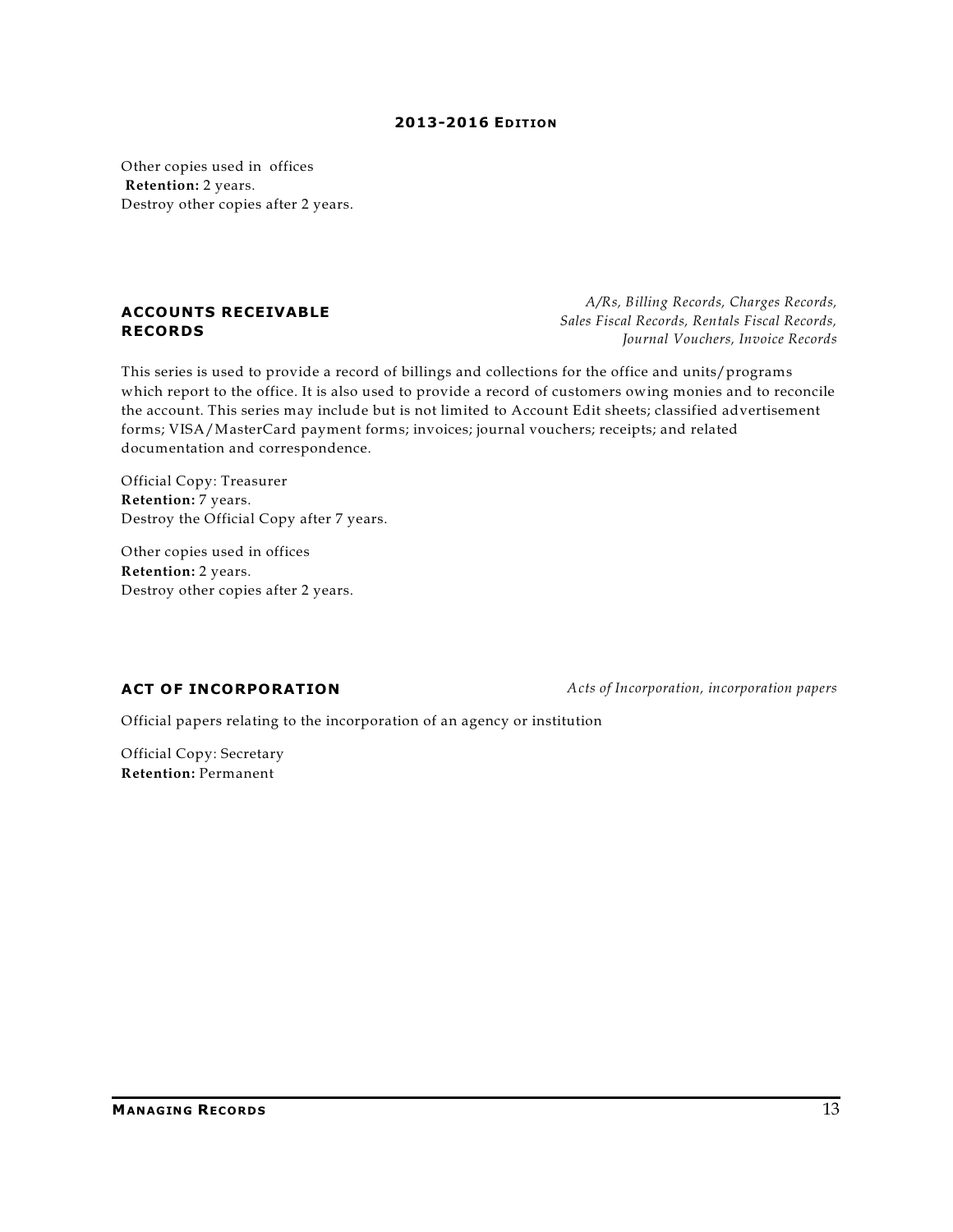#### **ADMINISTRATIVE REPORTS**

*Conference journals, board and committee reports, Camps, institutions and project reports*

This series documents the annual activity of the conference and its subdivisions. Final annual reports may be printed and bound or they may be less formal unpublished documents prepared for limited distribution. Report sections may include but are not limited to administrative activities; goals and objectives achieved; fiscal status; project work performed; personnel activity and accomplishments; facility changes; and related sections. This series may include but is not limited to annual conference journal, board and committees reports of the conference; camps and other institutions supported by the conference and special project run by the conference; and related documentation and correspondence.

Official Copy: Conference office **Retention:** Permanent; annually transfer two copies to the custody of the Conference Archives Other copies: Receiving units

**Retention:** Until superseded or obsolete. Destroy all other copies when superseded, obsolete, or no longer needed for reference.

#### **AFFIRMATIVE ACTION RECRUITMENT REVIEW RECORDS**

*Affirmative Action Compliance Record, Affirmative Action Compliance Data (AACD), Applicant Pool Reports, Contract Review Records*

This series documents review of all stages of hiring by Affirmative Action and Equal Opportunity. This series may include but is not limited to position descriptions; Affirmative Action Compliance Data sheets; Affirmative Action compliance statements; Applicant Pool and Appointment Reports; utilization reports; payroll-budget requests; contract requests to offer appointments; certificates of eligibles; and related documentation and correspondence.

Official Copy: Conference Office **Retention:** 6 years. Destroy the Official Copy after 6 years.

#### **ANNUAL FISCAL REPORTS**

*Closing of the Books Records, Financial Reports, Balance Reconciliation Records, State Accounts Reports*

This series documents annual fiscal year-end status of accounts and is used to provide the office with summary information relating to its programs which may be used for planning or review. The series includes reconciliation reports; annual operating statements; schedules of rates; and related correspondence.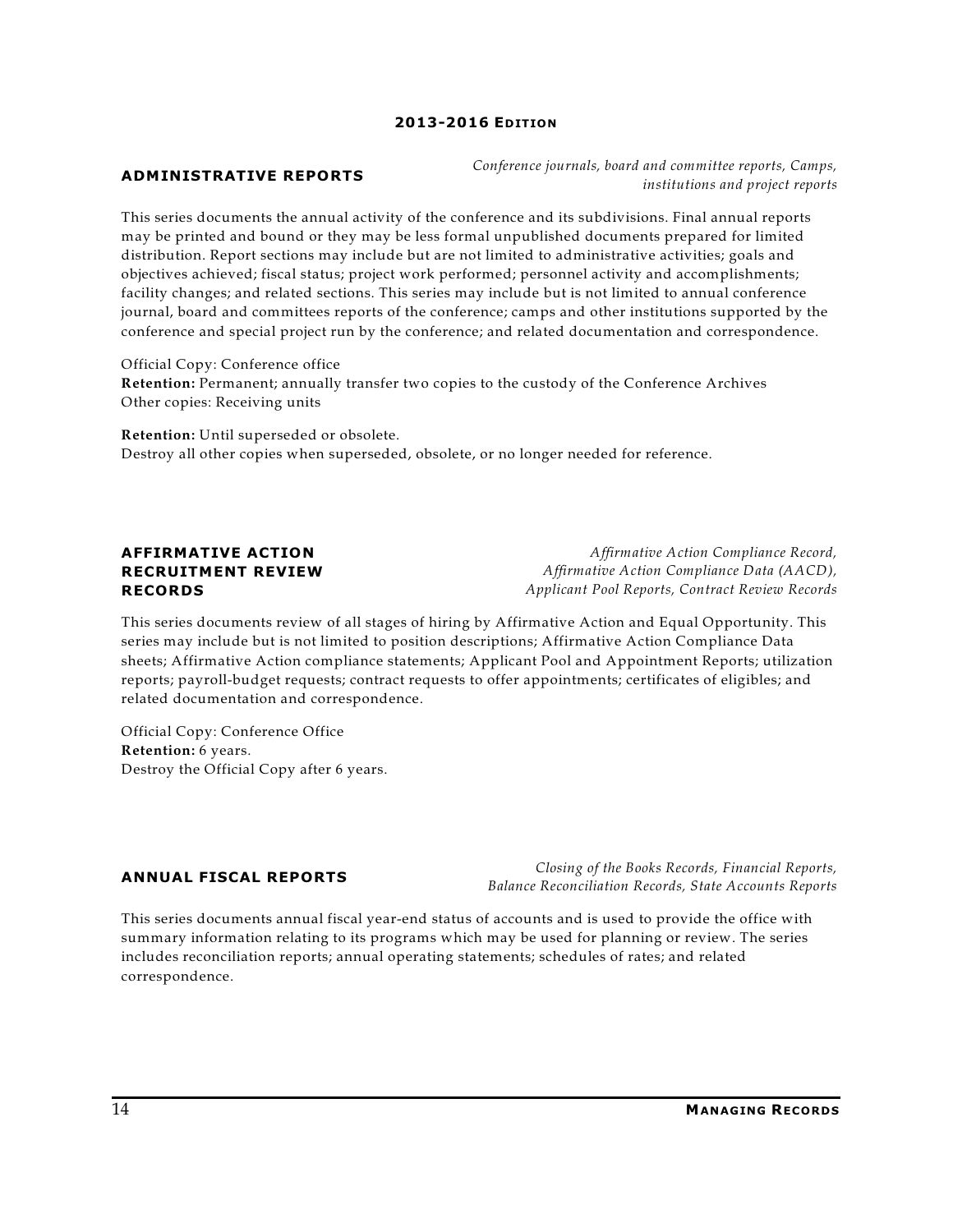Official Copy: Treasurer **Retention:** Permanent Send official copy to Archives on regular basis. Other copies used in offices

**Retention:** 3 years. Destroy other copies after 3 years.

#### **ARCHITECTURAL DRAWINGS, BLUEPRINTS, AND MAPS**

This series provides a detailed graphic record of land and buildings of the Conference. The series is used as a primary source tool when working on projects to improve or maintain existing buildings and/or land and also when working on new construction. These records are largely created as part of individual construction projects but may include drawings, maps, and photographs worked up independently by the office and from various sources. This series may include but is not limited to architectural blueprints; sketches; aerial photographs; preliminary planning drawings; as built drawings; drawings reflecting changes to the original plans; soil testing maps; any other type of graphic representation produced relating to buildings, systems, and land; and related documentation.

Official Copy: Conference office **Retention:** Permanent. Transfer the Official Copy to the Conference Archives when superseded or inactive.

Other copies used in offices **Retention:** 3 years after contract completion. Destroy other copies 3 years after contract completion. NOTE: Check with the Archives before destroying any other copies of records in this series.

#### **AUDIT RECORDS**

This series documents the unit's response to internal and independent management, operations, and fiscal audits. This series may include but is not limited to audit reports; written responses showing how recommended changes will be implemented; and related documentation and correspondence.

Official Copy: Treasurer **Retention:** Permanent. Send official copy to Archives on regular basis.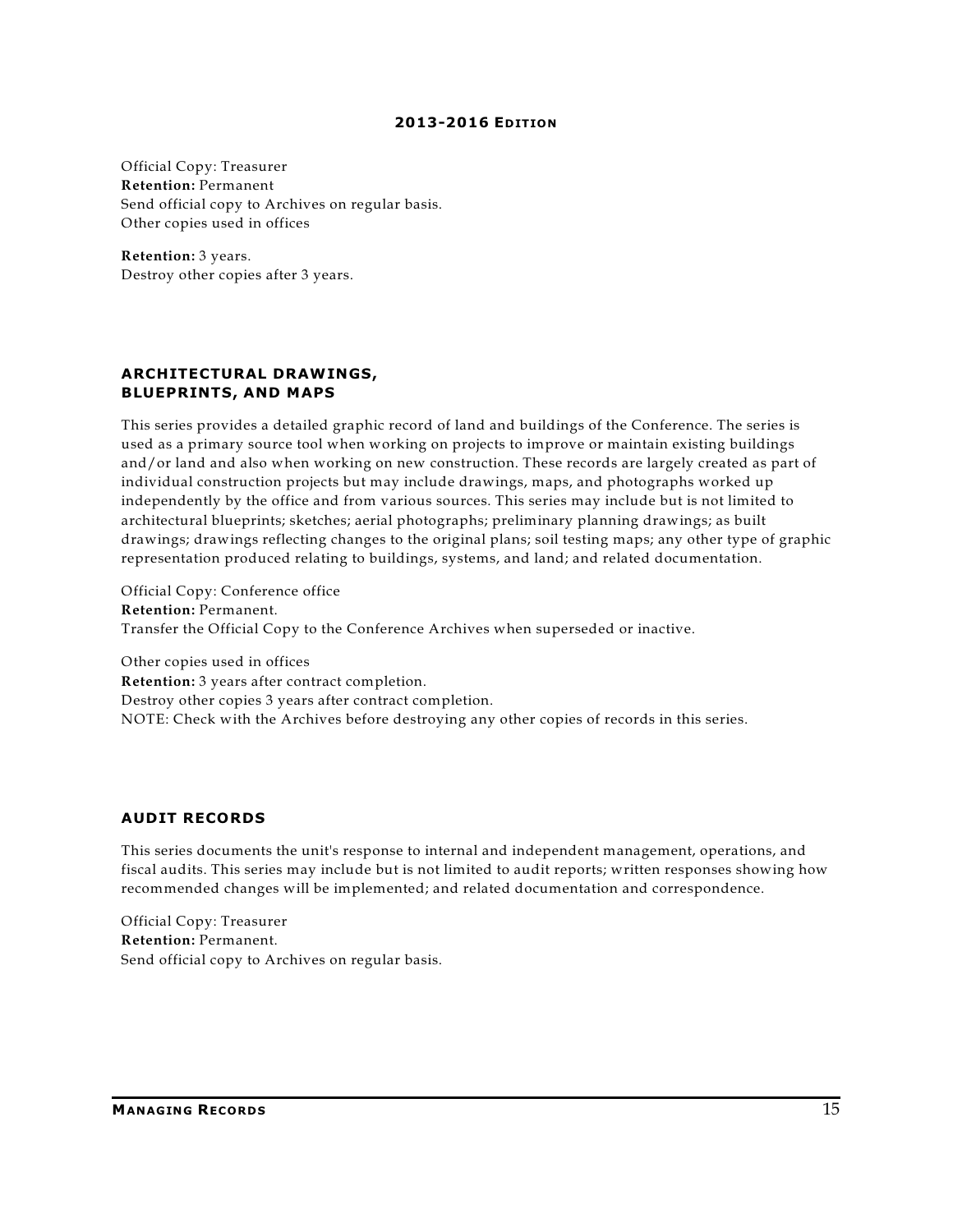#### **BANK DEPOSIT RECORDS**

Official records of bank deposit transactions

Official Copy: Treasurer **Retention:** 7 years Destroy official copy after 7 years

#### **BANK DEPOSIT SLIPS**

Receipt from bank of deposit transaction

Official Copy: Treasurer **Retention:** 3 Years Destroy official copy after 3 years

#### **BANK STATEMENTS**

Routine statement of accounts (see canceled checks below).

Official Copy: Treasurer **Retention:** 7 years Destroy official copy after 7 years

#### **BENEFITS POLICIES AND PROCEDURES RECORDS**

This series documents policy and procedure decisions and important events in the operations history of the office and includes contracts and formal documents which state or form the basis for policy or set precedents. This series includes but is not limited to records concerning dependent care flexible spending account program records; early retirement programs; employee orientation program; injured worker benefits; medical, dental, life/disability insurance program records; open enrollment records; Retirees; tax deferred investment programs; US Savings Bonds; Volunteer Insurance; and related documentation and correspondence.

Official Copy: Conference Office **Retention:** Permanent Transfer superseded documents to Archives.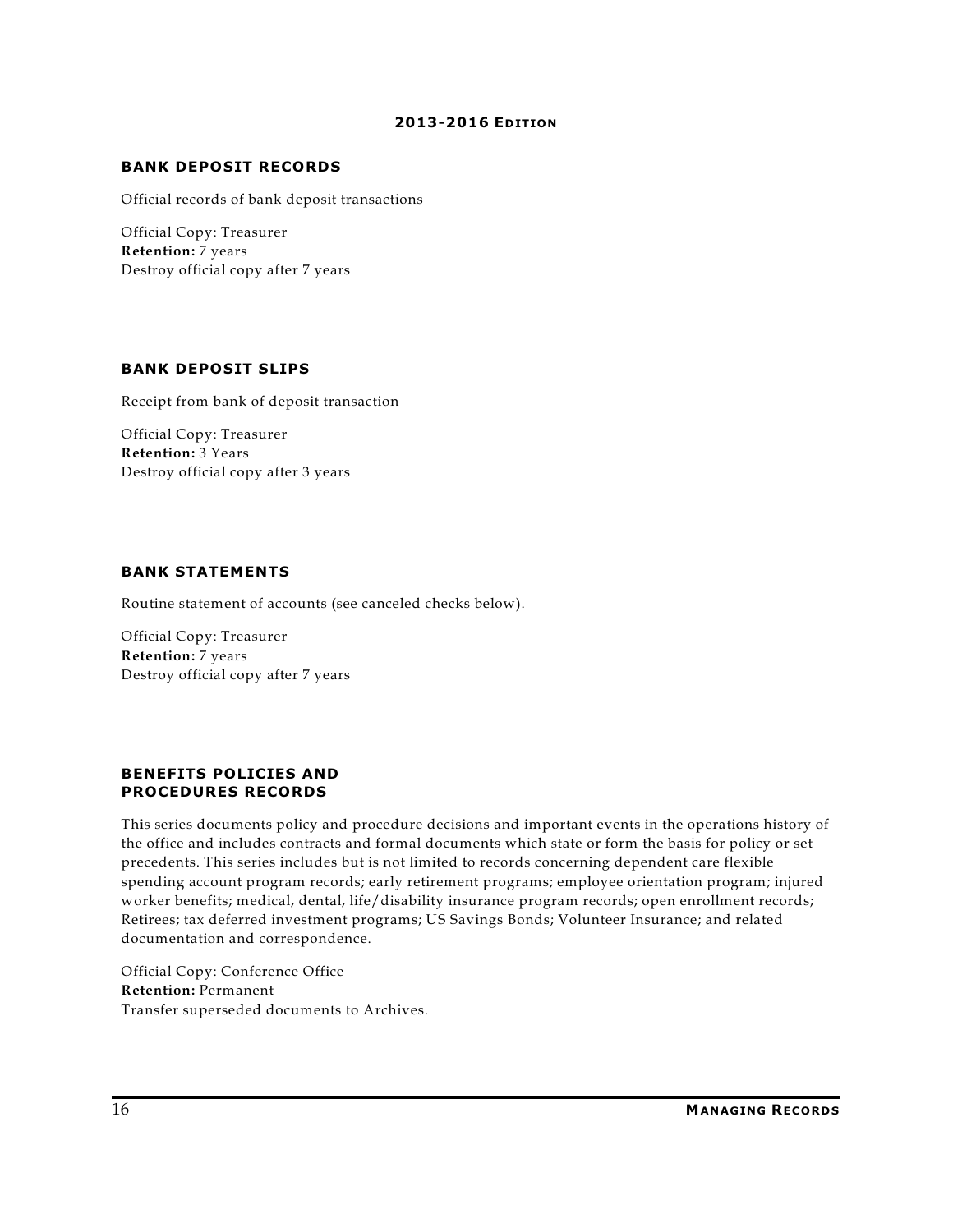#### **BEQUEST AND ESTATE PAPERS**

This series relates to gifts, financial or otherwise, to the conference or to one of its agencies. These papers document the origin, transfer and requirements or restrictions of the gift

Official Copy: Conference Office/agency **Retention:** Permanent Transfer to Archives for permanent safe keeping

#### **BUDGET RECORDS** *Annual Budget*

This series documents the annual budget; and related documentation and correspondence.

Official Copy: Treasurer **Retention:** Permanent. After 2 years, transfer the Official Copy to the Archives.

#### **BYLAWS**

*Bylaws, procedural regulations, meeting policies, constitutions*

Organizational bylaws and other regulations relating to the conduct of meetings or organizations

Official Copy: Conference Office/committee chair **Retention:** Permanent Transfer previous version to Archives after amendment

#### *Wills, gift agreements, bequests and other grants of real property or assets.*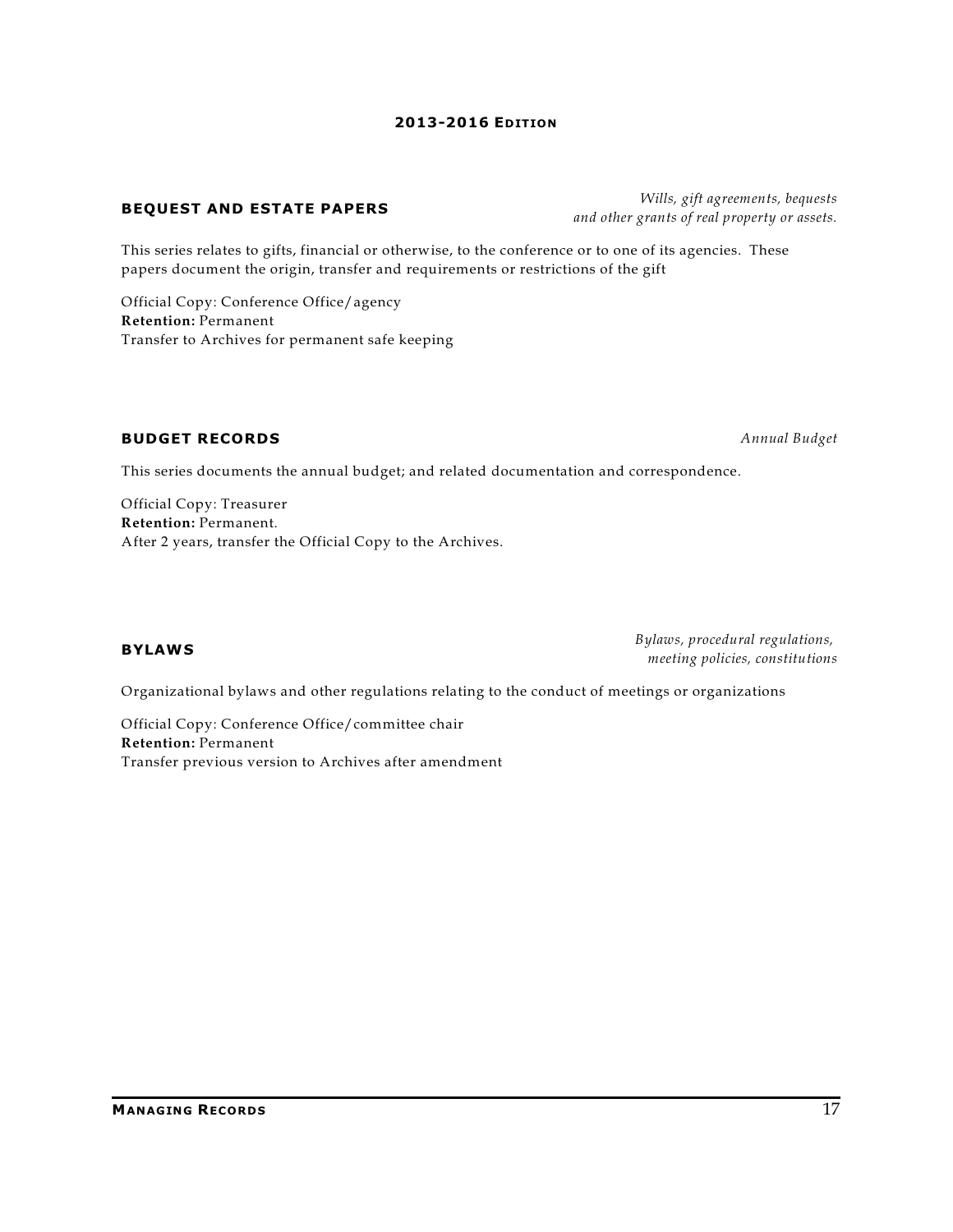#### **CANCELED CHECKS RECORDS** *Cashed Checks*

This series documents redeemed checks written on conference accounts. Information on each check may include check number, date, amount, endorsement, account number, validation date, and related documentation.

Official Copy: Treasurers **Retention:** 7 years. Destroy the Official Copy after 7 years

#### **CERTIFICATES OF DEPOSIT, CANCELED**

Redeemed or canceled certificate of deposits

Official Copy: Treasurer **Retention:** 3 Years Destroy official copy after 3 years

#### **COMMITTEE RECORDS**

*Conference Committees Records, Agency Committee Records, Board Committee Records*

This series documents the activities of standing and ad hoc committees, agencies and boards of the conference. They may function as steering committees, activities committees, standards committees, planning committees, awards committees, councils, etc. This series may include but is not limited to agendas; meeting minutes; reports; notes; working papers; and related documentation and correspondence

Official Copy: Committee secretary **Retention:** Permanent Transfer the Official Copy of permanent records to the Archives after 4 years.

#### **CONTRACTS**

*Repairs and Maintenance, Lease Agreements, Loans and Notes*

This series contains contracts that have either been completed or terminated. This includes Repairs and Maintenance, Lease Agreements, Loans/Notes and Service type of contracts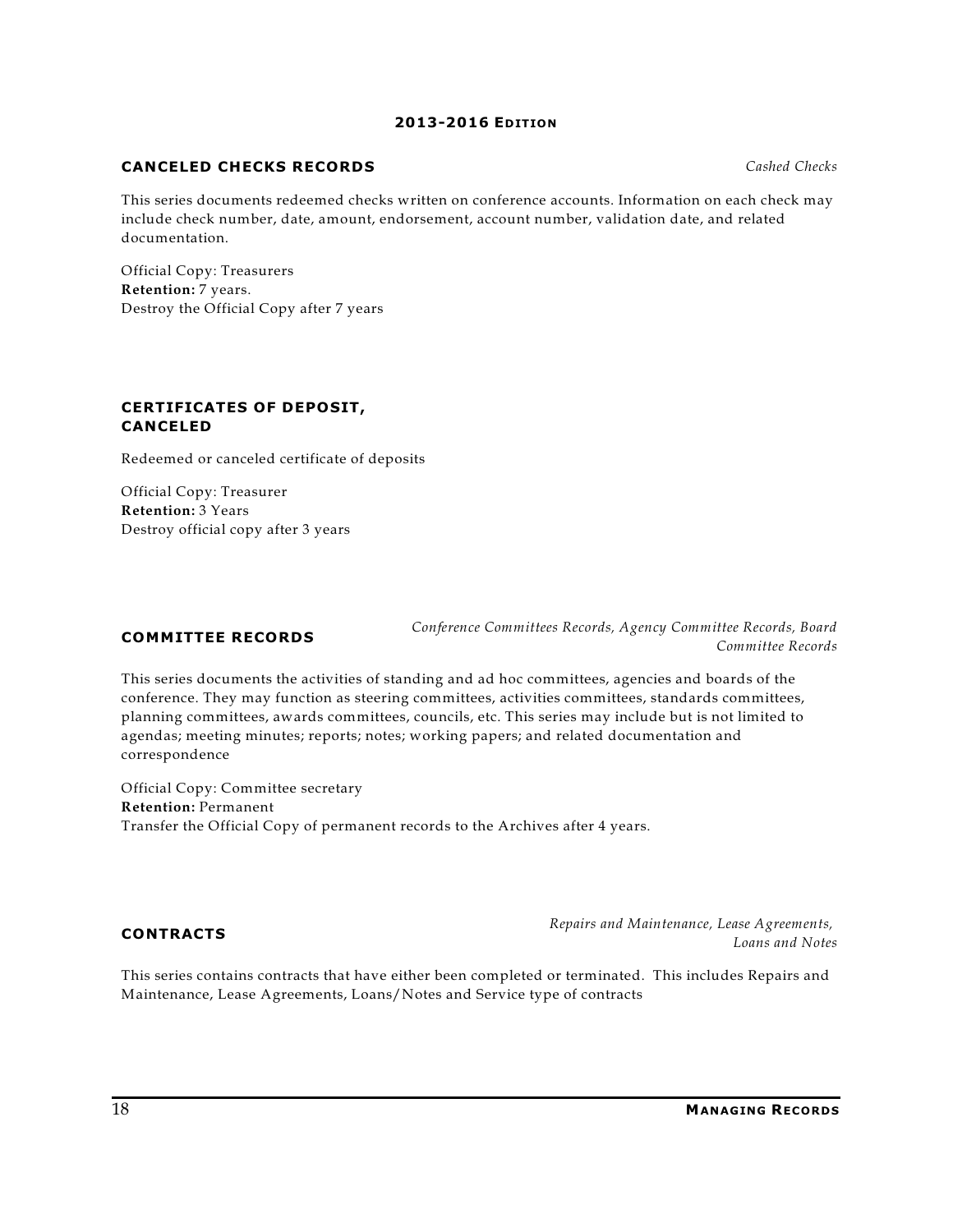Official Copy: Conference Office **Retention:** 4 Years for Service contracts Destroy after 4 years **Retention:** 6 Years for Repairs/Maintenance, Lease, Loans and Notes Destroy after 6 years **Retention:** Permanent for contracts on new construction, betterments/improvements Transfer to Archives for permanent safekeeping.

#### **CORRESPONDENCE** *Transitory correspondence, Subject correspondence*

A large amount of correspondence should be considered transitory or routine general correspondence. Correspondence of this type might include responses to inquiries concerning various functions of the conference, information about assistance programs run by the church or in which the church is involved and other routine correspondence which reflects a normal part of the conference's program. Special or subject correspondence may focus on a special program or service in which the conference is involved, such as special worship services or specific assistance programs or some other program which has a specific beginning and end. Transitory correspondence should be reviewed and destroyed on a yearly basis, which subject correspondence should be kept, as it documents a special event in the Conference's life.

Transitory correspondence Official Copy: Conference office **Retention:** 1 year Destroy after one year

Subject correspondence Official Copy: Conference office or program secretary **Retention:** Permanent; transfer to archives on regular basis or after end of program

#### **DEDUCTION AUTHORIZATION RECORDS**

*Deductions Input List*

This series documents deductions from salary checks authorized by employees. These records include lists with notation of authorized deductions as well as actual deduction forms. This series may include but is not limited to deduction information on medical, dental, life, and disability insurance; United Way and Foundation contributions; and miscellaneous deductions.

Official Copy: Conference office **Retention:** 4 years after authorization expires or is superseded. Destroy the Official Copy 4 years after authorization expires or is superseded.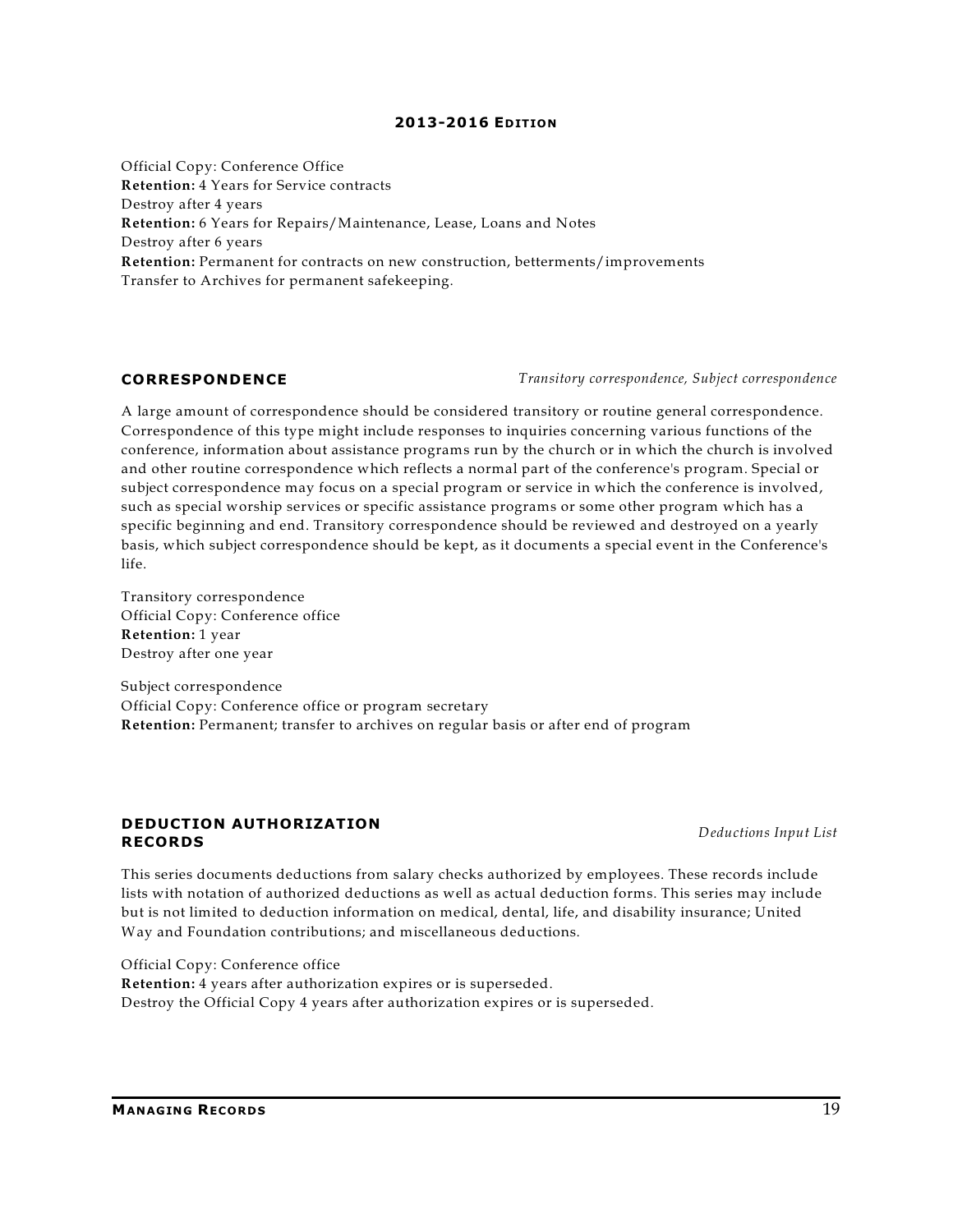*Employment Policies*

#### **DEEDS**

This series is comprised of documents which deal with ownership and related correspondence.

Official copy: Conference office **Retention:** Permanent

#### **EMPLOYMENT ELIGIBILITY VERIFICATION FORMS**

This series documents information used to establish the identity and to verify the employment eligibility of employees to preclude the unlawful hiring of persons not authorized to work in the United States. This series includes completed I-9 forms and copies of documents that establish the identity and the employment eligibility of the employee.

Official Copy: Conference office **Retention:** 1 year after employee separation or after 3 years, whichever is longer. Destroy the Official Copy 1 year after employee separation or after 3 years, whichever is later.

#### **EMPLOYMENT POLICIES AND PROCEDURES RECORDS**

This series documents employment policies and procedures administered by personnel offices. This series may include but is not limited to information on appointments; employment of handicapped persons; family employment program; interviewing; job sharing; nepotism; temporary appointments; transfers; and related documentation and correspondence.

#### Official Copy: Conference office

**Retention:** Permanent

Retain the Official Copy in Conference office until superseded and then transfer to the custody of the Archives for weeding, arrangement, and permanent retention of historical materials.

*I*-9s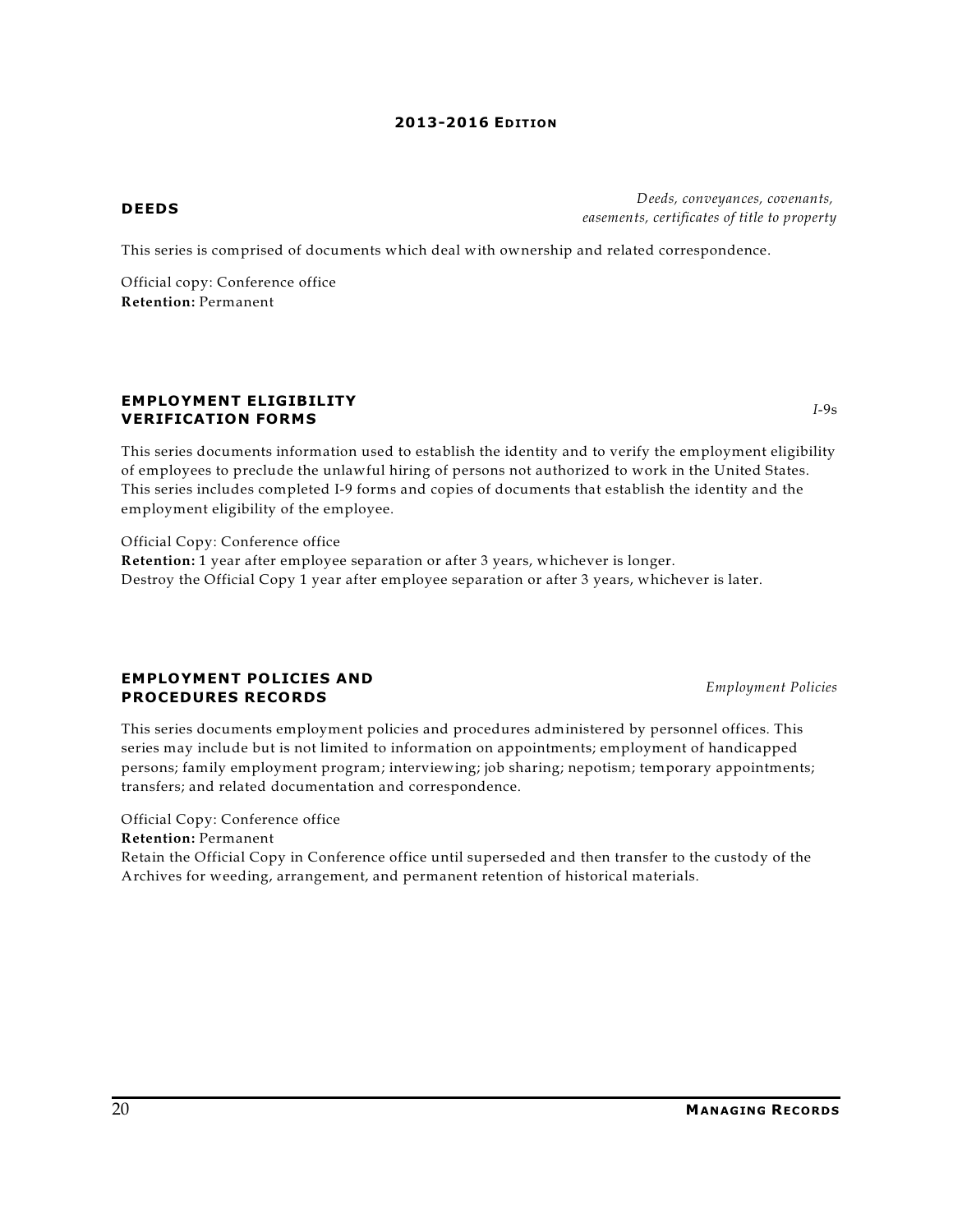#### **GRIEVANCE RECORDS**

This series documents grievances brought forward by employees against the institution concerning affirmative action; equal opportunity; policies and procedures. This series may include but is not limited to notices of grievance; informal discussion notes; grievance responses; formal hearing records, including tapes; transcripts and tapes of individual interviews; logs of persons interviewed; action(s) taken; settlement agreements; case histories; final summary statements; appeals documentation; and related documentation and correspondence.

Official Copy: Conference office or Legal Advisor **Retention:** 3 years after grievance is settled. Destroy the Official Copy 3 years after grievance is settled.

#### **INSURANCE POLICIES, INACTIVE**

This series is comprised of inactive insurance polices and related correspondence.

Official Copy: Conference Office **Retention:** Permanent Transfer inactive policies to the Archives

#### **INSURANCE ELECTION RECORDS, EMPLOYEES'**

This series is comprised of the forms filled out by employees when they make their insurance options elections

Official Copy: Conference Office **Retention:** 6 years after termination of employment Destroy official copy after 6 years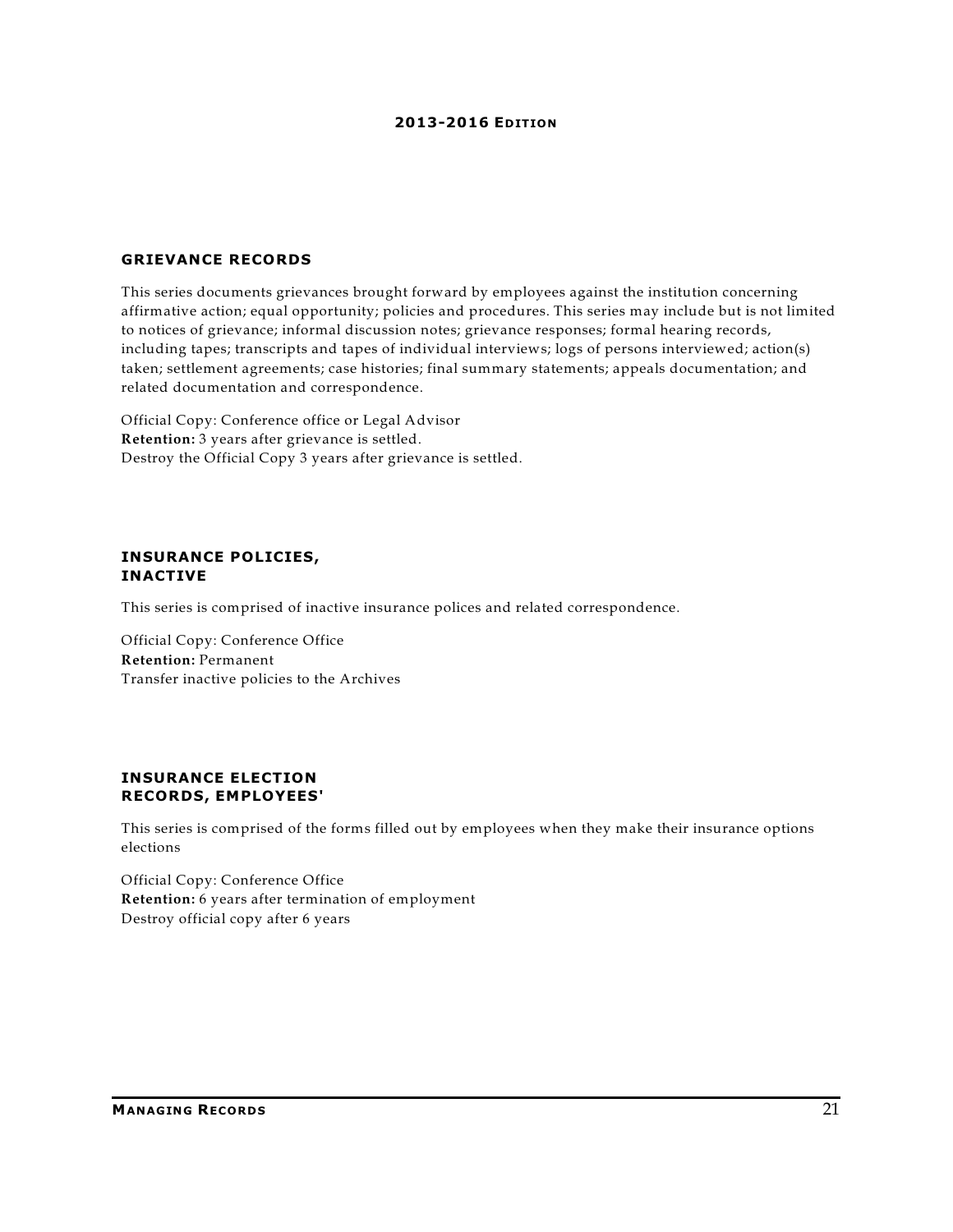#### **INVENTORIES OF PROPERTY AND EQUIPMENT**

This series consists of lists, both written and photographic, of the property and equipment of the conference or agency

Official Copy: Conference Office **Retention:** Until superseded by new version Transfer old copies to Archives for review.

#### **INVOICES**

This series contains invoices and paid bills

Official Copy: Treasurer **Retention:** 7 years, except for major building construction/alterations - Permanent Destroy official copy after 7 years (transfer construction records to Archives)

#### **PAY AUTHORIZATION RECORDS**

This series consists of pay documents which substantiate and, in part, authorize the issuance of payroll checks for particular amounts. This series may include but is not limited to Payroll/Budget Request Forms and time cards.

Official Copy: Conference treasurer **Retention:** 5 years. Destroy the Official Copy after 5 years.

Other copies used in offices **Retention:** 1 year. Destroy other copies after 1 year.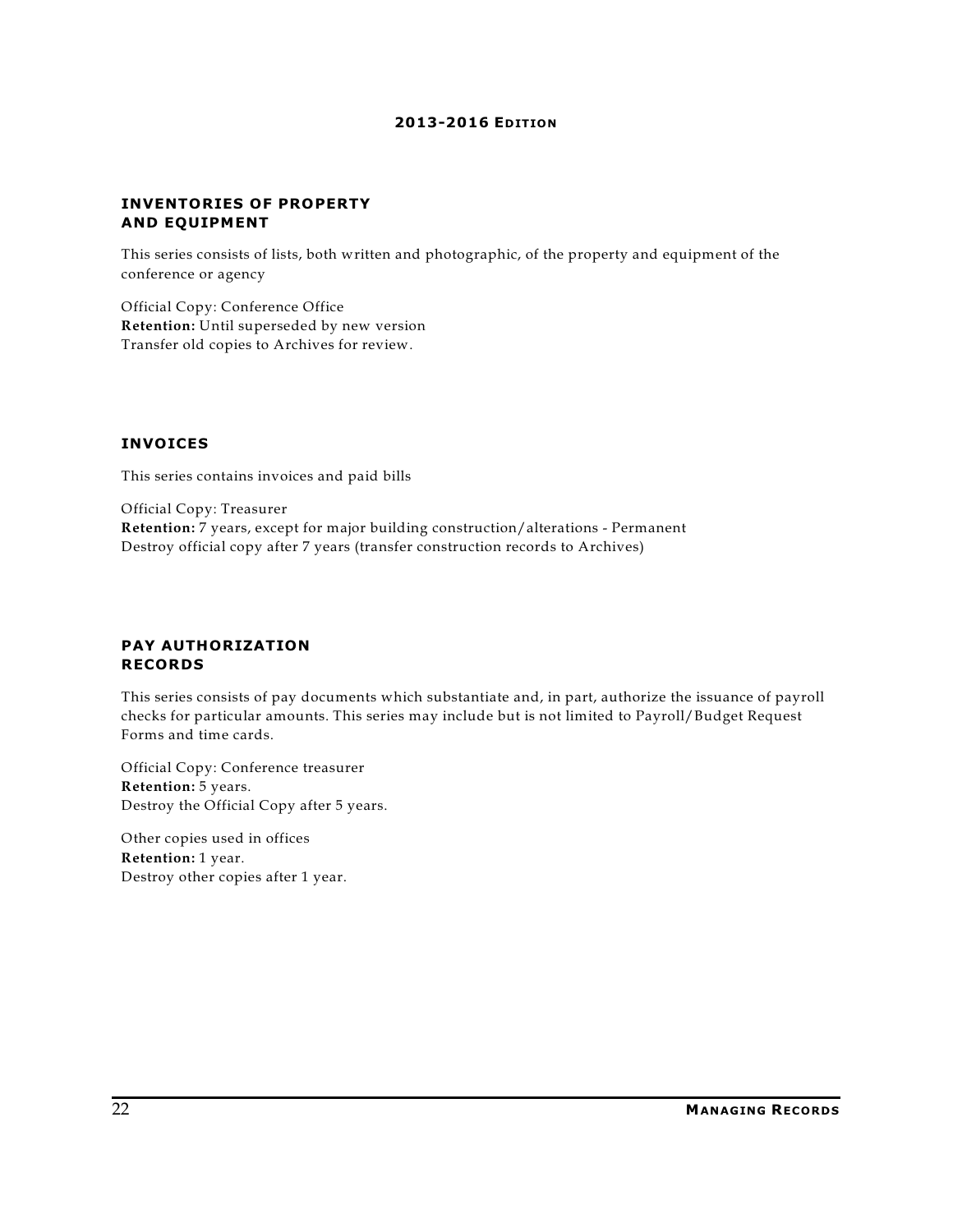#### **PERSONNEL RECORDS, STAFF** *Personnel Files*

This series documents the employee's work history and includes routine, non-evaluative information such as job title, rank, full-time equivalency (FTE), dates of employment, salary, employing department, education and employment background. Some of the documents comprising this series include confidential information such as social security number, birth date, and marital status. This series may include but is not limited to copies of Affirmative Action Compliance Data Forms; Applications and Contracts for Sabbatical Leave; Conditions of Employment; Memoranda of Agreement; Notices of Appointment; Pay/Budget Action Forms; Personnel Action Forms (PAs), including Salary Adjustments Requests for Approval for Outside Employment; resumes or curriculum vitae; Retirement Agreements; Sick Leave Accrual Forms; and related documentation and correspondence, such as letters of resignation and memos confirming appointments.

Official Copy: Conference office **Retention:** 7 years after termination Destroy official copy 7 years after termination of employment

#### **PERSONNEL RECORDS, MINISTERIAL**

credentials. (See supervisory files)

This series will contain identifying/directory information, such as name and address; census-type information, such as gender, ethnic origin and birth date; family data such as marital status, date of marriage and names of children; candidacy information; conference relationship information such as dates of admission and status; appointment information; judicial proceedings records and surrendered

Official Copy: Conference Office **Retention:** Genealogical information and appointment data- Permanent; 25 years after end of relationship for rest of file Transfer to archives after person no longer active

#### **PROPERTY FILES**

*deeds, title papers, repair history, permits, lease agreement and correspondence*

This series contains records dealing with the ownership and maintenance of property.

Official Copy: Conference Office. **Retention:** Permanent Transfer to Archives for permanent safekeeping

*Ministerial records, diaconal records*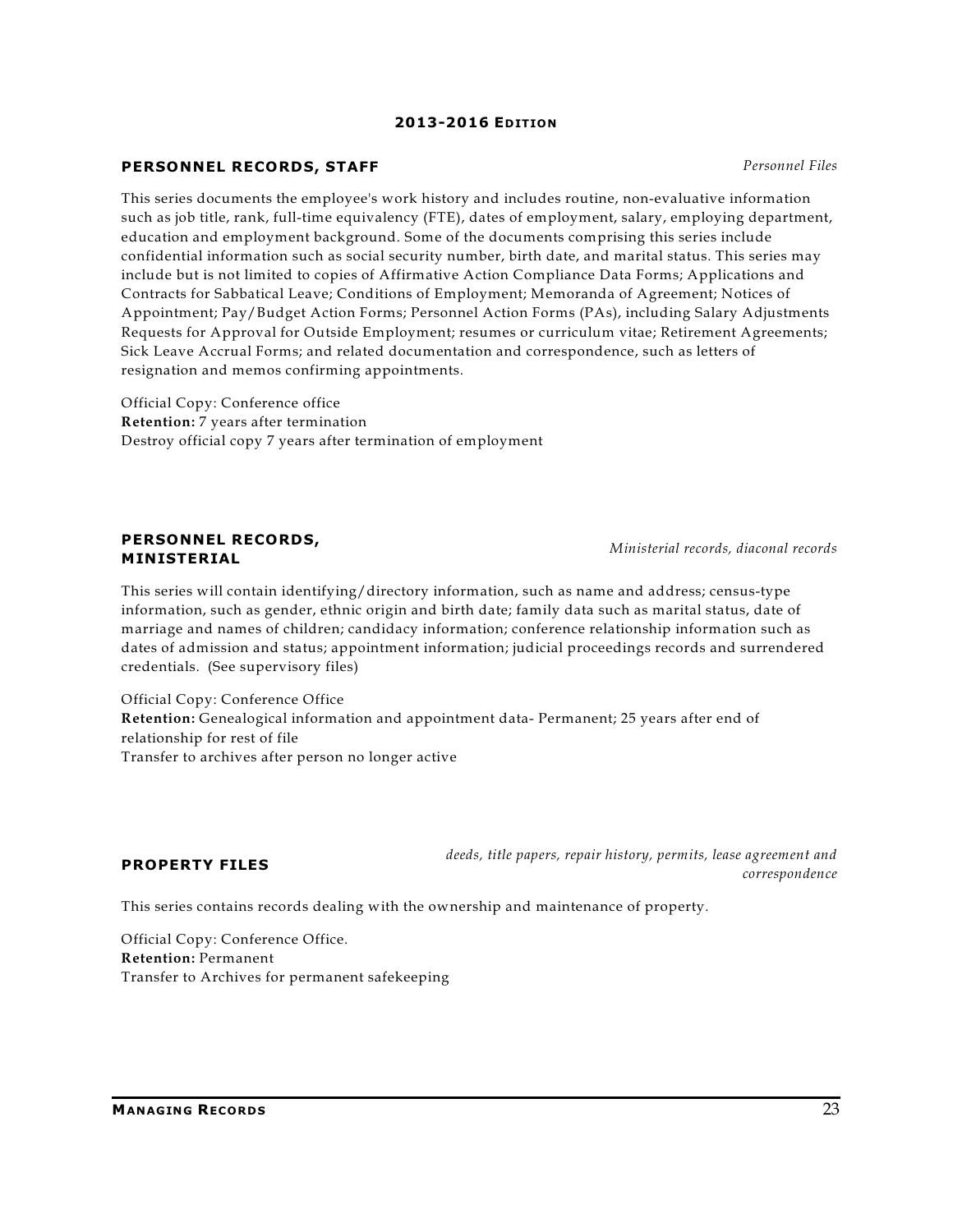#### **PURCHASE ORDERS**

This series documents purchase of items, or repair of items and related correspondence

Official Copy: Treasurer **Retention:** 7 years Destroy after 7 years

#### **REAL ESTATE SURVEYS** *Real estate survey, plots plans*

This series contains real estate surveys, plots plans and related correspondence.

Official Copy: Conference Office **Retention:** Permanent Transfer to Archives for safekeeping

**REJECTED APPLICATIONS** *Rejected and Incomplete Employment Applications*

This series documents employment applications that were submitted for jobs with the conference and for reasons of incompleteness or inadequate qualifying experience/training are rejected.

Official Copy: Conference office **Retention:** 2 years. Destroy the Official Copy after 2 years.

#### **SEARCH RECORDS**

This series documents the selection process for advertised management service and classified positions. This series may include but is not limited to applications; curriculum vitae or resumes; academic transcripts; samples of writing or publications; approvals of recruitment proposals; Certificate of Eligibles; candidate lists; position announcements; position advertisements; position descriptions; copies of Affirmative Action Compliance Data Forms; interview materials such as rating sheets, tallies, screening and interview notes, review committee notes and memoranda; telephone conversation notes; and related correspondence such as cover letters and reference letters.

#### Official Copy: Conference office

**Retention:** Place record with the personnel file; 5 years after search completed for all other records. Retain application materials of successful candidate in the Personnel Files; destroy the Official Copy of all other records 5 years after the search is completed.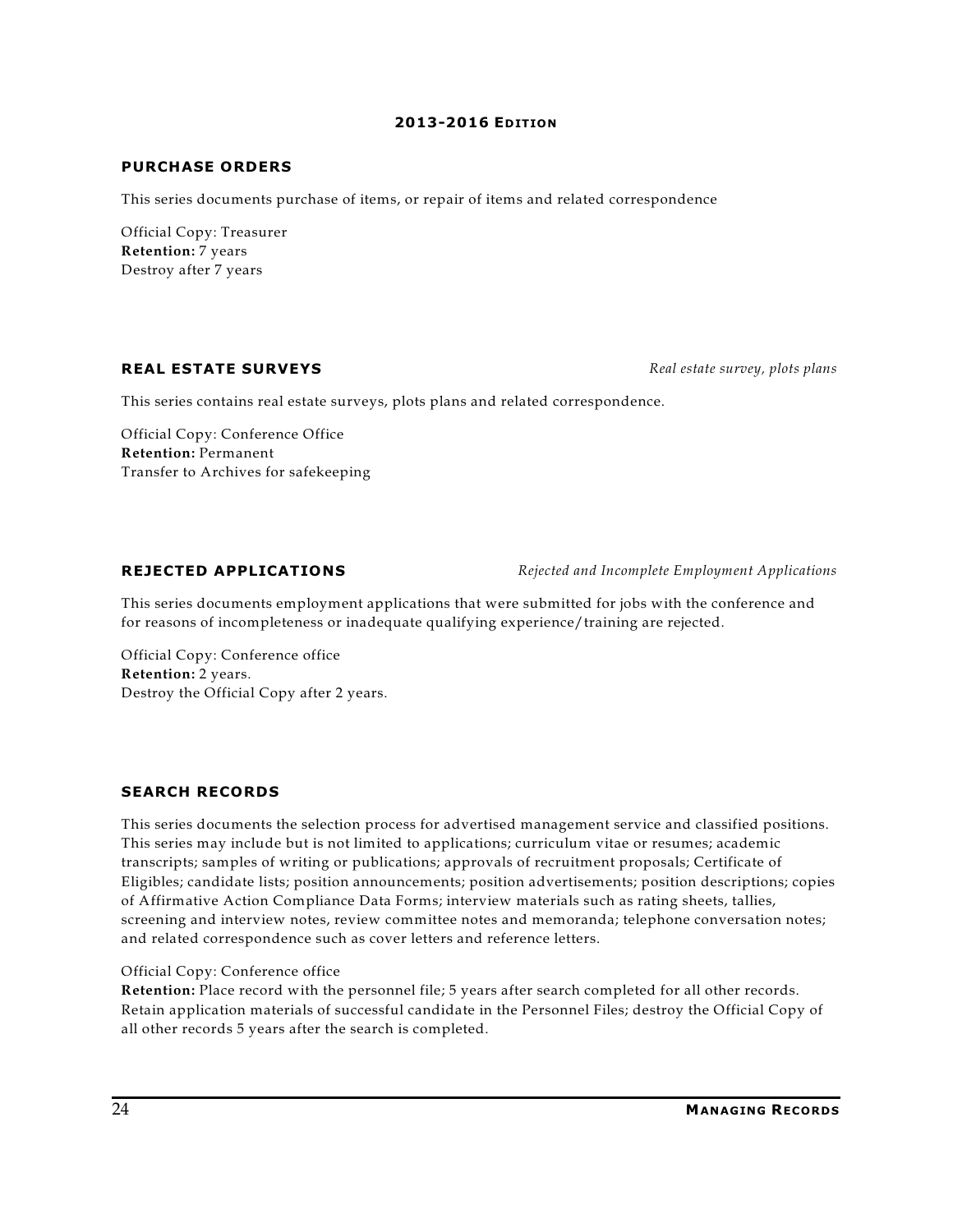#### **SHIPPING AND FREIGHT RECORDS**

This series documents the shipping receiving of material , either by freight carrier or by such carriers as UPS or FedEx, and related correspondence

Official Copy: Office of origin **Retention:** 3 years Destroy after 3 years

#### **STAFF MEETING RECORDS**

This series documents the meetings of the staff of a department, or office which sets policy and procedures for the unit. Participants at meetings may be composed exclusively of or a mixture of staff, administrators, and managers; specialized and task oriented sub-committees composed of unit personnel are also documented as part of this record series. These meetings may concern routine matters of procedure and topics such as program development, planning, administrative and personnel management, and assessments of future needs. This series may include but is not limited to meeting notes/minutes; reports; working papers; agendas; and related documentation and correspondence.

Official Copy used in offices **Retention:** Permanent.

#### **SUPERVISORY FILES, MINISTERIAL**

This series may contain: list of appointments served; documents, conversations, agreements and supervisor perceptions and any actions which relate to them; letters and comments solicited and unsolicited, information from the local church; appraisals and summaries written by the district superintendent. It may also contain copies of material found in the personnel file. (See also Personnel Files, Ministerial)

Official Copy: Conference Office **Retention:** 25 years after separation Destroy official copy after 25 years.

### **TAX-EXEMPT CERTIFICATES AND FORM 990**

This series documents the tax-exempt status of the conference and its functions.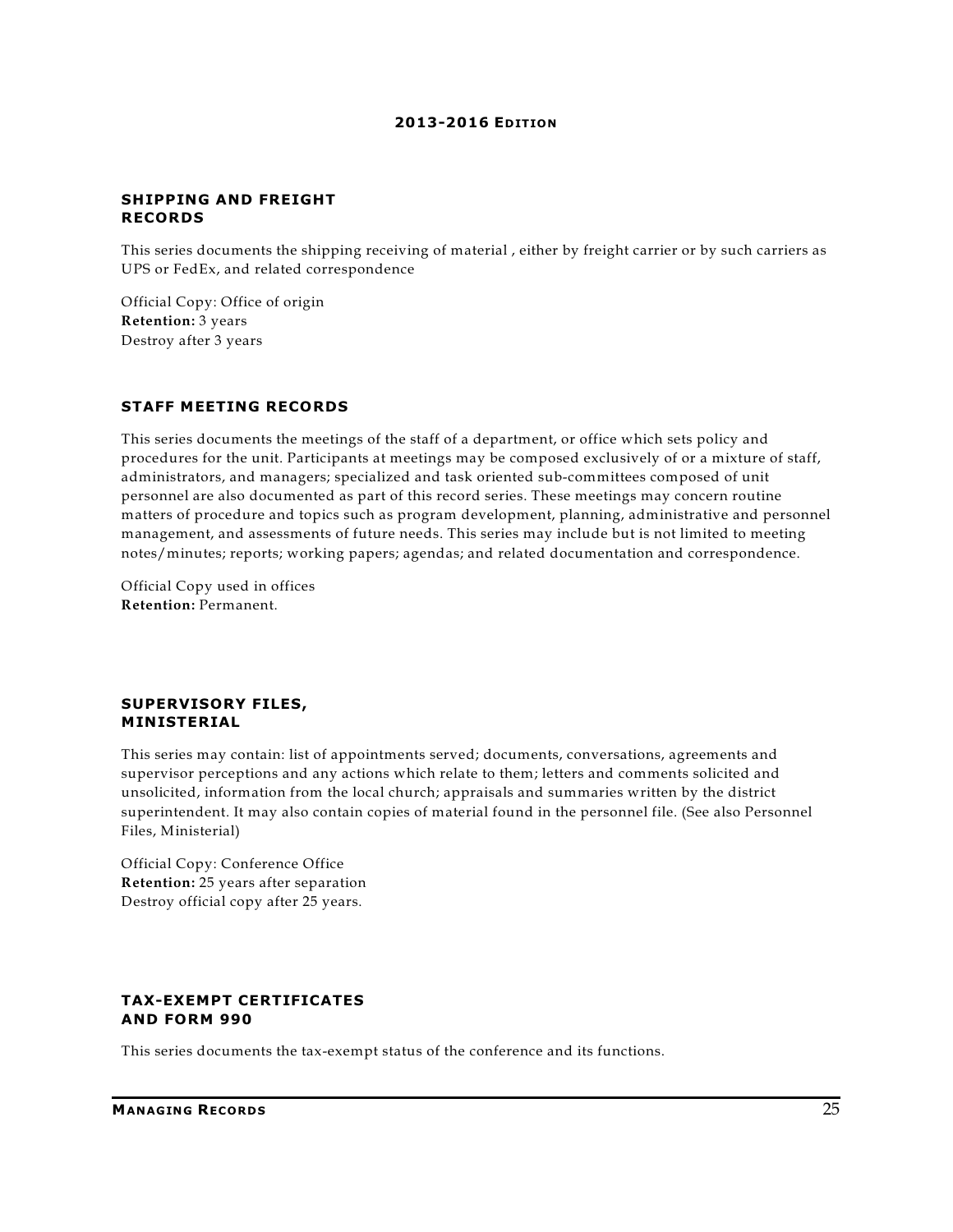Official Copy: Conference Office **Retention:** Permanent

**TAX RETURNS** *Tax returns, tax filings*

*W-4s*

This series comprises tax returns, supporting documentation and related correspondence

Official Copy: Treasurer **Retention:** 7 years Destroy 7 years after filing period provide no legal action being taken

#### **TAX WITHHOLDING AUTHORIZATION RECORDS**

This series documents amounts withheld by Payroll from employees' checks for taxing authorities. This series may include but is not limited to the Statement for Claiming Benefits Provided by Section 911 of the Internal Revenue Code; Withholding Allowance Certificates (W-4s); and Non-resident Alien Request for Exemption from Tax Withholding (CO-477). Individual forms may include employees' names, addresses, social security numbers, and tax identification numbers.

Official Copy: Conference treasurer **Retention:** 7 years after authorization expires or is superseded. Destroy the Official Copy 7 years after authorization expires or is superseded.

#### **TIME SHEETS**

This series contains time sheets and related correspondence and memoranda.

Official Copy: Office of original **Retention:** 3 years Destroy after 3 years

#### **TRAVEL RECORDS**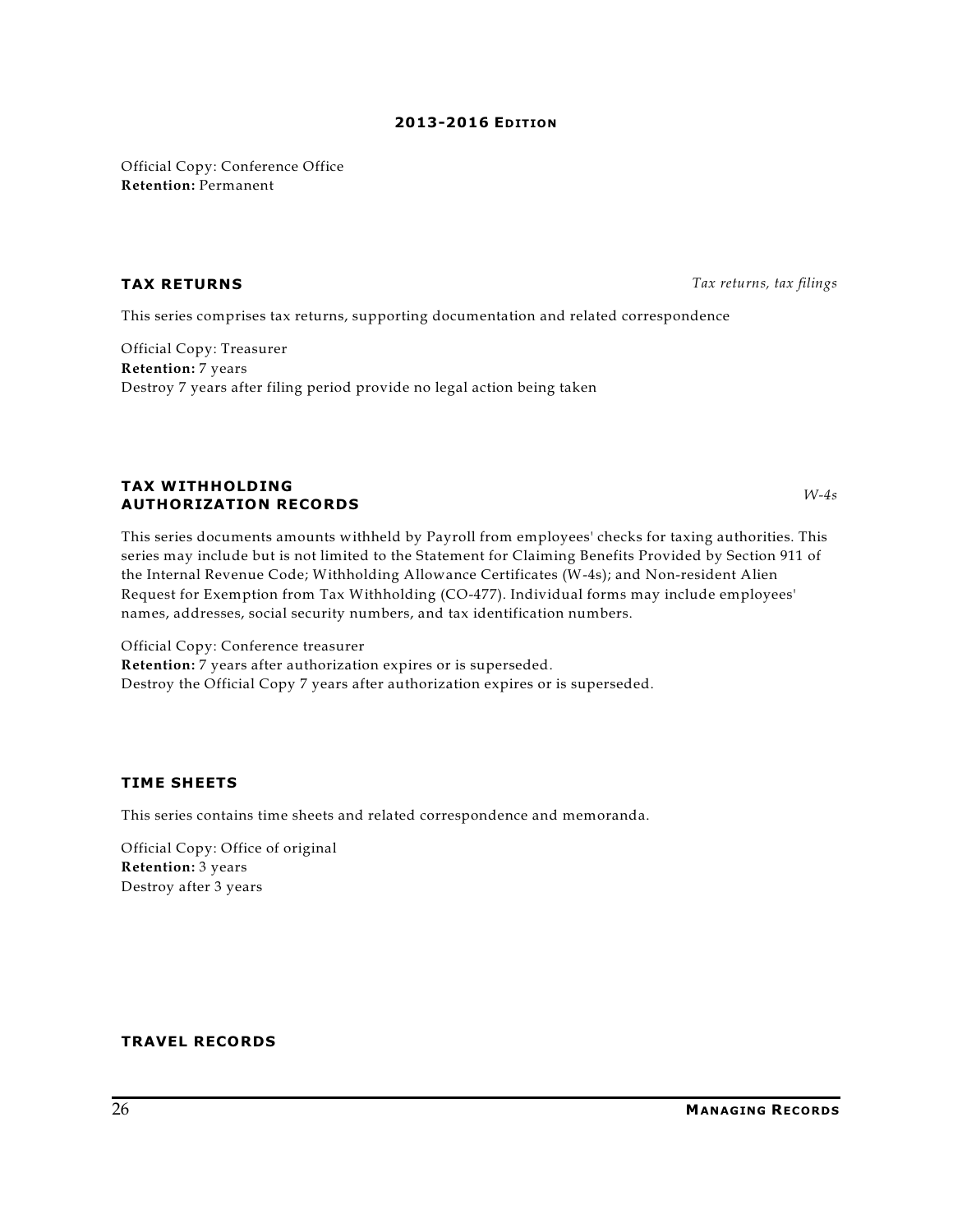This series documents approved travel by employees and is used to monitor travel expenditures and for planning purposes. This series may include but is not limited to travel request forms indicating purposes, itineraries, methods of travel, funds from which travel is to be paid, and estimated expenditures; Travel Reimbursement Requests (employee and non-employee); receipts; authorizing signatures; and related documentation and correspondence.

Official Copy: Conference office **Retention:** 5 years. Destroy the Official Copy after 5 years.

Other copies used in offices **Retention:** 2 years. Destroy other copies after 2 years.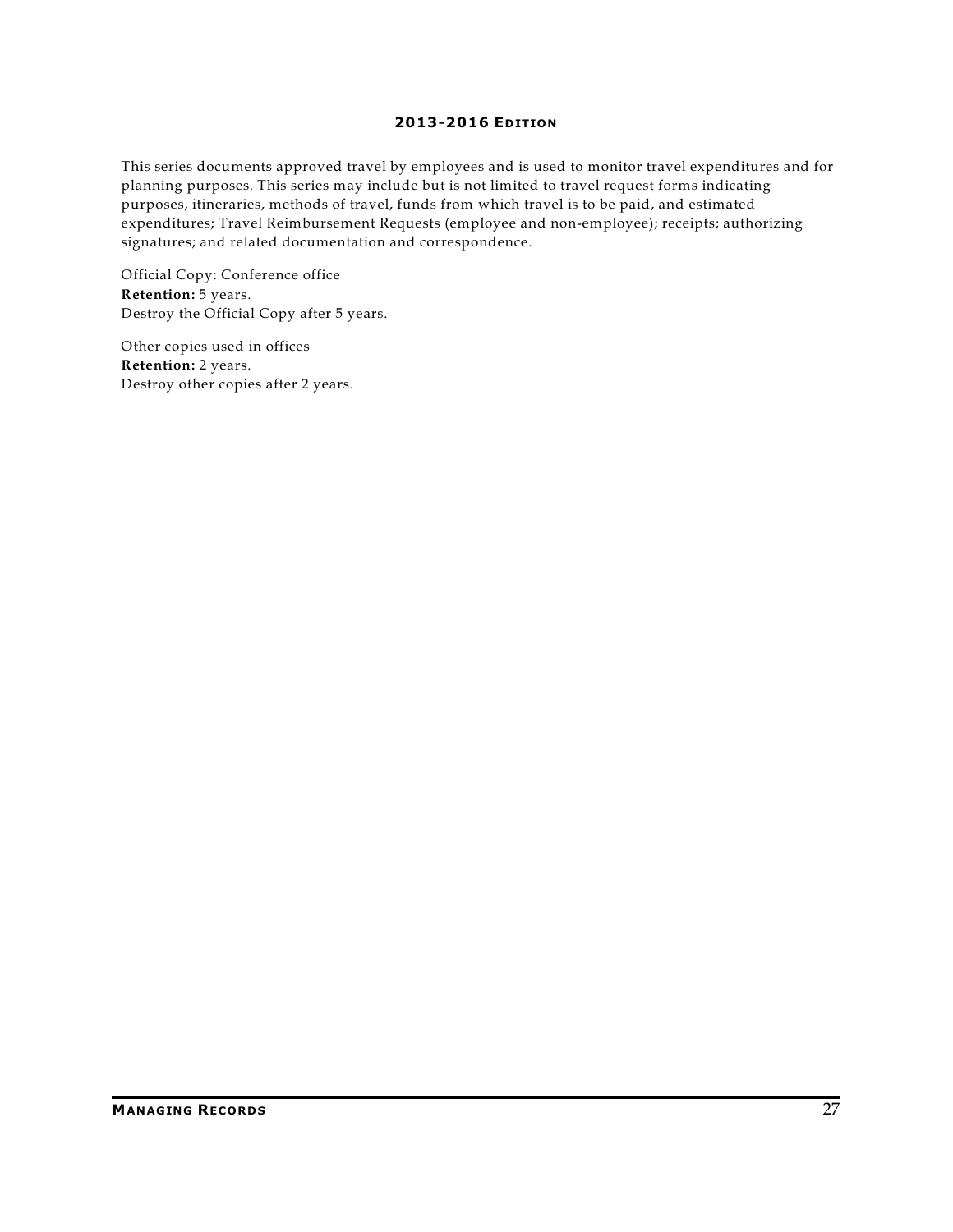| <b>ANNUAL CONFERENCE OFFICE &amp; COMMITTEE RECORDS SCHEDULE</b>  |                                                                                                                                                           |                |                |                                      |
|-------------------------------------------------------------------|-----------------------------------------------------------------------------------------------------------------------------------------------------------|----------------|----------------|--------------------------------------|
| <b>RECORD SERIES TITLE</b>                                        | <b>DESCRIPTION</b>                                                                                                                                        | <b>Total</b>   | <b>Current</b> | <b>Conference</b><br><b>Archives</b> |
| Accident and Injuries<br>Records                                  | <b>Workers Compensation</b><br>Claims Records                                                                                                             | settled+6      | active         | <b>NO</b>                            |
| <b>Account Request Forms</b>                                      | Request to establish a<br>new account                                                                                                                     | $active+3$     | 2              | <b>NO</b>                            |
| Accounts Payable Records                                          | Claims and<br>Disbursements Records,<br>Expenses, Accounting,<br>Bookkeeping, Paid<br>Invoices, Finance,<br>Purchasing                                    | $\overline{7}$ | 2              | <b>NO</b>                            |
| <b>Accounts Receivable</b><br>Records                             | A/Rs, Billing Records,<br>Charges Records, Sales<br>Fiscal Records, Rentals<br>Fiscal Records, Journal<br>Vouchers, Invoice<br>Records                    | 7              | 2              | NO.                                  |
| Act of Incorporation                                              | official papers and<br>records                                                                                                                            | Permanent      |                | As Necessary                         |
| Administrative Reports                                            | Conference journal,<br>Annual Reports for<br>conference agencies or<br>corporations                                                                       | Permanent      | 4              | <b>YES</b>                           |
| <b>Affirmative Action</b><br><b>Recruitment Review</b><br>Records | Affirmative Action<br>Compliance Record,<br>Affirmative Action<br>Compliance Data<br>(AACD), Applicant Pool<br>Reports, Contract<br><b>Review Records</b> | 6              | 2              | NO.                                  |
| Annual Fiscal Reports                                             | Closing of the Books<br>Records, Financial<br>Reports, Balance<br>Reconciliation Records,<br><b>State Accounts Reports</b>                                | Permanent      | 4              | <b>YES</b>                           |
| Architectural Drawings,<br>Blueprints, and Maps                   |                                                                                                                                                           | Permanent.     |                | <b>YES</b>                           |
| <b>Audit Records</b>                                              |                                                                                                                                                           | Permanent      | 4              | <b>YES</b>                           |
| <b>Bank Deposit Records</b>                                       |                                                                                                                                                           | $\overline{7}$ | 2              | <b>NO</b>                            |
| <b>Bank Deposit Slips</b>                                         |                                                                                                                                                           | 3              | 3              | <b>NO</b>                            |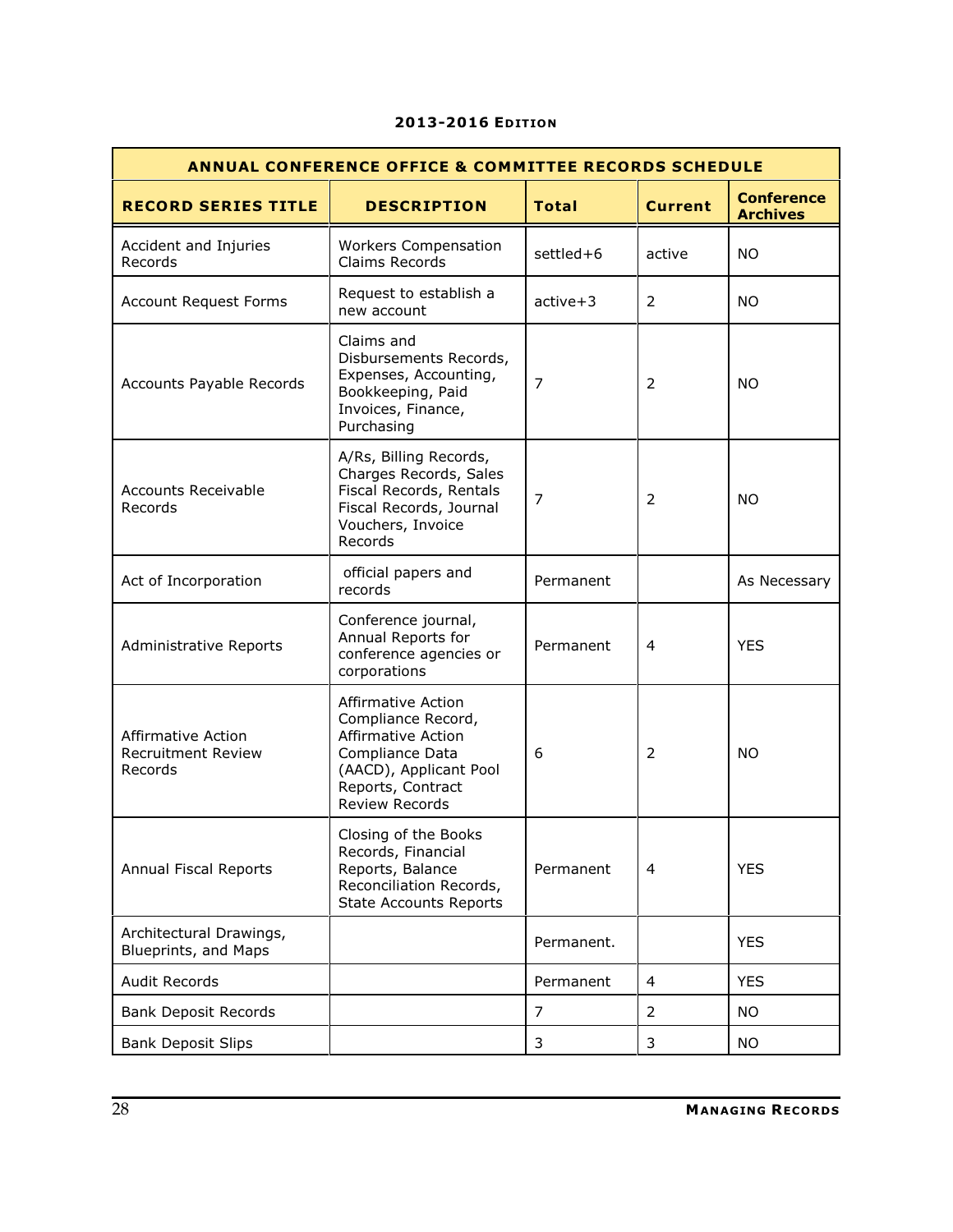| <b>ANNUAL CONFERENCE OFFICE &amp; COMMITTEE RECORDS SCHEDULE</b> |                                                                                                            |                                                                                               |                |                                                  |
|------------------------------------------------------------------|------------------------------------------------------------------------------------------------------------|-----------------------------------------------------------------------------------------------|----------------|--------------------------------------------------|
| <b>RECORD SERIES TITLE</b>                                       | <b>DESCRIPTION</b>                                                                                         | <b>Total</b>                                                                                  | <b>Current</b> | <b>Conference</b><br><b>Archives</b>             |
| <b>Bank Statements</b>                                           |                                                                                                            | 7                                                                                             | 3              | <b>NO</b>                                        |
| Benefits Policies and<br>Procedures Records                      |                                                                                                            | Permanent                                                                                     | Active         | <b>YES</b>                                       |
| Bequest and Estate papers                                        | wills, gift agreements,<br>bequests                                                                        | Permanent                                                                                     |                | As Necessary                                     |
| <b>Budget Records</b>                                            | Annual Budget                                                                                              | Permanent.                                                                                    | 4              | <b>YES</b>                                       |
| <b>Bylaws</b>                                                    |                                                                                                            | Permanent                                                                                     | Active         | <b>YES</b>                                       |
| <b>Cancelled Checks Records</b>                                  | Cashed Checks                                                                                              | 7                                                                                             | $\mathbf{1}$   | <b>NO</b>                                        |
| Certificates of Deposit,<br>Canceled                             |                                                                                                            | 3                                                                                             | 3              | <b>NO</b>                                        |
| Committee Records                                                | <b>Conference Committees</b><br>Records, Agency<br>Committee Records,<br><b>Board Committee</b><br>Records | Permanent                                                                                     | 4              | <b>YES</b>                                       |
| Contracts                                                        | repairs, maintenance,<br>lease agreements, loans                                                           | 4 - service contracts;<br>6 - Repairs,<br>Lease, Loans;<br>Permanent -<br>new<br>construction | $\overline{4}$ | NO - except<br>for those<br>going to<br>Archives |
| Correspondence - subject                                         | Correspondence on<br>special or topical<br>interest                                                        | permanent                                                                                     | Active         | <b>YES</b>                                       |
| Correspondence - transitory                                      | Routine correspondence                                                                                     | $\mathbf{1}$                                                                                  | 1              | <b>NO</b>                                        |
| Deduction Authorization<br>Records                               | Deductions Input List                                                                                      | Active $+4$                                                                                   | Active         | <b>NO</b>                                        |
| Deeds                                                            | Deeds, Conveyances,<br>Covenants, easements                                                                | Permanent                                                                                     |                | As Necessary                                     |
| <b>Employment Eligibility</b><br><b>Verification Forms</b>       |                                                                                                            | Employed<br>$+1$ (3 yrs<br>min)                                                               | 3              | <b>NO</b>                                        |
| Employment Policies and<br>Procedures Records                    | <b>Employment Policies</b>                                                                                 | Permanent.                                                                                    | Active         | <b>YES</b>                                       |
| Grievance Records                                                |                                                                                                            | Settled $+3$                                                                                  | Active         | <b>NO</b>                                        |
| <b>Insurance Policies</b>                                        |                                                                                                            | Permanent                                                                                     | Active         | <b>YES</b>                                       |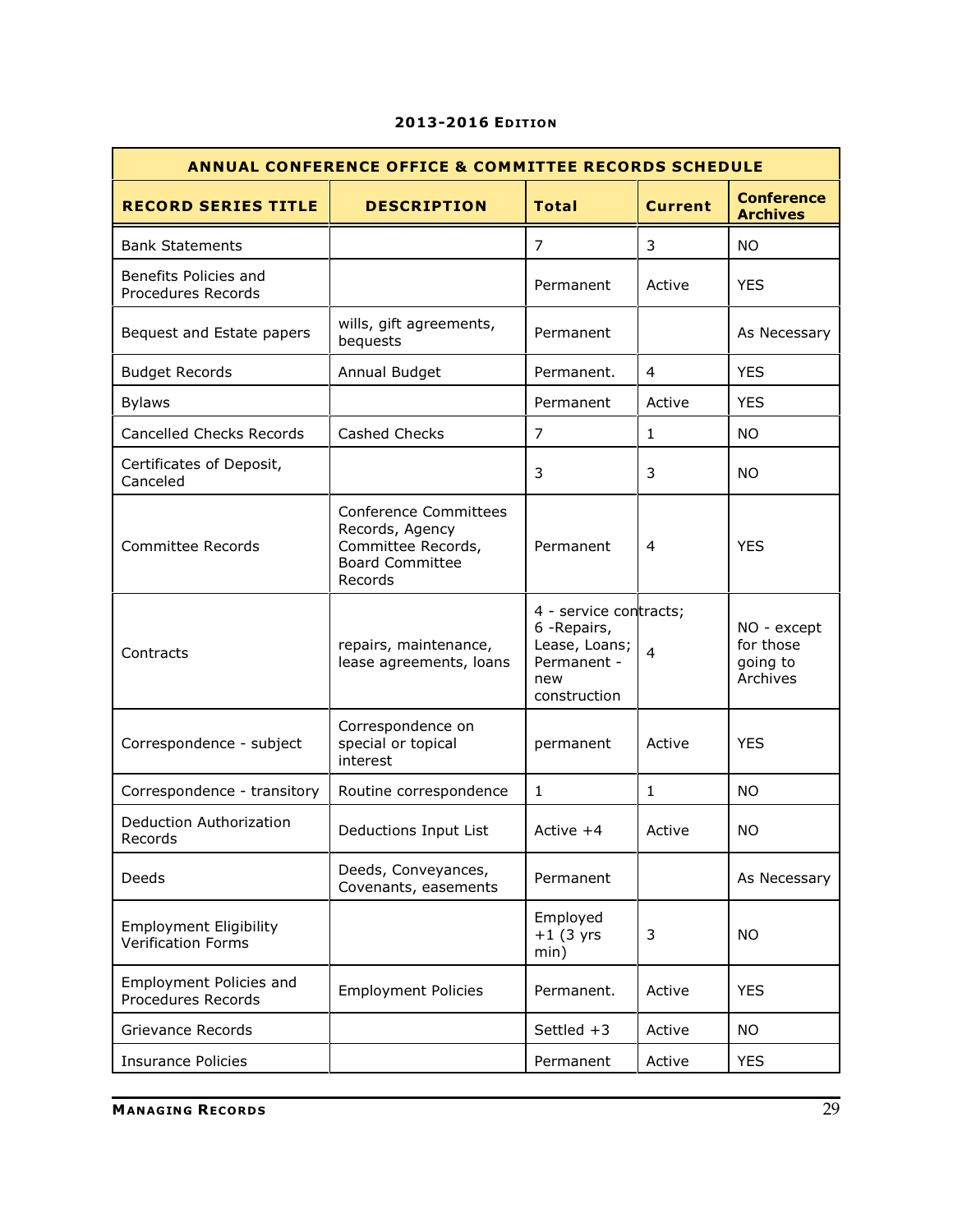| <b>ANNUAL CONFERENCE OFFICE &amp; COMMITTEE RECORDS SCHEDULE</b> |                                                                     |                                                                    |              |                                                                 |
|------------------------------------------------------------------|---------------------------------------------------------------------|--------------------------------------------------------------------|--------------|-----------------------------------------------------------------|
| <b>RECORD SERIES TITLE</b>                                       | <b>DESCRIPTION</b>                                                  | <b>Total</b>                                                       | Current      | <b>Conference</b><br><b>Archives</b>                            |
| Insurance Election Records,<br>Employees                         |                                                                     | employment<br>$+6$                                                 | Active       | <b>NO</b>                                                       |
| Inventories of Property and<br>Equipment                         |                                                                     | Until<br>superseded                                                | Active       | Transfer to<br>Archives for<br>Review                           |
| Invoices                                                         |                                                                     | 7 (except for<br>major<br>construction)                            | 3            | NO (transfer<br>major<br>construction<br>series to<br>Archives) |
| Pay Authorization Records                                        |                                                                     | 5                                                                  | $\mathbf{1}$ | <b>NO</b>                                                       |
| Personnel Records, Staff                                         | <b>Personnel Files</b>                                              | $active+7$                                                         | Active       | <b>NO</b>                                                       |
| Personnel records,<br>ministerial                                | members of the annual<br>conference                                 | genealogical<br>/appointment - Permanent<br>Rest - Active<br>$+25$ | Active       | <b>YES</b> for<br>permanent<br>material                         |
| Property Files                                                   | deeds, title papers,<br>repair history, permits,<br>lease agreement | Permanent                                                          |              | As Necessary                                                    |
| Purchase Orders                                                  |                                                                     | $\overline{7}$                                                     | 3            | <b>NO</b>                                                       |
| Real Estate Surveys                                              | surveys, plot plans and<br>related correspondence                   | Permanent                                                          |              | As Necessary                                                    |
| <b>Rejected Applications</b>                                     | Rejected and Incomplete<br>Employment<br>Applications               | $\overline{2}$                                                     | 1            | <b>NO</b>                                                       |
| Search Records- accepted                                         |                                                                     | Active+7                                                           | Active       | <b>NO</b>                                                       |
| Search Records - all others                                      |                                                                     | 5                                                                  | 1            | <b>NO</b>                                                       |
| Shipping and Freight<br>Records                                  |                                                                     | 3                                                                  | 3            | <b>NO</b>                                                       |
| <b>Staff Meeting Records</b>                                     |                                                                     | Permanent                                                          | 4            | <b>YES</b>                                                      |
| Supervisory Files,<br>Ministerial                                | Members of the annual<br>conference                                 | Active+25                                                          | Active       | <b>NO</b>                                                       |
| Tax-Exempt Certificates                                          | Certificates and Form<br>990                                        | Permanent                                                          |              | As<br>Necessary                                                 |
| Tax Returns                                                      |                                                                     | $\overline{7}$                                                     | 5            | <b>NO</b>                                                       |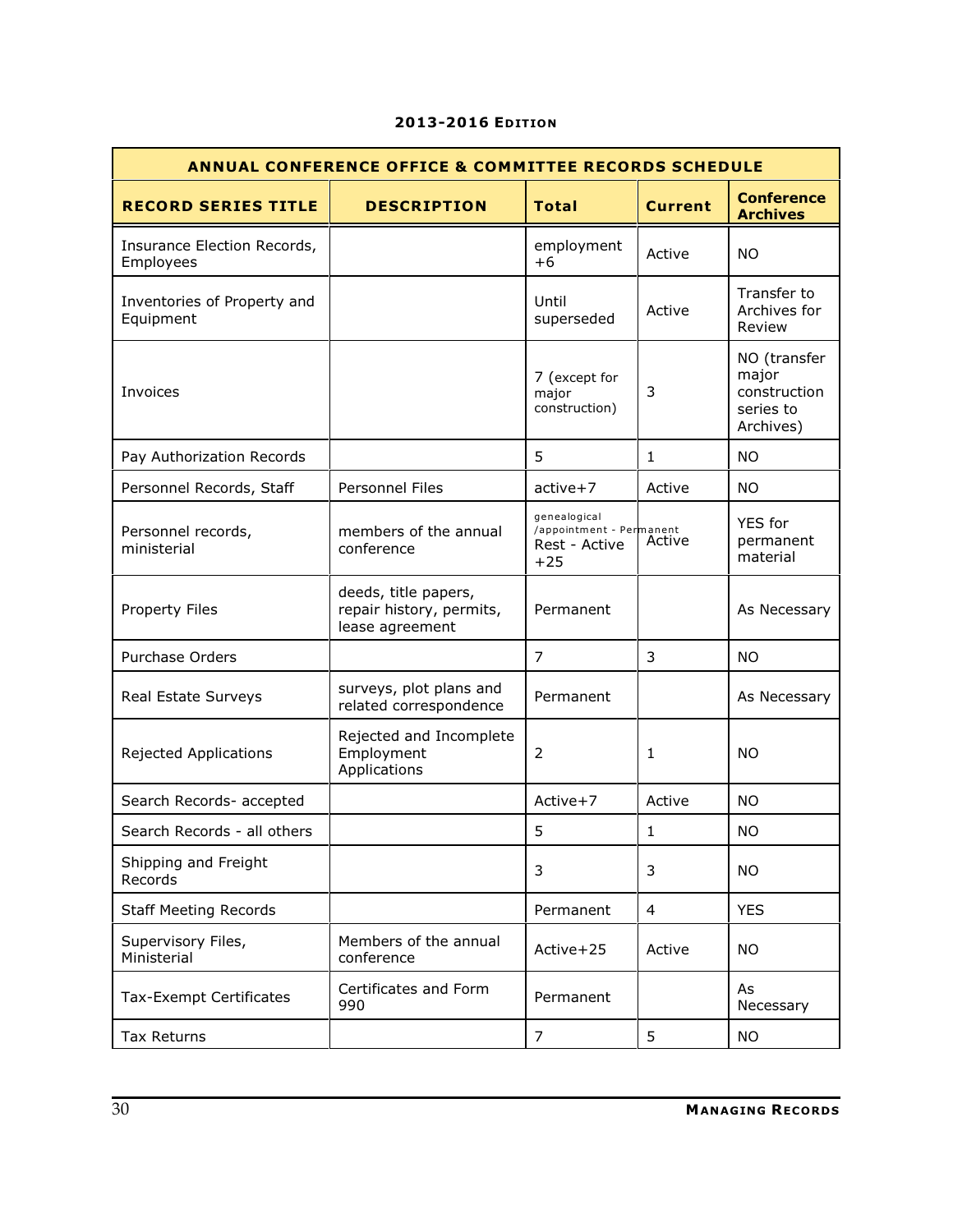| <b>ANNUAL CONFERENCE OFFICE &amp; COMMITTEE RECORDS SCHEDULE</b>                                                           |  |             |        |    |  |  |
|----------------------------------------------------------------------------------------------------------------------------|--|-------------|--------|----|--|--|
| <b>Conference</b><br><b>RECORD SERIES TITLE</b><br><b>DESCRIPTION</b><br><b>Current</b><br><b>Total</b><br><b>Archives</b> |  |             |        |    |  |  |
| Tax Withholding<br><b>Authorization Records</b>                                                                            |  | Active $+7$ | Active | NO |  |  |
| Time Sheets                                                                                                                |  |             |        | NO |  |  |
| <b>Travel Records</b>                                                                                                      |  |             |        | ΝO |  |  |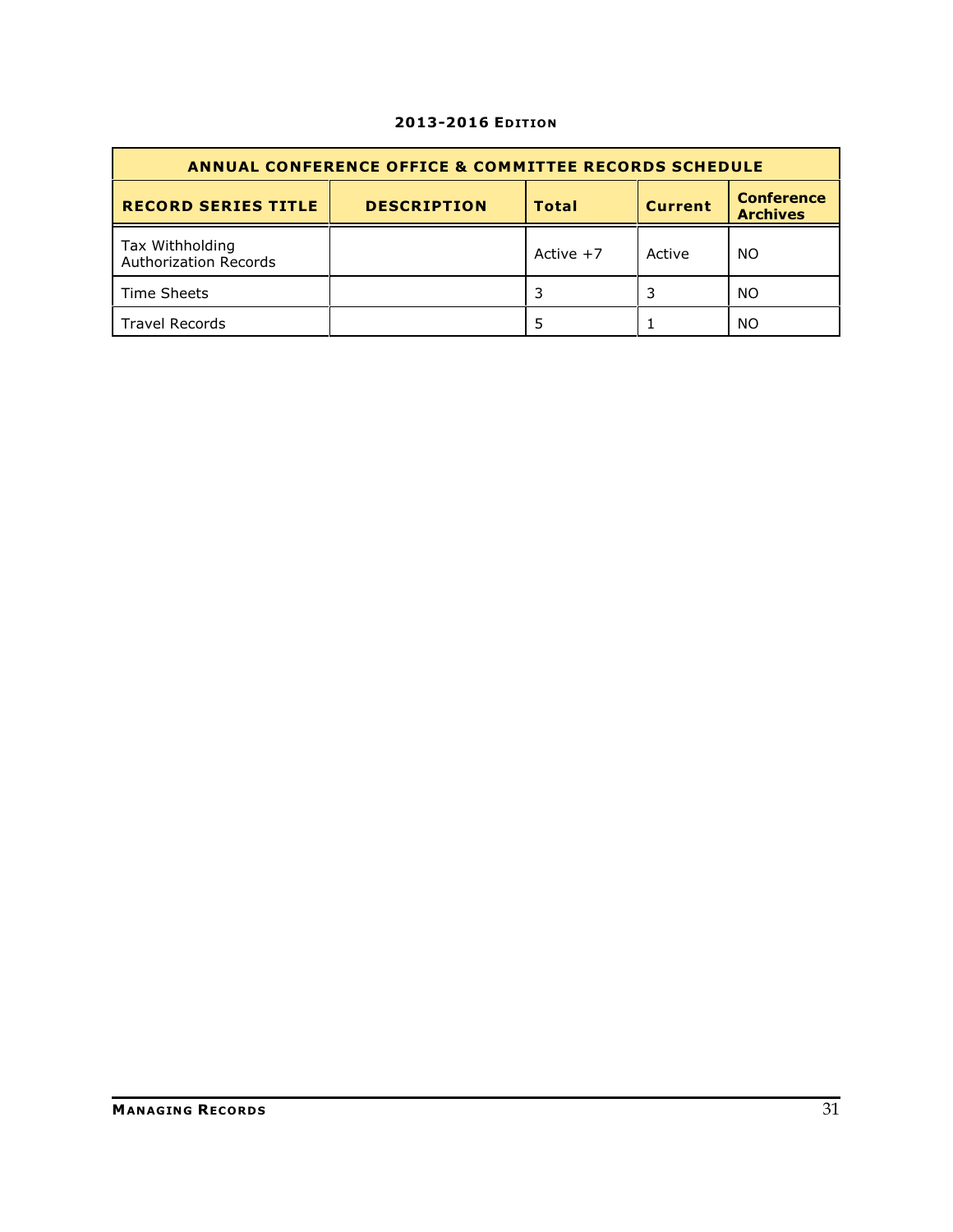# **Annual Conference Examples**

**DISTRICT SUPERINTENDENTS AND DISTRICT OFFICES**

Unless appearing in this list, the district offices follow the guidelines for the annual conference.

#### **ADMINISTRATIVE REPORTS**

*District Reports, District conference, Closed local church records*

This series contains official reports from within the district. This includes the reports from the various district committees and program groups as well as the official district conference session report filed by the superintendent. Closed local church records should be turned over to the conference archives as soon as possible after the closure is complete. See **Discipline** ¶2549.4.

Official Copy: District office **Retention:** Permanent.

Other copies: Receiving units **Retention:** Until superseded or obsolete. Destroy all other copies when superseded, obsolete, or no longer needed for reference.

#### **CHARGE CONFERENCE REPORTS**

Official reports gathered by the District Superintendent from the Charge Conferences within the district.

Other copies: District office **Retention:** Dispose after appropriate information extracted for the annual conference journal.

Official Copy: Local charge or church **Retention:** Permanent; kept at the local church archives. (See local church retention schedule)

#### **CHARTERS, CONSTITUTIONS & BY-LAWS**

*District organizations*

Charters, constitutions and by-laws for various district organizations

Official Copy: District office or organization secretary **Retention:** Permanent

### **COMMITTEE RECORDS** *District Committee Records*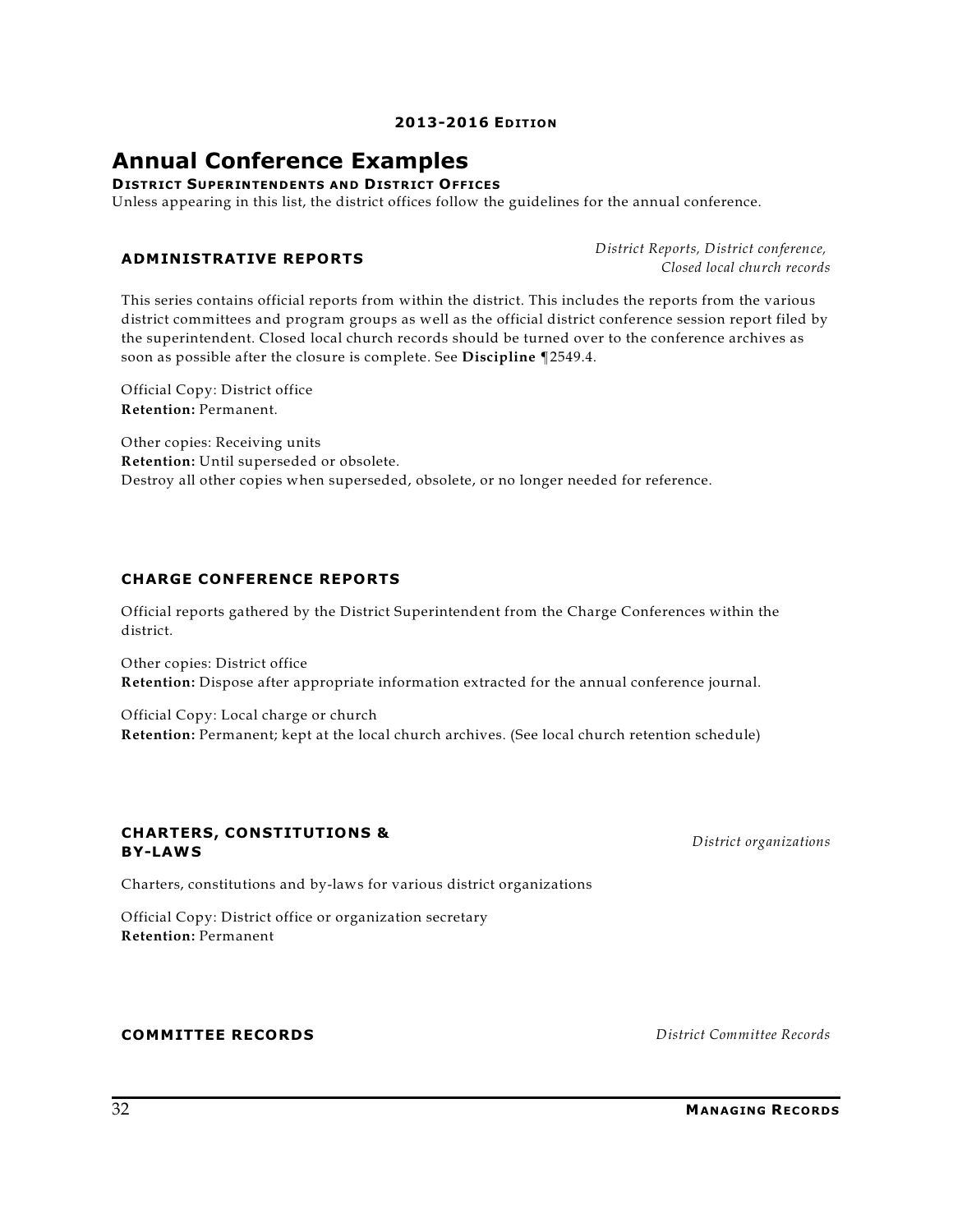This series documents the activities of standing and ad hoc committees, agencies and boards of the district. This series may include but is not limited to agendas; meeting minutes; reports; notes; working papers; and related documentation and correspondence.

#### Official Copy: Committee secretary

**Retention**: Permanent for agendas, minutes, reports, and correspondence; 4 years for all other records Transfer the Official Copy of permanent records to the Archives after 4 years; destroy the Official Copy of all non-permanent records after 4 years.

#### **CORRESPONDENCE**

*Transitory correspondence, Subject correspondence*

A large amount of correspondence should be considered transitory or routine general correspondence. Correspondence of this type might include responses to inquiries concerning time of services or other functions at the district level; information about assistance programs run by the church or in which the church is involved and other routine correspondence which reflects a normal part of the district=s program. Special or subject correspondence may focus on a special program or service in which the church is involved, such as special worship services or specific assistance program or some other program which has a specific beginning and end. Transitory correspondence should be reviewed and destroyed on a yearly basis, while subject correspondence should be kept, as it documents a special event in the district's life.

Transitory correspondence Official Copy: District office **Retention:** 1 year Destroy after one year

Subject correspondence Official Copy: District office or program secretary **Retention:** Permanent; transfer to archives on routine basis or after end of program

#### **EMPLOYMENT POLICIES AND PROCEDURES RECORDS**

*Employment Policies*

This series documents employment policies and procedures administered by personnel offices. This series may include but is not limited to information on appointments; employment of handicapped persons; family employment program; interviewing; job sharing; nepotism; temporary appointments; transfers; and related documentation and correspondence.

Official Copy: District office **Retention:** Permanent. Retain the Official Copy in District office until superseded and then transfer to the custody of the Archives.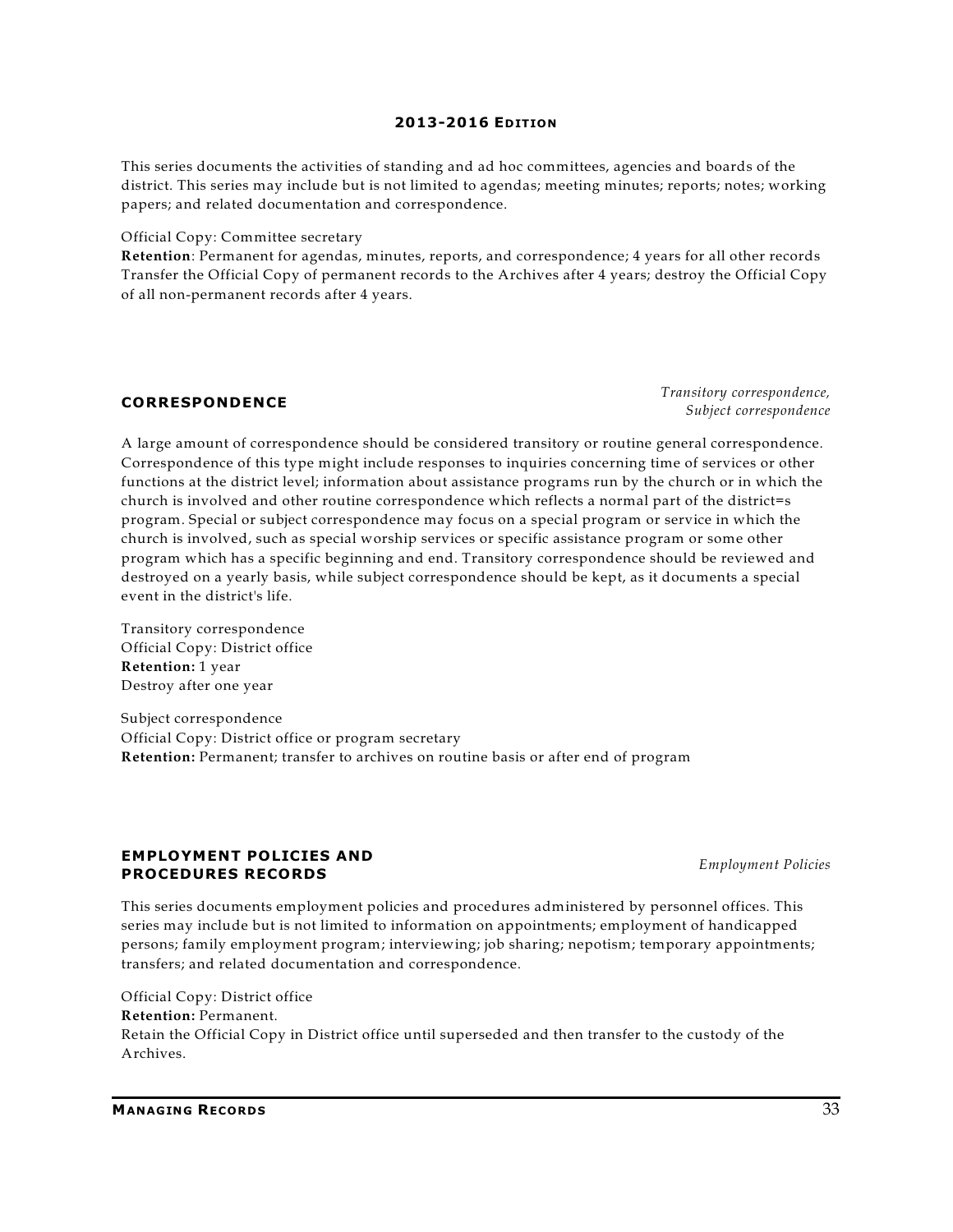**NEWSLETTERS** *District newsletters*

Newsletters document many of the basic activities of the District. Not only the district newsletter should be kept, but newsletters of the various groups within the district.

Official Copy: District office for newsletter, group secretary for others **Retention:** Permanent; transfer copies to the archives after 2 years

#### **STAFF MEETING RECORDS**

This series documents the meetings of the staff which sets policy and procedures for the unit. Participants at meetings may be composed exclusively of or a mixture of staff, administrators, and managers; specialized and task oriented sub-committees composed of unit personnel are also documented as part of this record series. These meetings may concern routine matters of procedure and topics such as program development, planning, administrative and personnel management, and assessments of future needs. This series may include but is not limited to meeting notes/minutes; reports; working papers; agendas; and related documentation and correspondence.

Official Copy used in offices **Retention:** Permanent. Retain the Official Copy permanently.

| <b>DISTRICT OFFICE &amp; COMMITTEE RECORDS SCHEDULE</b> |                                                     |           |                |                        |
|---------------------------------------------------------|-----------------------------------------------------|-----------|----------------|------------------------|
| <b>RECORD SERIES TITLE</b>                              | <b>DESCRIPTION</b>                                  | Total     | Current        | Conference<br>Archives |
| Administrative Reports                                  | District reports, district<br>conference records    | Permanent | 4              | <b>YES</b>             |
| Charge Conference Reports                               |                                                     | 1 year    |                | NO.                    |
| Charters, Constitutions &<br>By-Laws                    |                                                     | Permanent |                | <b>YES</b>             |
| Committee Records                                       | District Committee<br>Records,                      | Permanent | $\overline{4}$ | <b>YES</b>             |
| Correspondence - subject                                | Correspondence on<br>special or topical<br>interest | permanent | Active         | <b>YES</b>             |
| Correspondence - transitory                             | Routine correspondence                              | 1 year    |                | <b>NO</b>              |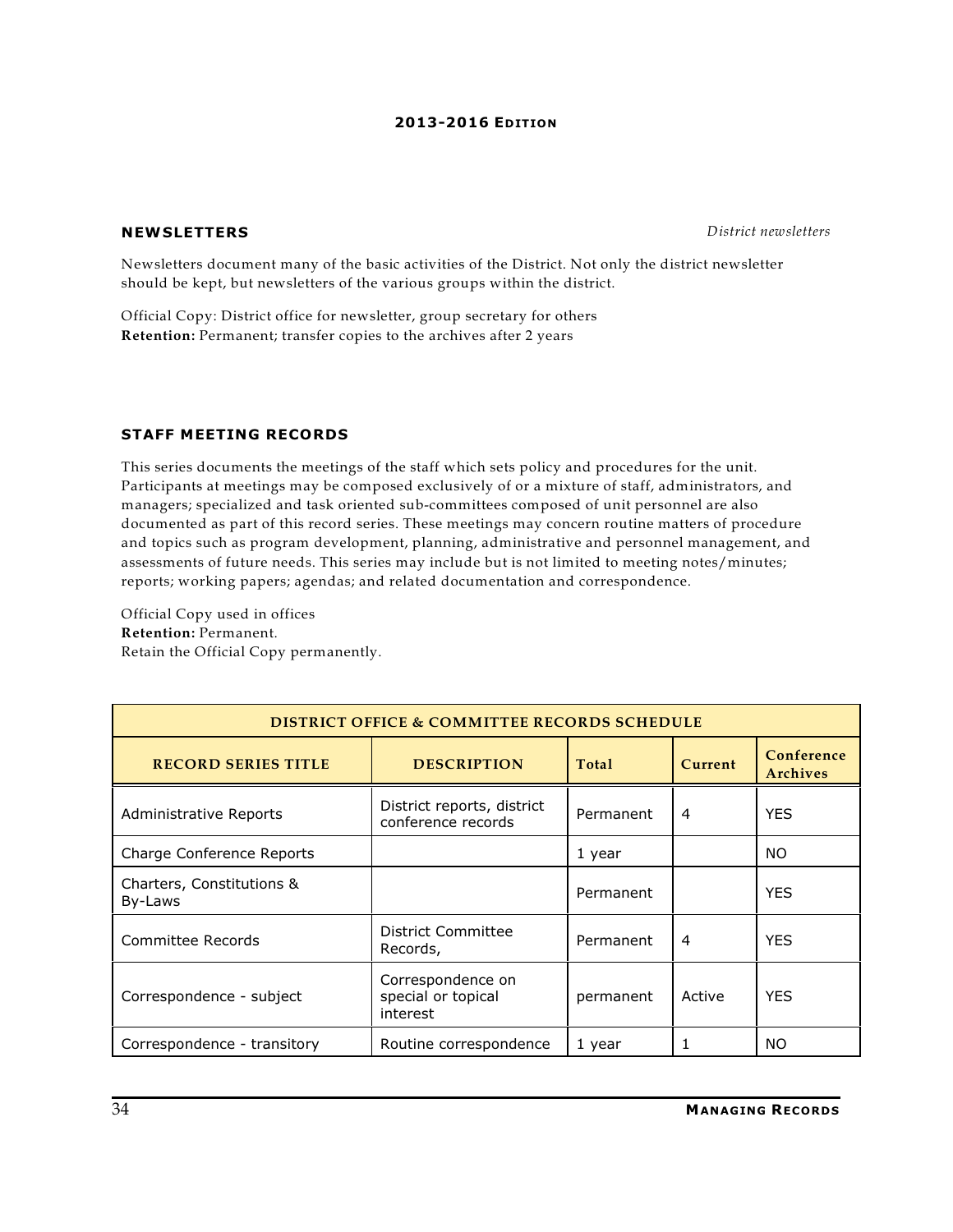| <b>DISTRICT OFFICE &amp; COMMITTEE RECORDS SCHEDULE</b> |                                                                                              |            |         |                        |
|---------------------------------------------------------|----------------------------------------------------------------------------------------------|------------|---------|------------------------|
| <b>RECORD SERIES TITLE</b>                              | <b>DESCRIPTION</b>                                                                           | Total      | Current | Conference<br>Archives |
| Employment Policies and<br>Procedures Records           | <b>Employment Policies</b>                                                                   | Permanent. | Active  | <b>YES</b>             |
| <b>Newsletters</b>                                      | District newsletters such<br>as, UMW, UMM, UMYF<br>and other District<br>group's newsletters | Permanent  | 2       | <b>YES</b>             |
| <b>Staff Meeting Records</b>                            |                                                                                              | Permanent  |         | <b>YES</b>             |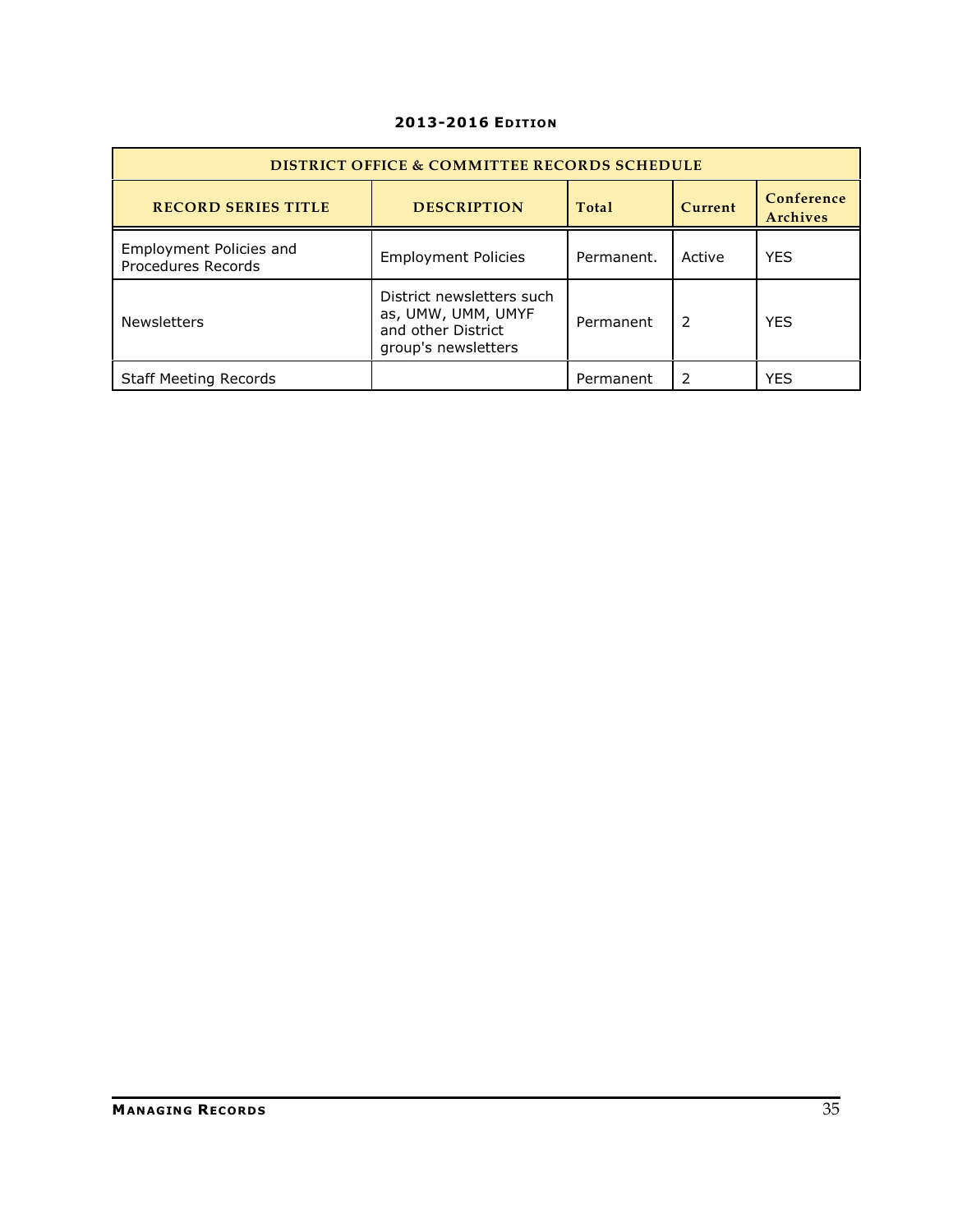# **Local Church Examples**

#### **ACCIDENT AND INJURIES RECORDS**

This series documents claims made by employees for occupational injuries, accidents, or illnesses; insurance coverage and related reimbursement issues; and safety analysis and compliance inspections. This series may include but is not limited to Report of Accident forms; Occupational Safety and Health Administration (OSHA) Form 200; OSHA Form 101; incident logs; employer payroll reports; hearing transcripts; notices of claim disposition; determination orders; opinions and orders; appeal letters; claim adjustment documentation; medical reports; cost statements; and related documentation and correspondence.

Official Copy: Church office **Retention:** 6 years after case settlement. Destroy the Official Copy 6 years after case settlement.

### **ACCOUNTS PAYABLE RECORDS**

This series documents expenditures and purchases. The series may also be used to research, evaluate, and monitor prior transactions and/or track the budget. This series may include but is not limited to Purchase Orders; Contract Release Orders; Balance Sheets; bills; invoices; Invoice Vouchers; Journal Voucher/Entry Forms; price quotes; Departmental Requisitions; justifications of purchases; payment authorizations; reports of receipt of goods or services; and related documentation and correspondence.

Official Copy: Treasurer **Retention:** 7 years. Destroy the Official Copy after 7 years.

Other copies used in offices **Retention:** 2 years. Destroy other copies after 2 years.

### **ACCOUNTS RECEIVABLE RECORDS** *Membership contributions, offering records*

This series is used to provide a record of collections and offerings for the local church that are summarized in a general ledger. Offering envelopes need to be kept until the end of the year, when the statements are sent out to the local church members. Afterwards they may be disposed.

*Claims and Disbursements Records, Expenses, Accounting, Bookkeeping, Paid Invoices, Finance, Purchasing*

*Workers Compensation Claims Records*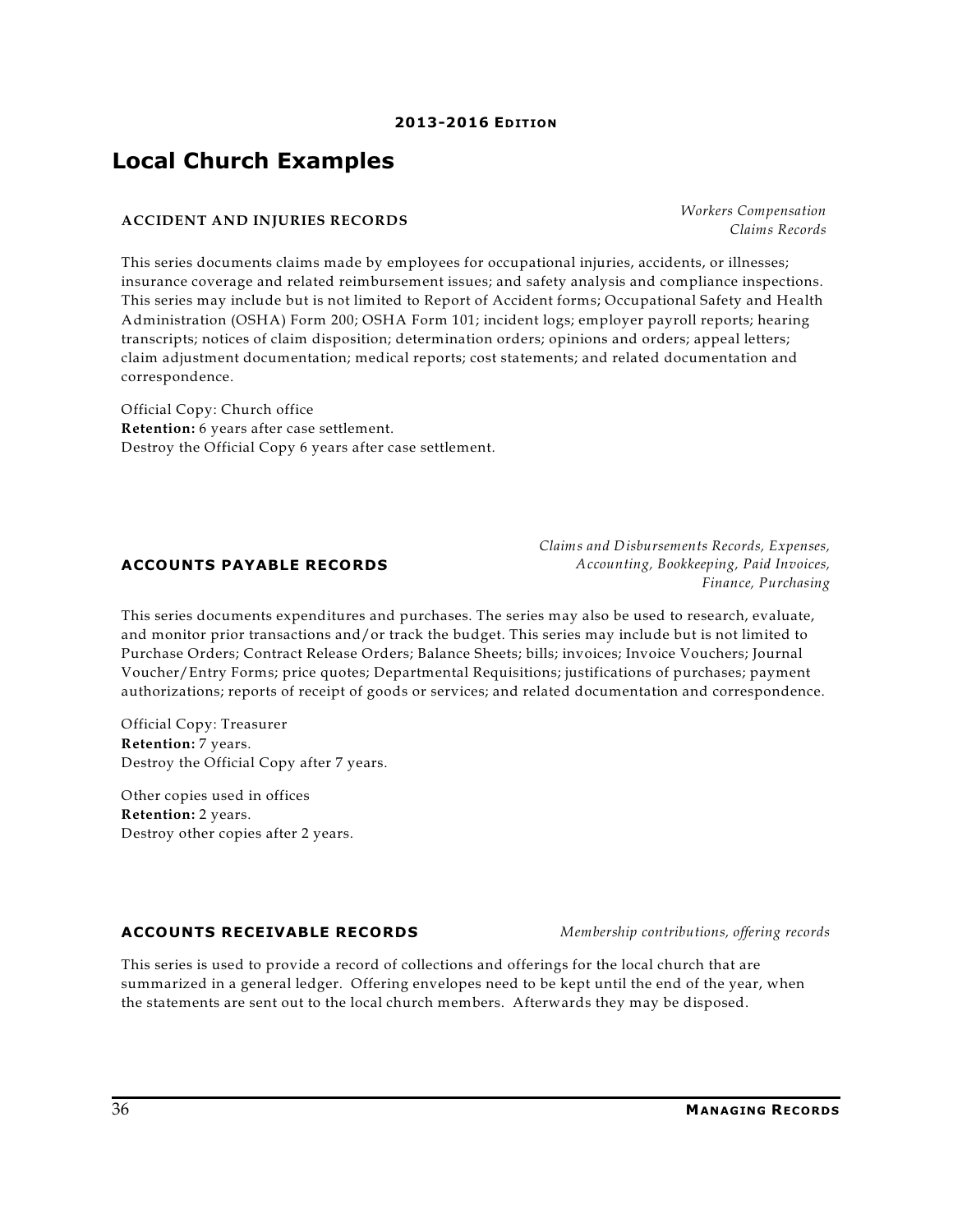Official Copy: Church Office **Retention:** 7 years. Destroy the Official Copy after 7 years.

Other copies used in offices **Retention:** 2 years Destroy other copies after 2 years.

Offering envelopes **Retention** 1 year Dispose after sending out yearly financial gift statements to local church members.

#### **ADMINISTRATIVE REPORTS**

*Charge Conference reports, Administrative Board Reports, Council on Ministries reports, or Administrative Council Reports*

This series documents the annual activity of the local church and its subdivisions. Final annual reports may be printed and bound or they may be less formal unpublished documents prepared for limited distribution. Report sections may include but are not limited to administrative activities; goals and objectives achieved; fiscal status; project work performed; personnel activity and accomplishments; facility changes; and related sections. This series may include but is not limited to local church charge conference report; administrative board and Council on Ministries reports, or Administrative council reports.

Official Copy: Church office **Retention:** Permanent

Other copies: Receiving units **Retention:** Until superseded or obsolete. Destroy all other copies when superseded, obsolete, or no longer needed for reference.

#### **ANNUAL FISCAL REPORTS**

*Closing of the Books Records, Financial Reports, Balance Reconciliation Records*

This series documents annual fiscal year-end status of accounts and is used to provide the office with summary information relating to its programs which may be used for planning or review. The series includes annual operating statements; schedules of rates; and related correspondence.

Official Copy: Treasurer **Retention:** Permanent Send official copy to Local Church Archives on regular basis.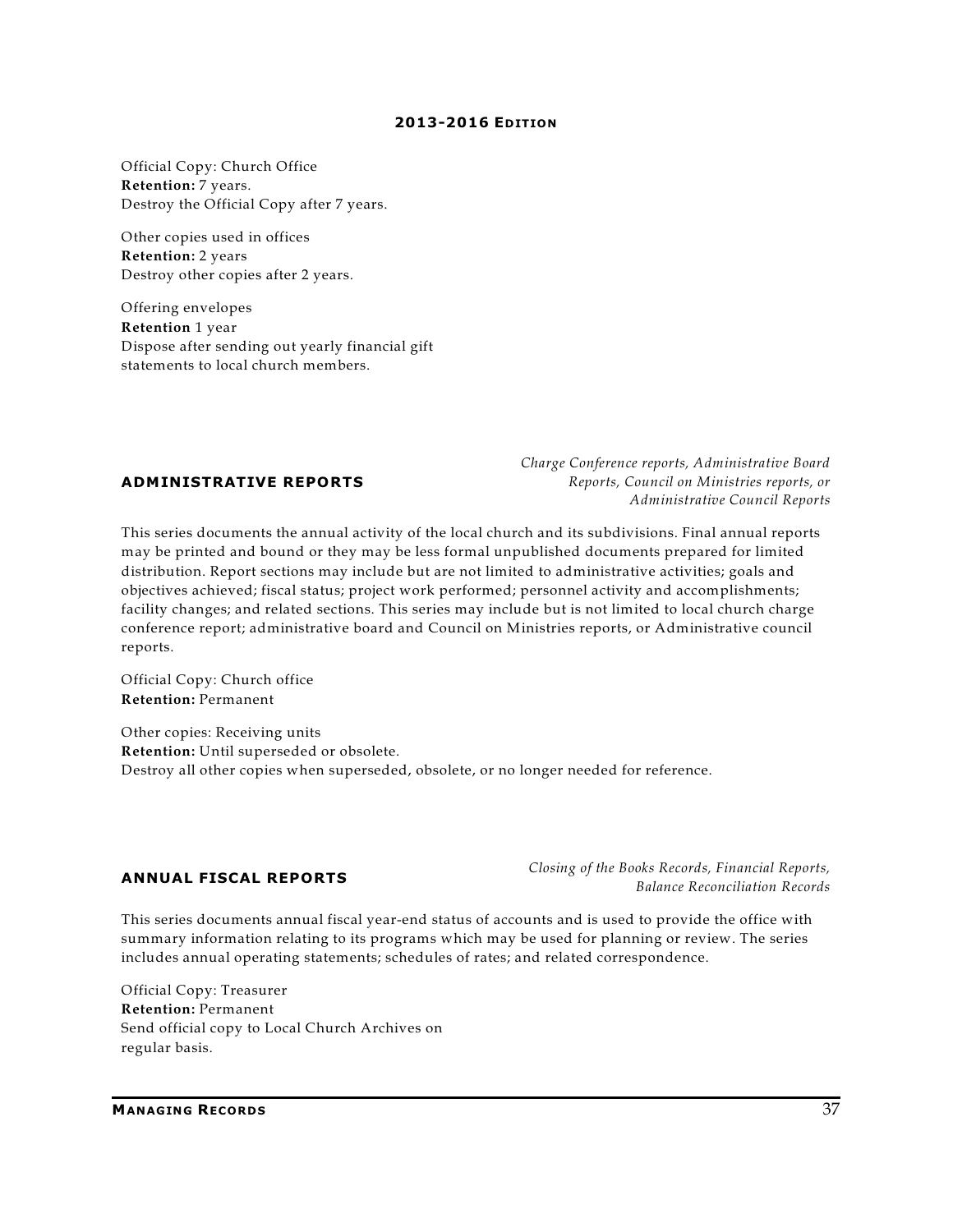Other copies used in offices **Retention:** 3 years. Destroy other copies after 3 years.

#### **ARCHITECTURAL DRAWINGS, BLUEPRINTS, AND MAPS**

This series provides a detailed graphic record of land and buildings of the local church. The series is used as a primary source tool when working on projects to improve or maintain existing buildings and/or land and also when working on new construction. These records are largely created as part of individual construction projects but may include drawings, maps, and photographs worked up independently by the office and from various sources. This series may include but is not limited to architectural blueprints; sketches; aerial photographs; preliminary planning drawings; as built drawings; drawings reflecting changes to the original plans; soil testing maps; any other type of graphic representation produced relating to buildings, systems, and land; and related documentation.

Official Copy: Church office **Retention:** Permanent. Transfer the Official Copy to the local church archives when superseded or inactive.

Other copies used in offices

**Retention:** 3 years after contract completion.

Destroy other copies 3 years after contract completion.

NOTE: Check with the Local Church Archives before destroying any other copies of records in this series.

#### **AUDIT RECORDS**

This series documents the unit's response to internal and independent management, operations, and fiscal audits. This series may include but is not limited to audit reports; written responses showing how recommended changes will be implemented; and related documentation and correspondence

Official Copy used in offices **Retention:** Permanent Send official copy to Local Church Archives on regular basis

#### **BANK DEPOSIT RECORDS**

Official records of bank deposit transactions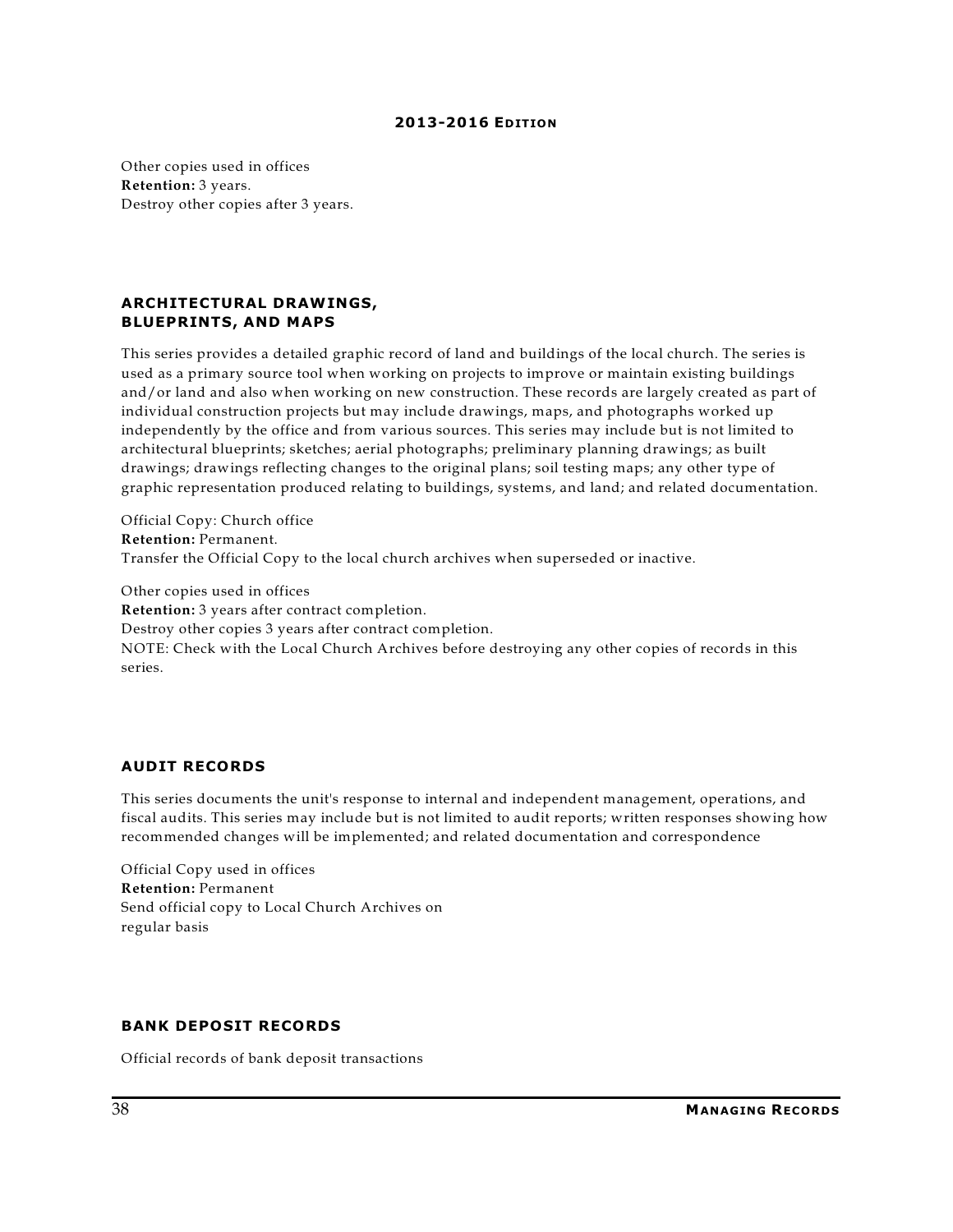Official Copy: Treasurer **Retention:** 7 years Destroy official copy after 7 years

#### **BANK DEPOSIT SLIPS**

Receipt from bank of deposit transaction

Official Copy: Treasurer **Retention:** 3 Years Destroy official copy after 3 years

#### **BANK STATEMENTS**

This series documents redeemed checks and other financial matters related to local church bank accounts.

Official Copy: Church Office or treasurer **Retention:** 7 years. Destroy the Official Copy after 7 years.

#### **BENEFITS POLICIES AND PROCEDURES RECORDS**

This series documents policy and procedure decisions and important events in the operations history of the office and includes contracts and formal documents which state or form the basis for policy or set precedents. This series includes but is not limited to records concerning dependent care flexible spending account program records; early retirement programs; employee orientation program; injured worker benefits; medical, dental, life/disability insurance program records; open enrollment records; Retirees; tax deferred investment programs; US Savings Bonds; Volunteer Insurance; and related documentation and correspondence.

Official Copy: Church Office **Retention:** Permanent Transfer superseded documents to Local Church Archives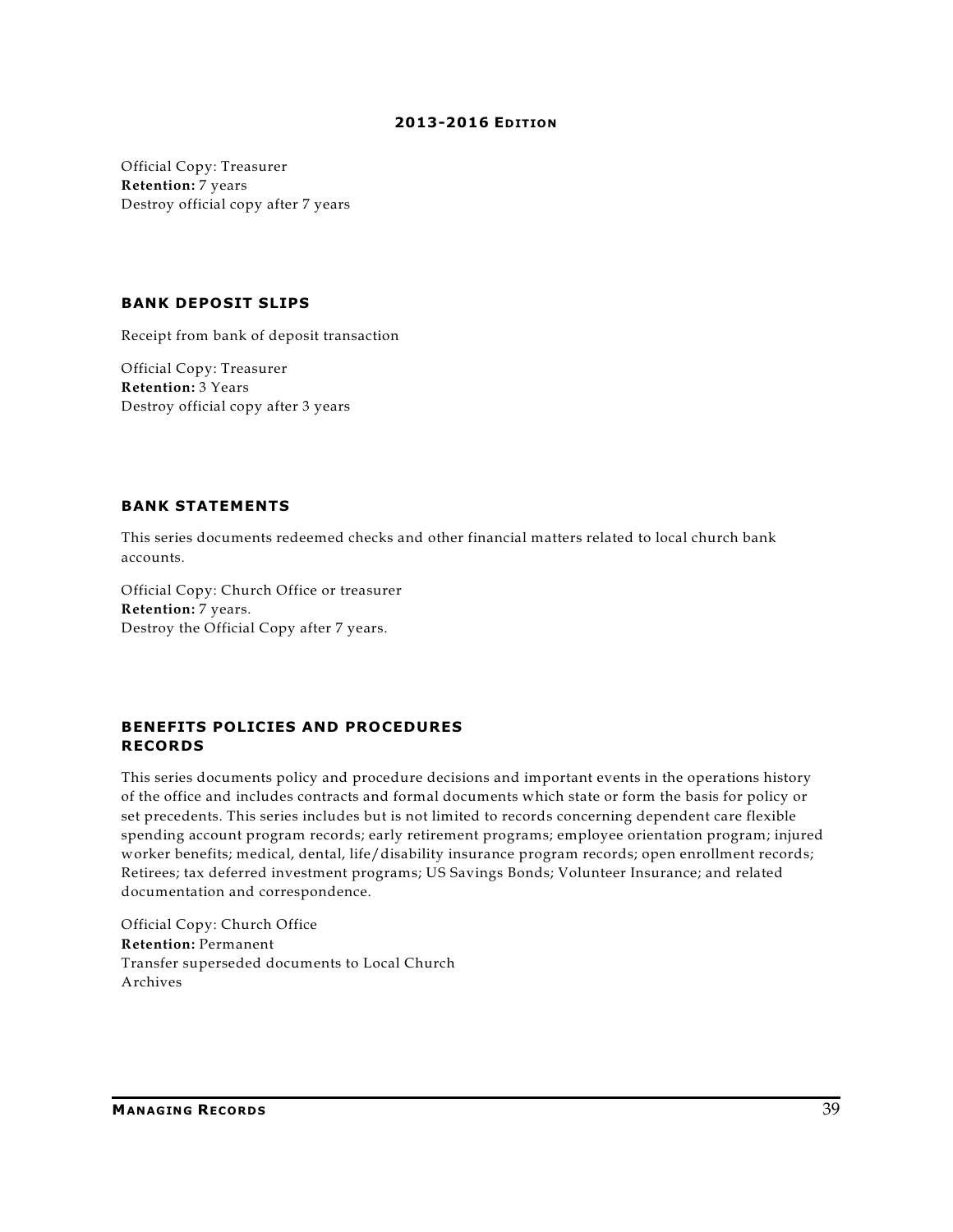#### *Wills, gift agreements, bequests and other grants of real property or assets.*

This series relates to gifts, financial or otherwise, to the church. These papers document the origin, transfer and requirements or restrictions of the gift

Official Copy: Church Office/Trustees **Retention:** Permanent Transfer to Local Church Archives for permanent safe keeping

**BEQUEST AND ESTATE PAPERS**

#### **BUDGET RECORDS** *Annual Budget*

This series documents the annual budget; and related documentation and correspondence.

Official Copy: Treasurer **Retention:** Permanent. After 2 years, transfer the Official Copy to the local church archives.

#### **BULLETINS**

*Sunday worship bulletins, Special local church occasion bulletins*

Bulletins provide a resource for ministers as well as document the worship practices of the church. They often also include special news of interest for the local church. Special local church occasions could be a church anniversary, mortgage burning service, or dedication service.

Official Copy: Church office **Retention:** Permanent, transfer to Local Church Archives after 2 years.

#### **BYLAWS**

*constitutions*

*Bylaws, procedural regulations, meeting policies,*

Organizational bylaws and other regulations relating to the conduct of meetings or organizations

Official Copy: Church Office/committee chair **Retention:** Permanent Transfer previous version to Local Church Archives after amendment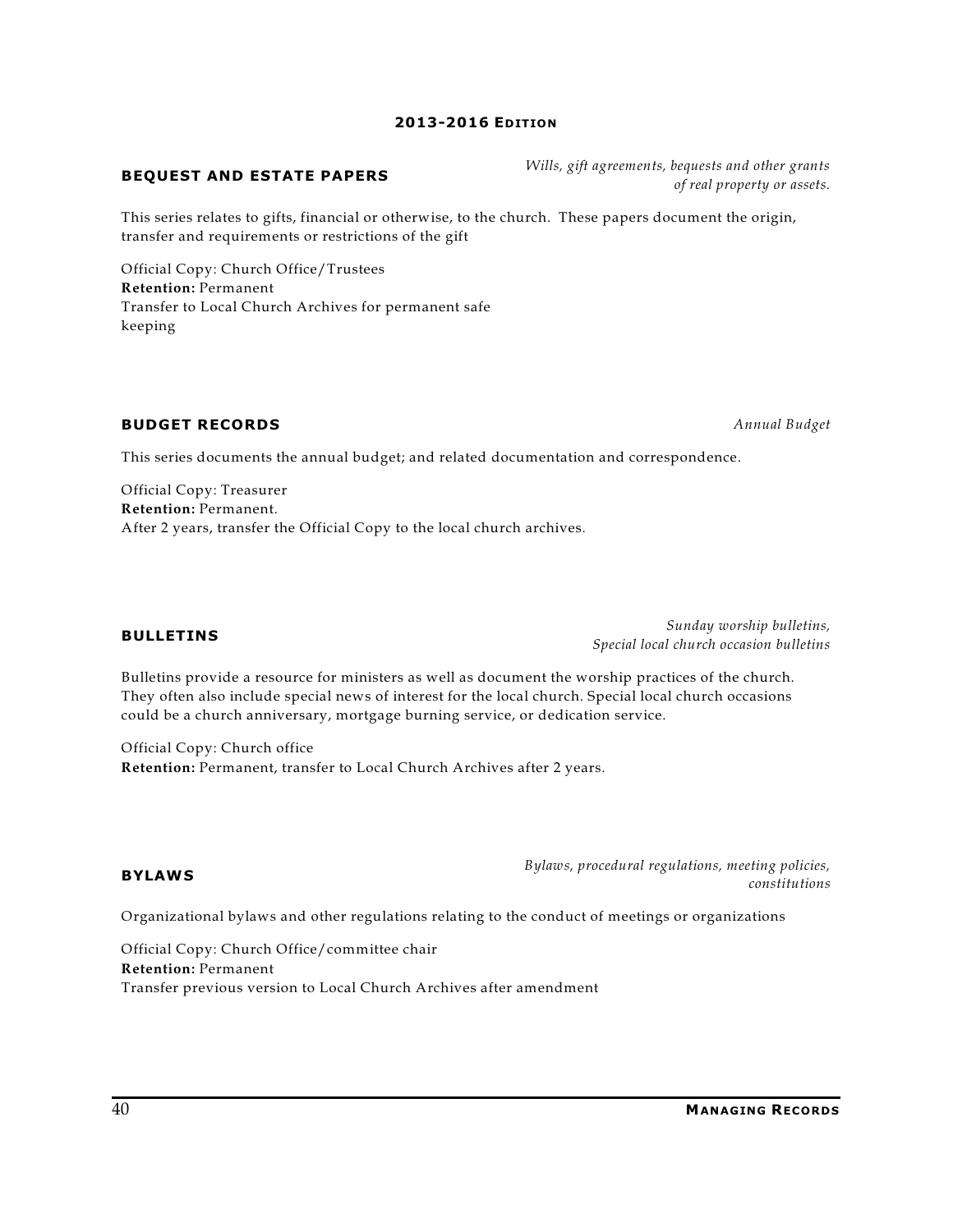### **CANCELED CHECKS** *Cashed Checks*

This series documents redeemed checks written on church accounts. Information on each check may include check number, date, amount, endorsement, account number, validation date, and related documentation.

Official Copy: Treasurer **Retention:** 7 years. Destroy the Official Copy after 7 years

#### **CERTIFICATES OF DEPOSIT, CANCELED**

Redeemed or canceled certificate of deposits

Official Copy: Treasurer **Retention:** 3 Years Destroy official copy after 3 years

#### **COMMITTEE RECORDS** *Church Committee Records*

This series documents the activities of standing and ad hoc committees, agencies and boards of the local church. They may function as steering committees, activities committees, standards committees, planning committees, awards committees, councils, etc. This series may include but is not limited to agendas; meeting minutes; reports; notes; working papers; and related documentation and correspondence.

Official Copy: Committee secretary

**Retention**: Permanent for agendas, minutes, reports, and correspondence; 4 years for all other records Transfer the Official Copy of permanent records to the Local Church Archives after 4 years; destroy the Official Copy of all non-permanent records after 4 years.

#### **CONTRACTS**

*Repairs and Maintenance, Lease Agreements, Loans and Notes*

This series contains contracts that have either been completed or terminated. This includes Repairs and Maintenance, Lease Agreements, Loans/Notes and Service type of contracts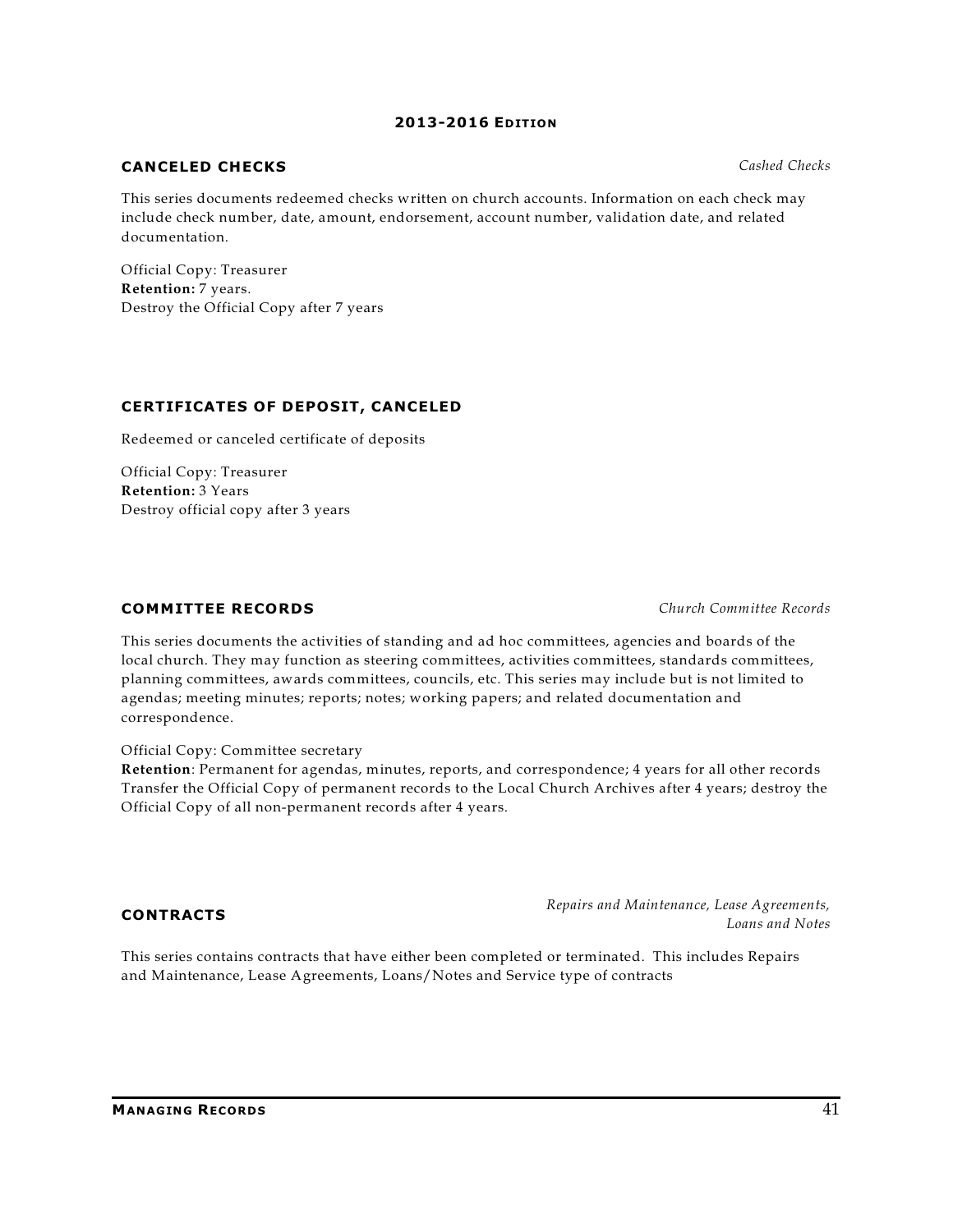Official Copy: Church Office **Retention:** 4 Years for Service contracts Destroy after 4 years **Retention:** 6 Years for Repairs/Maintenance, Lease, Loans and Notes Destroy after 6 years **Retention:** Permanent for contracts on new construction, betterments/improvements Transfer to Local Church Archives for permanent safekeeping.

#### **CORRESPONDENCE**

*Transitory correspondence, Subject correspondence*

A large amount of correspondence should be considered transitory or routine general correspondence. Correspondence of this type might include responses to inquiries concerning time of services or other functions at the church; information about assistance programs run by the church or in which the church is involved and other routine correspondence which reflects a normal part of the local church's program. Special or subject correspondence may focus on a special program or service in which the church is involved, such as special worship services or specific assistance program or some other program which has a specific beginning and end. Transitory correspondence should be reviewed and destroyed on a yearly basis, which subject correspondence should be kept, as it documents a special event in the local church's life.

Transitory correspondence Official Copy: Church office **Retention:** 1 year Destroy after one year

Subject correspondence Official Copy: Church office or program secretary **Retention:** Permanent; transfer to Local Church Archives on a routine basis or after end of program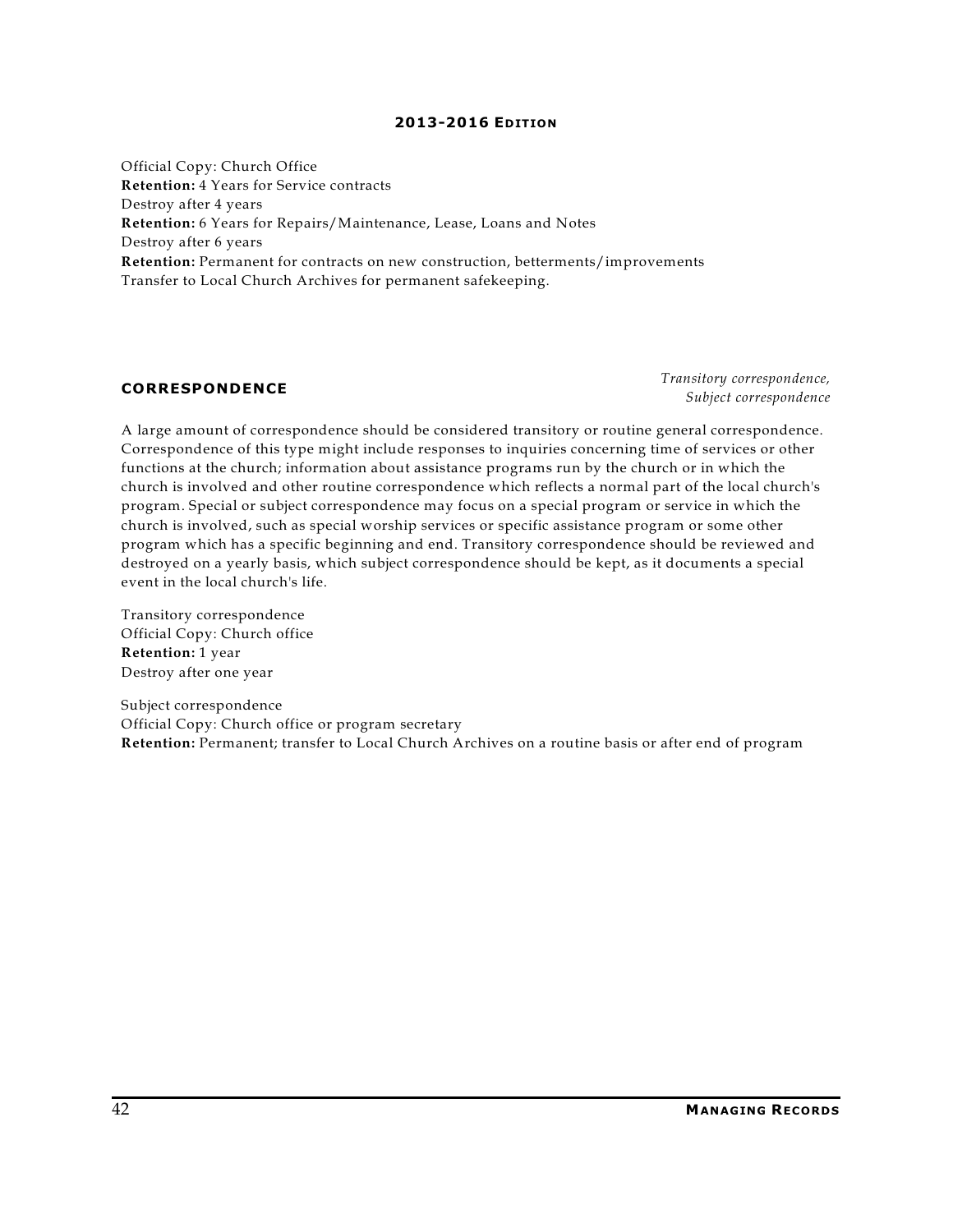#### **MANAGING RECORDS** 43

#### **2013-2016 EDITION**

#### **DEDUCTION AUTHORIZATION RECORDS** *Deductions Input List*

This series documents deductions from salary checks authorized by employees. These records include lists with notation of authorized deductions as well as actual deduction forms. This series may include but is not limited to deduction information on medical, dental, life, and disability insurance; United Way and Foundation contributions; and miscellaneous deductions.

Official Copy: Church office **Retention:** 4 years after authorization expires or is superseded. Destroy the Official Copy 4 years after authorization expires or is superseded.

#### **DEEDS**

*Deeds, conveyances, covenants, easements, certificates of title to property*

This series is comprised of documents which deal with ownership and related correspondence.

Official copy: Church Office **Retention:** Permanent

#### **DIRECTORIES**

*Local church directory, church photographic directory*

The church directory lists the members of the local church and photographic directories not only illustrate the people but often have scenes from church life.

Official Copy: Church office **Retention:** Permanent. Transfer a copy to the Local Church Archives.

Other copies used in offices **Retention:** Destroy when superseded

### **EMPLOYMENT ELIGIBILITY VERIFICATION FORMS**

This series documents information used to establish the identity and to verify the employment eligibility of employees to preclude the unlawful hiring of persons not authorized to work in the United States. This series includes completed I-9 forms and copies of documents that establish the identity and the employment eligibility of the employee.

I-9s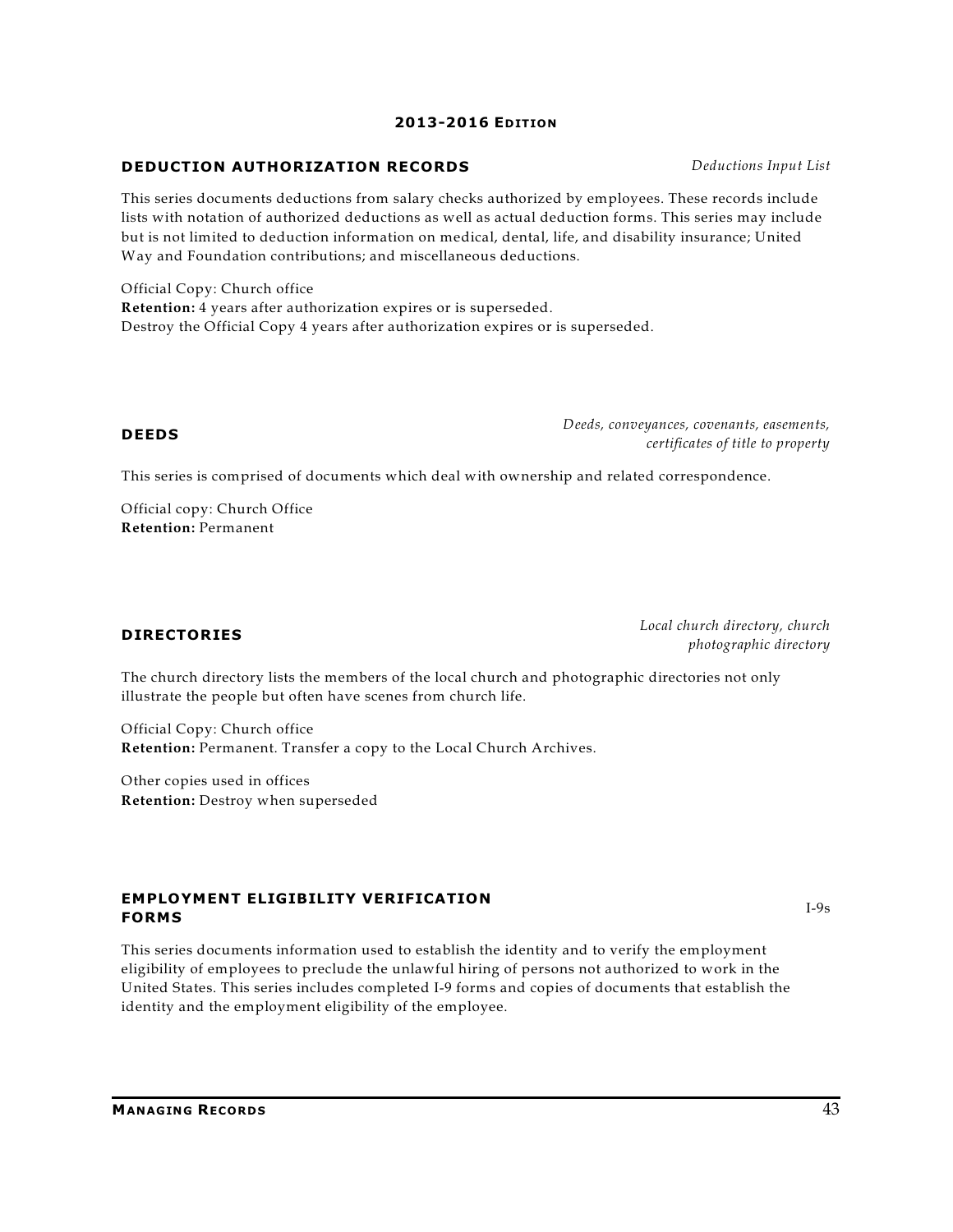Official Copy: Church office

**Retention:** 1 year after employee separation or after 3 years, whichever is longer. Destroy the Official Copy 1 year after employee separation or after 3 years, whichever is later.

#### **EMPLOYMENT POLICIES AND PROCEDURES RECORDS**

This series documents employment policies and procedures administered by personnel offices. This series may include but is not limited to information on appointments; employment of handicapped persons; family employment program; interviewing; job sharing; nepotism; temporary appointments; transfers; and related documentation and correspondence.

Official Copy: Church office **Retention:** Permanent. Retain the Official Copy in Church office until superseded and then transfer to the custody of the Local Church Archives.

#### **GRIEVANCE RECORDS**

This series documents grievances brought forward by employees against the institution concerning affirmative action; equal opportunity; policies and procedures; or articles contained in the Collective Bargaining Agreement. This series may include but is not limited to notices of grievance; informal discussion notes; grievance responses; formal hearing records, including tapes; transcripts and tapes of individual interviews; logs of persons interviewed; action(s) taken; settlement agreements; case histories; final summary statements; appeals documentation; and related documentation and correspondence.

Official Copy: Church office and Legal Advisor **Retention:** 3 years after grievance is settled. Destroy the Official Copy 3 years after grievance is settled.

#### **INSURANCE POLICIES**

This series is comprised of inactive insurance polices and related correspondence.

Official Copy: Church Office **Retention:** Permanent Transfer inactive policies to the Local Church Archives

*Employment Policies*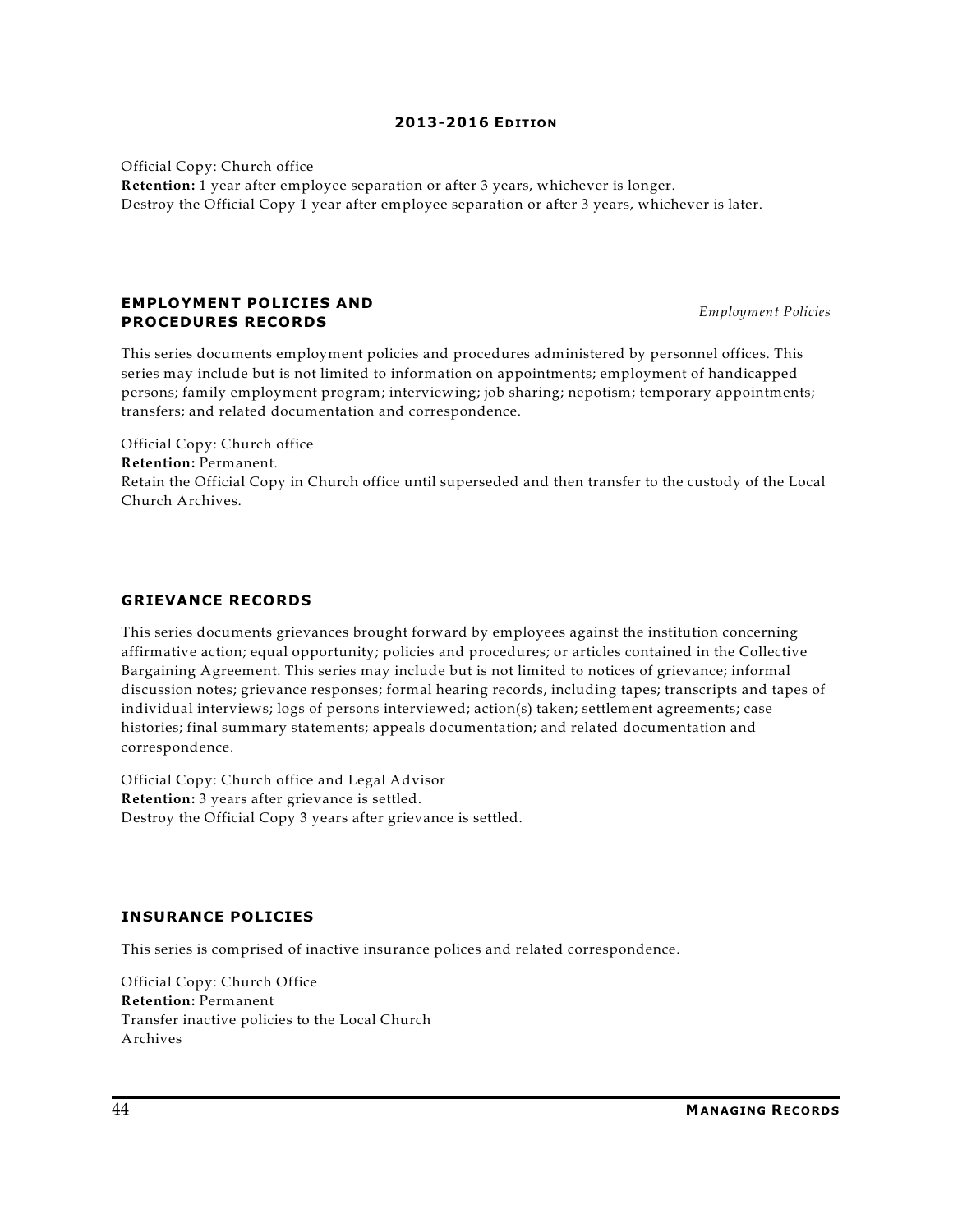#### **INSURANCE ELECTION RECORDS, EMPLOYEES'**

This series is comprised of the forms filled out by employees when they make their insurance options elections

Official Copy: Church Office **Retention:** 6 years after termination of employment Destroy official copy after 6 years

#### **INVENTORIES OF PROPERTY AND EQUIPMENT**

This series consists of lists, both written and photographic, of the property and equipment of the church.

Official Copy: Church Office **Retention:** Until superseded by new version Transfer old copies to Local Church Archives for review.

### **INVOICES**

This series contains invoices and paid bills

Official Copy: Treasurer **Retention:** 7 years, except for major building construction/alterations - Permanent Destroy official copy after 7 years (transfer construction records to Local Church Archives)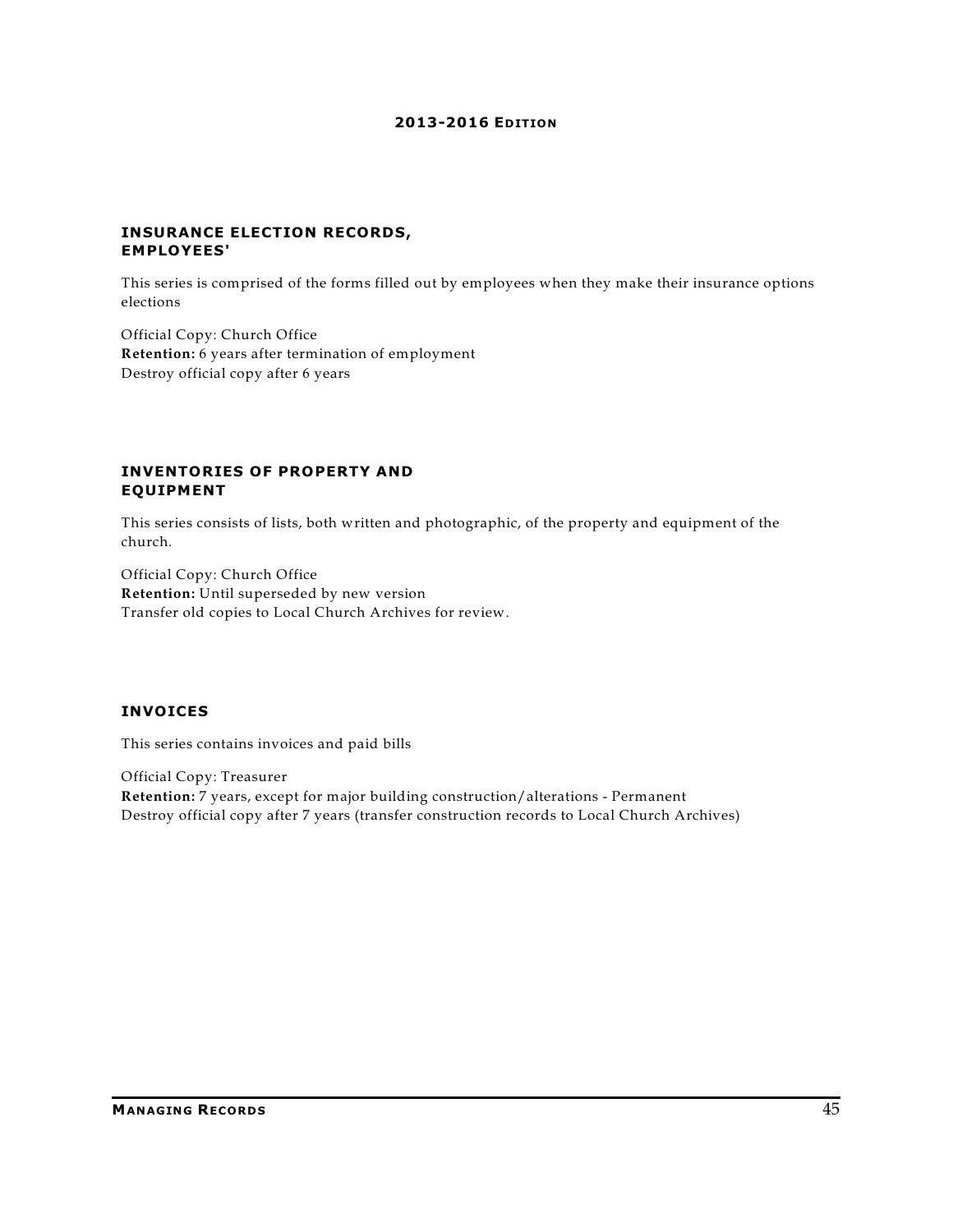#### **MEMBERSHIP RECORDS**

These are permanent records which list the names of each person of the local church. The reflect the membership and the activities of the local church.

Official Copy: Church office **Retention:** Permanent

#### **NEWSLETTERS**

*Local church newsletters, Sunday School newsletters, UMW, UMM or UMYF newsletters*

Newsletters document many of the basic activities of the local church. Not only the church newsletter should be kept, but newsletters of the various groups within the local church.

Official Copy: Church office for newsletter, group secretary for others **Retention:** Permanent; transfer copies to the Local Church Archives after 2 years

#### **PAY AUTHORIZATION RECORDS** *PBs*

This series consists of pay documents which substantiate and, in part, authorize the issuance of payroll checks for particular amounts. This series may include but is not limited to Payroll/Budget Request Forms and time cards.

Official Copy: Treasurer **Retention:** 5 years. Destroy the Official Copy after 5 years.

Other copies used in offices **Retention:** 1 year. Destroy other copies after 1 year. *Membership register, baptisms, marriages, transfers*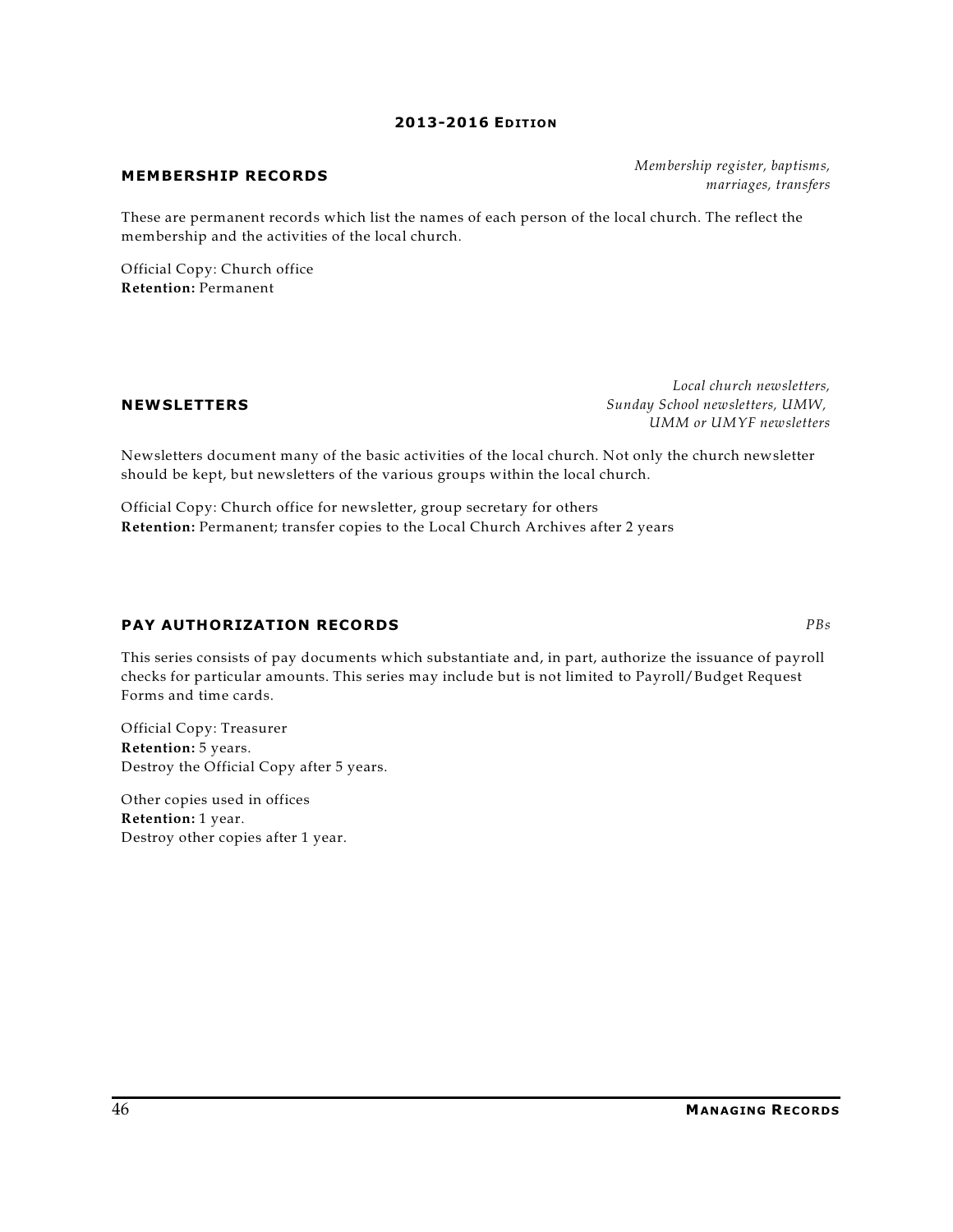#### **PERSONNEL RECORDS** *Personnel Files*

This series documents the employee's work history and includes routine, non-evaluative information such as job title, rank, full-time equivalency (FTE), dates of employment, salary, employing department, education and employment background. Some of the documents comprising this series include confidential information such as social security number, birth date, and marital status. This series may include but is not limited to copies of Affirmative Action Compliance Data Forms; Applications and Contracts for Sabbatical Leave; Conditions of Employment; Memoranda of Agreement; Notices of Appointment; Pay/Budget Action Forms; Personnel Action Forms (PAs), including Salary Adjustments Requests for Approval for Outside Employment; resumes or curriculum vitae; Retirement Agreements; Sick Leave Accrual Forms; and related documentation and correspondence, such as letters of resignation and memos confirming appointments.

Official Copy: Church office **Retention:** 7 years after termination.

#### **PROPERTY FILES**

*deeds, title papers, repair history, permits, lease agreement and correspondence*

This series contains records dealing with the ownership and maintenance of property.

Official Copy: Church Office. **Retention:** Permanent Transfer to Local Church Archives for permanent safekeeping

#### **PURCHASE ORDERS**

This series documents purchase of items, or repair of items and related correspondence

Official Copy: Treasurer **Retention:** 7 years Destroy after 7 years

#### **REAL ESTATE SURVEYS** *Real estate survey, plots plans*

This series contains real estate surveys, plots plans and related correspondence.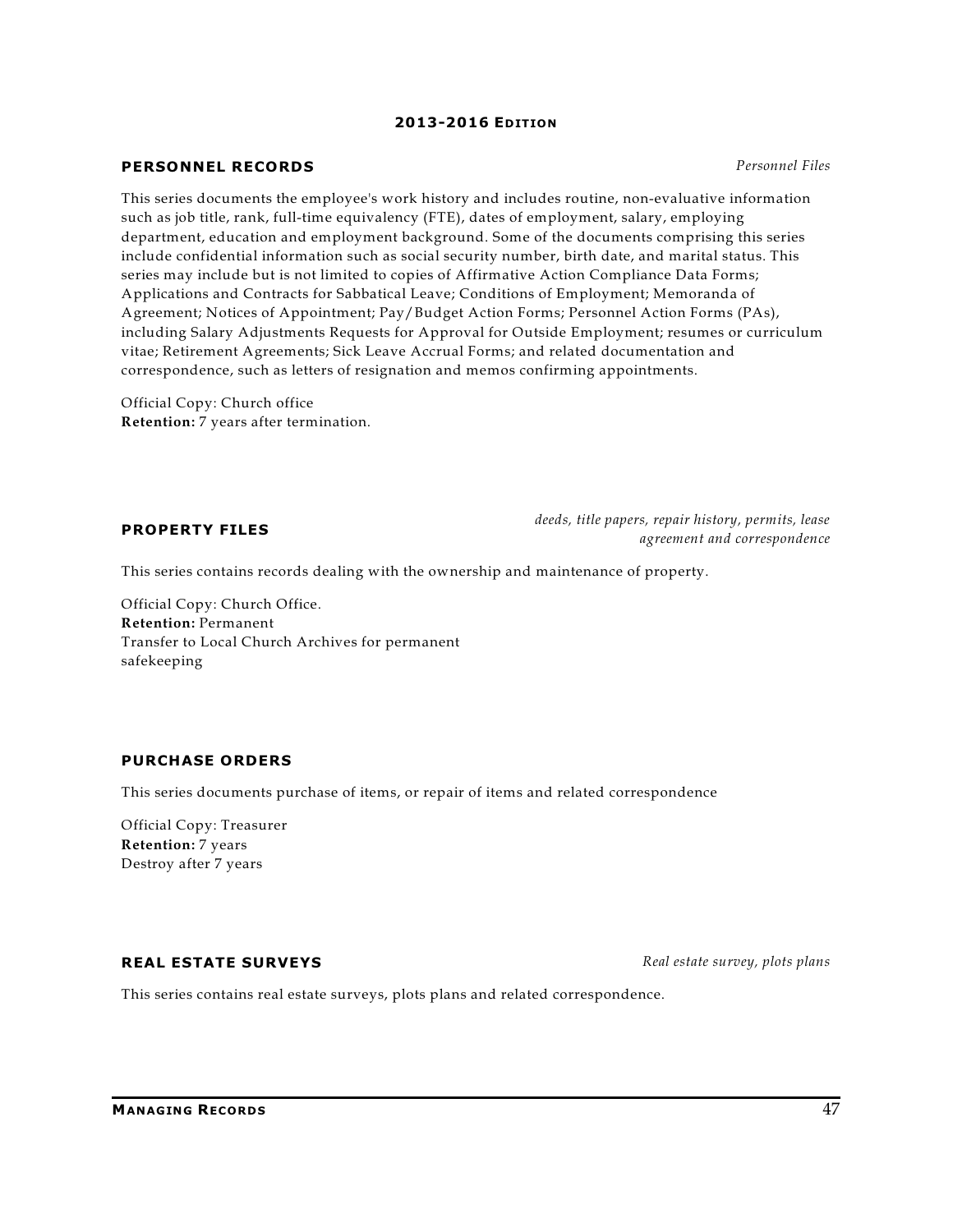Official Copy: Church Office **Retention:** Permanent Transfer to Local Church Archives for safekeeping

#### **REJECTED APPLICATIONS**

*Rejected and Incomplete Employment Applications*

This series documents employment applications that were submitted for jobs with the church and for reasons of incompleteness or inadequate qualifying experience/training are rejected.

Official Copy: Church office **Retention:** 2 years. Destroy the Official Copy after 2 years.

#### **SEARCH RECORDS**

This series documents the selection process for advertised management service and classified positions. This series may include but is not limited to applications; curriculum vitae or resumes; academic transcripts; samples of writing or publications; approvals of recruitment proposals; Certificate of Eligibles; candidate lists; position announcements; position advertisements; position descriptions; copies of Affirmative Action Compliance Data Forms; interview materials such as rating sheets, tallies, screening and interview notes, review committee notes and memoranda; telephone conversation notes; and related correspondence such as cover letters and reference letters.

#### Official Copy: Church Office

**Retention:** Place record with the personnel file; 5 years after search completed for all other records. Retain application materials of successful candidate in the Personnel Files; destroy the Official Copy of all other records 5 years after the search is completed.

#### **SHIPPING AND FREIGHT RECORDS**

This series documents the shipping receiving of material , either by freight carrier or by such carriers as UPS or FedEx, and related correspondence

Official Copy: Office of origin **Retention:** 3 years Destroy after 3 years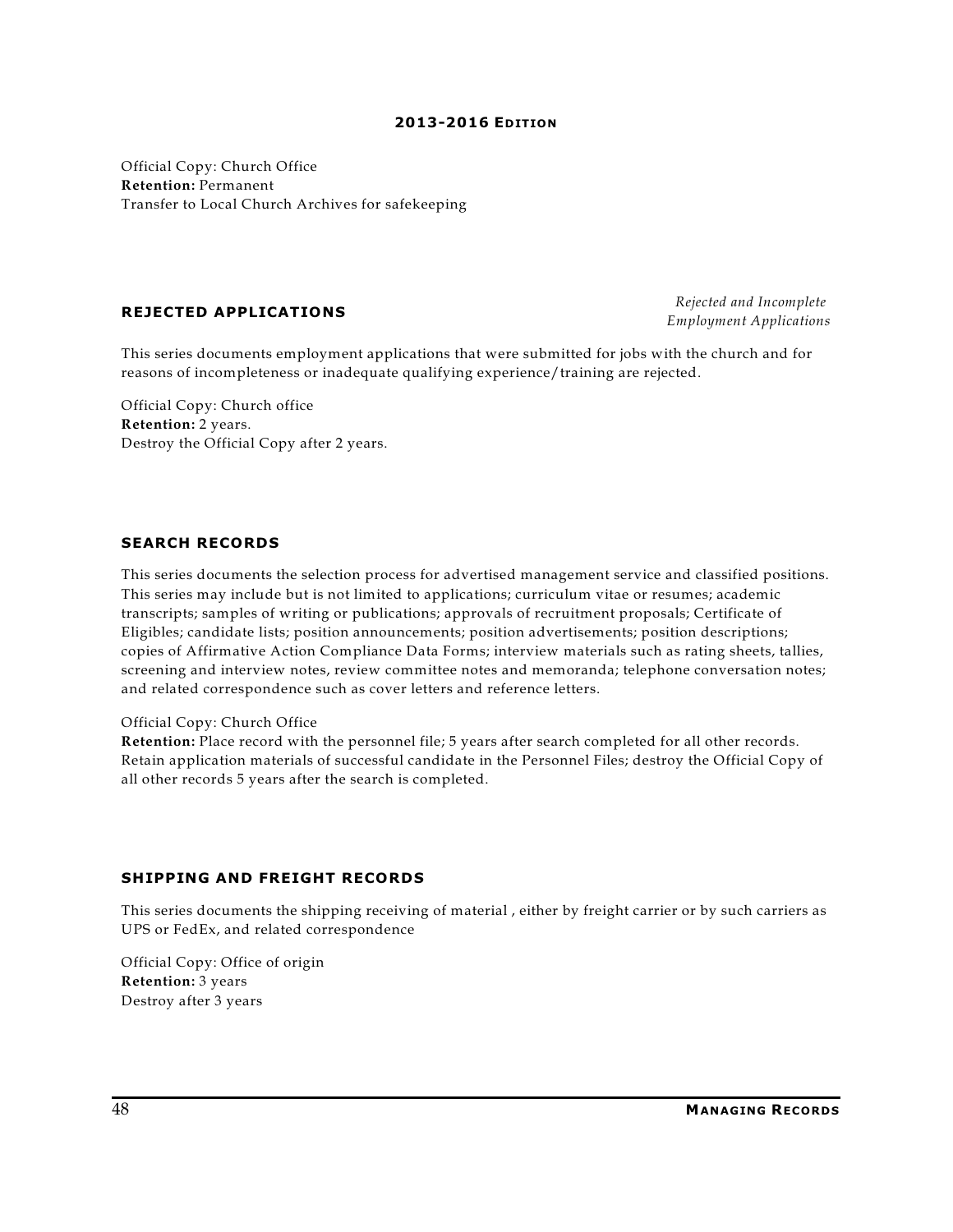#### **STAFF MEETING RECORDS**

This series documents the meetings of the staff of a department, or office which sets policy and procedures for the unit. Participants at meetings may be composed exclusively of or a mixture of staff, administrators, and managers; specialized and task oriented sub-committees composed of unit personnel are also documented as part of this record series. These meetings may concern routine matters of procedure and topics such as program development, planning, administrative and personnel management, and assessments of future needs. This series may include but is not limited to meeting notes/minutes; reports; working papers; agendas; and related documentation and correspondence.

Official Copy used in offices **Retention:** Permanent.

#### **TAX-EXEMPT CERTIFICATES AND FORM 990**

This series documents the tax-exempt status of the church and its functions.

Official Copy: Church Office **Retention:** Permanent

**TAX RETURNS** Tax returns, tax filings

This series comprises tax returns, supporting documentation and related correspondence

Official Copy: Treasurer **Retention:** 7 years Destroy 7 years after filing period provide no legal action being taken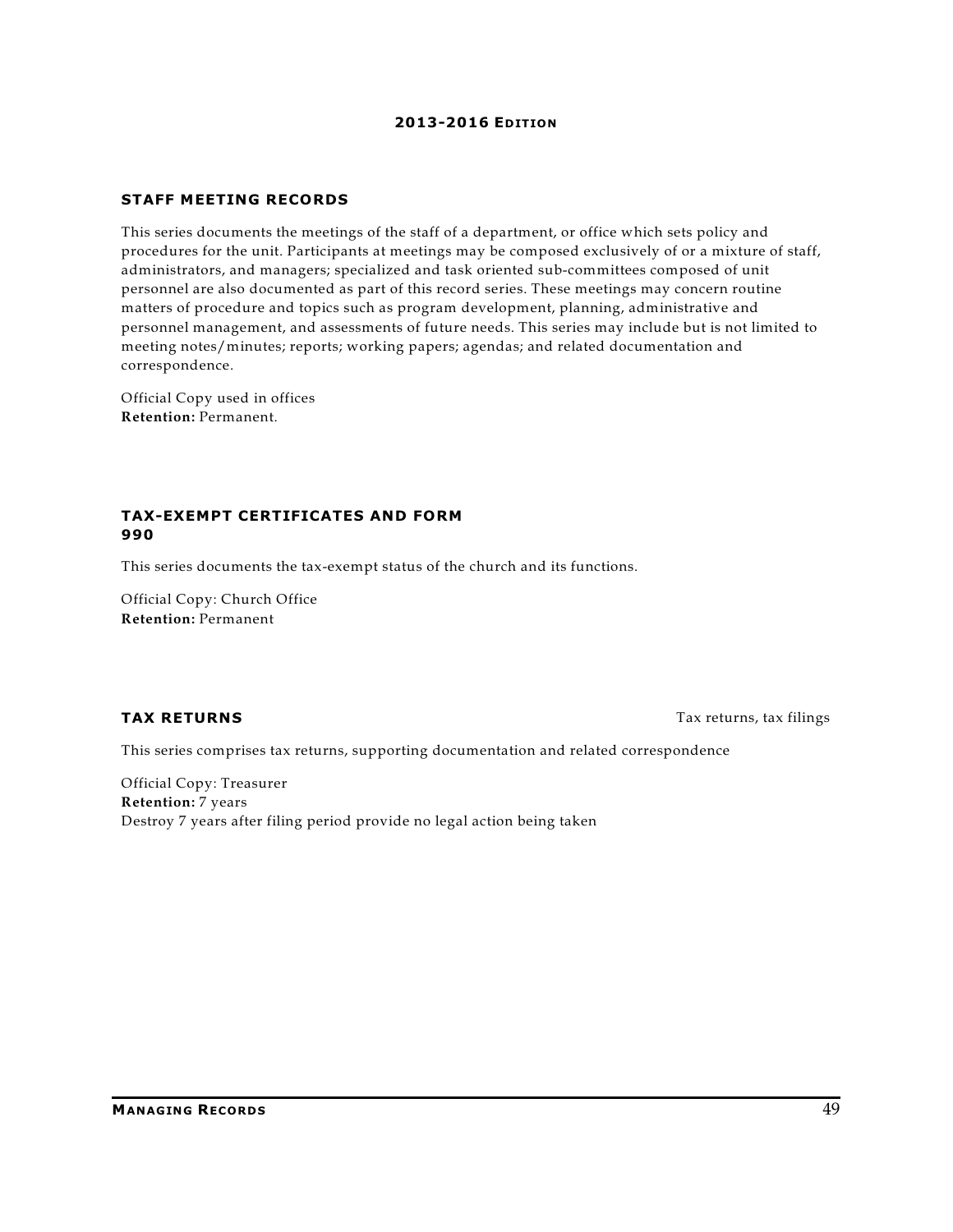#### **TAX WITHHOLDING AUTHORIZATION RECORDS**

This series documents amounts withheld by Payroll from employees' checks for taxing authorities. This series may include but is not limited to the Statement for Claiming Benefits Provided by Section 911 of the Internal Revenue Code; Withholding Allowance Certificates (W-4s); and Non-resident Alien Request for Exemption from Tax Withholding (CO-477). Individual forms may include employees' names, addresses, social security numbers, and tax identification numbers.

Official Copy: Treasurer **Retention:** 7 years after authorization expires or is superseded. Destroy the Official Copy 7 years after authorization expires or is superseded.

#### **TIME SHEETS**

This series contains time sheets and related correspondence and memoranda.

Official Copy: Office of origin **Retention:** 3 years Destroy after 3 years

#### **TRAVEL RECORDS**

This series documents approved travel by employees and is used to monitor travel expenditures and for planning purposes. This series may include but is not limited to travel request forms indicating purposes, itineraries, methods of travel, funds from which travel is to be paid, and estimated expenditures; Travel Reimbursement Requests (employee and non-employee); receipts; authorizing signatures; and related documentation and correspondence.

Official Copy: Church office **Retention:** 5 years. Destroy the Official Copy after 5 years.

Other copies used in offices **Retention:** 2 years. Destroy other copies after 2 years.  $W-4s$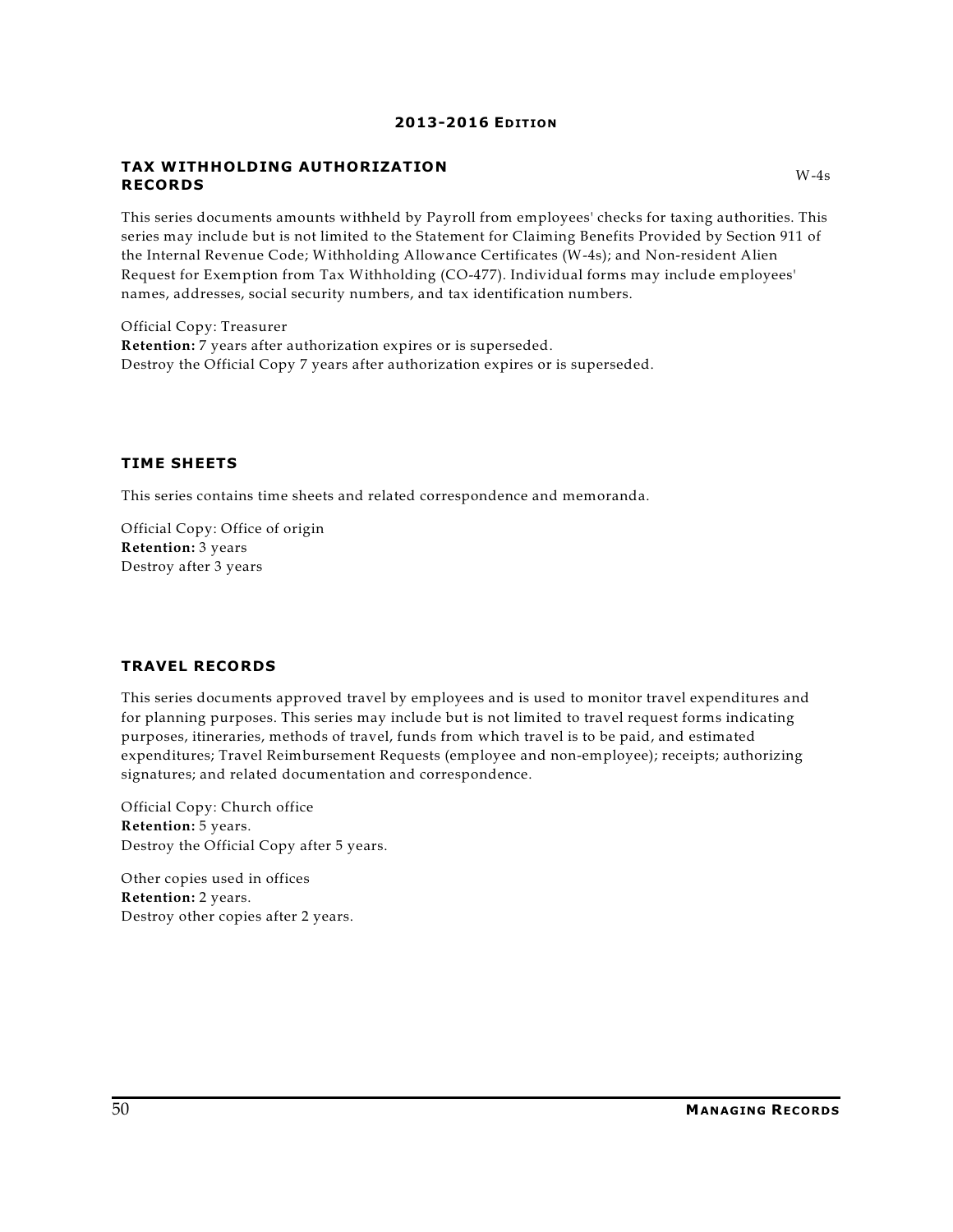| <b>LOCAL CHURCH RECORDS SCHEDULE</b>               |                                                                                                                                   |                |                |                                                  |
|----------------------------------------------------|-----------------------------------------------------------------------------------------------------------------------------------|----------------|----------------|--------------------------------------------------|
| <b>RECORD SERIES</b><br><b>TITLE</b>               | <b>DESCRIPTION</b>                                                                                                                | <b>Total</b>   | <b>Current</b> | <b>Local</b><br><b>Church</b><br><b>Archives</b> |
| Accident and Injuries<br>Records                   | <b>Workers Compensation Claims</b><br>Records                                                                                     | Settled+6.     | Active         | <b>NO</b>                                        |
| <b>Accounts Payable</b><br>Records                 | <b>Claims and Disbursements</b><br>Records, Expenses, Accounting,<br>Bookkeeping, Paid Invoices,<br>Finance, Purchasing           | 7              | 2              | <b>NO</b>                                        |
| <b>Accounts Receivable</b><br>Records              | Membership contributions, offering<br>records                                                                                     | $\overline{7}$ | 2              | <b>NO</b>                                        |
|                                                    | Offering envelopes                                                                                                                | $\mathbf{1}$   | 1              | <b>NO</b>                                        |
| <b>Administrative Reports</b>                      | Charge Conference reports,<br>Administrative Board reports,<br>Council on Ministries report, or<br>administrative council reports | Permanent      | 2              | <b>YES</b>                                       |
| Annual Fiscal Reports                              | Closing of the Books Records,<br>Financial Reports, Balance<br>Reconciliation Records, State<br><b>Accounts Reports</b>           | Permanent      | 4              | <b>YES</b>                                       |
| Architectural<br>Drawings, Blueprints,<br>and Maps |                                                                                                                                   | Permanent      |                | <b>YES</b>                                       |
| <b>Audit Records</b>                               |                                                                                                                                   | Permanent      | 4              | <b>YES</b>                                       |
| <b>Bank Deposit Books</b>                          |                                                                                                                                   | 7              | 2              | NO.                                              |
| <b>Bank Deposit Slips</b>                          |                                                                                                                                   | 3              | 3              | <b>NO</b>                                        |
| <b>Bank statements</b>                             |                                                                                                                                   | 7              | 3              | <b>NO</b>                                        |
| Benefits Policies and<br>Procedures Records        |                                                                                                                                   | Permanent      | Active         | <b>YES</b>                                       |
| Bequest and Estate<br>papers                       | wills, gift agreements, bequests                                                                                                  | Permanent      |                | As<br>Necessary                                  |
| <b>Budget Records</b>                              | Annual Budget                                                                                                                     | Permanent      | $\overline{4}$ | <b>YES</b>                                       |
| <b>Bulletins</b>                                   | Sunday worship bulletins, special<br>local church occasion bulletins                                                              | Permanent      | 2              | <b>YES</b>                                       |
| <b>Bylaws</b>                                      |                                                                                                                                   | Permanent      | Active         | <b>YES</b>                                       |
| Cancelled Checks                                   | Cashed Checks                                                                                                                     | 7              | 1              | NO.                                              |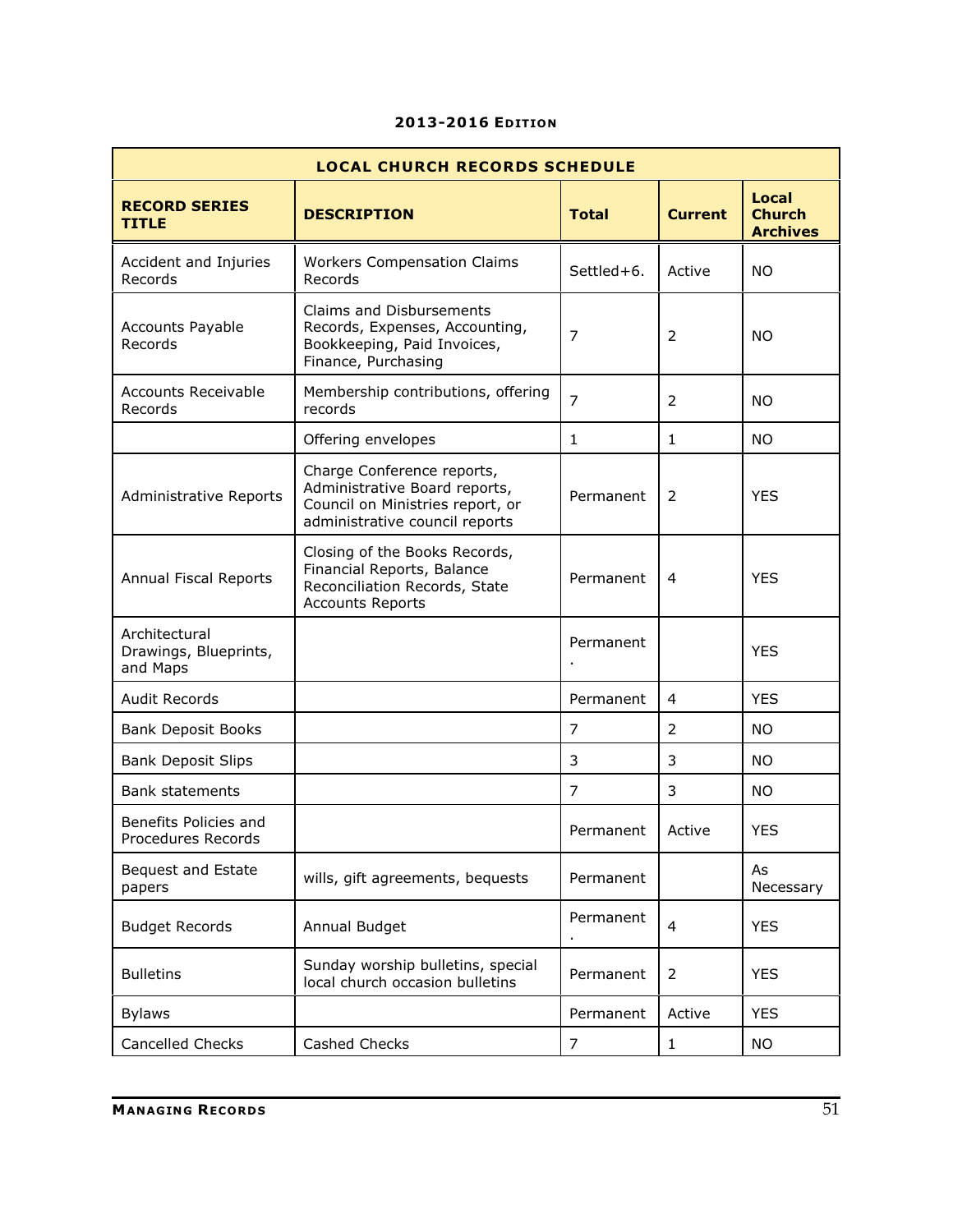| <b>LOCAL CHURCH RECORDS SCHEDULE</b>                       |                                                  |                                                                                                    |                |                                                       |
|------------------------------------------------------------|--------------------------------------------------|----------------------------------------------------------------------------------------------------|----------------|-------------------------------------------------------|
| <b>RECORD SERIES</b><br><b>TITLE</b>                       | <b>DESCRIPTION</b>                               | <b>Total</b>                                                                                       | <b>Current</b> | <b>Local</b><br><b>Church</b><br><b>Archives</b>      |
| Certificates of Deposit,<br>Canceled                       |                                                  | 3                                                                                                  | 3              | <b>NO</b>                                             |
| Committee Records                                          | Local church committee records                   | Permanent                                                                                          | 4              | <b>YES</b>                                            |
| Contracts                                                  | repairs, maintenance, lease<br>agreements, loans | 4 - service<br>contracts<br>6 - Repairs,<br>Lease, Loans<br>Permanent<br>- new<br>constructio<br>n | $\overline{4}$ | $NO -$<br>expect for<br>those<br>going to<br>Archives |
| Correspondence -<br>subject                                | Correspondence on special or topic<br>interest   | permanent                                                                                          | Active         | <b>YES</b>                                            |
| Correspondence -<br>transitory                             | Routine correspondence                           | 1                                                                                                  | $\mathbf{1}$   | <b>NO</b>                                             |
| Deduction<br><b>Authorization Records</b>                  | Deductions Input List                            | Active $+4$                                                                                        | Active         | <b>NO</b>                                             |
| Deeds                                                      | Deeds, Conveyances, Covenants,<br>easements      | Permanent                                                                                          |                | As<br>Necessary                                       |
| Directories                                                |                                                  | Permanent                                                                                          | Current        | <b>YES</b>                                            |
| <b>Employment Eligibility</b><br><b>Verification Forms</b> |                                                  | Active $+1$<br>(3 yrs)<br>Min.)                                                                    | Active         | <b>NO</b>                                             |
| <b>Employment Policies</b><br>and Procedures<br>Records    | <b>Employment Policies</b>                       | Permanent                                                                                          | Active         | <b>YES</b>                                            |
| Grievance Records                                          |                                                  | Active +3.                                                                                         | Active         | <b>NO</b>                                             |
| <b>Insurance Policies</b>                                  |                                                  | Permanent                                                                                          | Active         | <b>YES</b>                                            |
| <b>Insurance Election</b><br>Records, Employees            |                                                  | employme<br>$nt + 6$                                                                               | Active         | <b>NO</b>                                             |
| Inventories of Property<br>and Equipment                   |                                                  | Until<br>supersede<br>d                                                                            | Active         | Transfer to<br>Archives<br>for Review                 |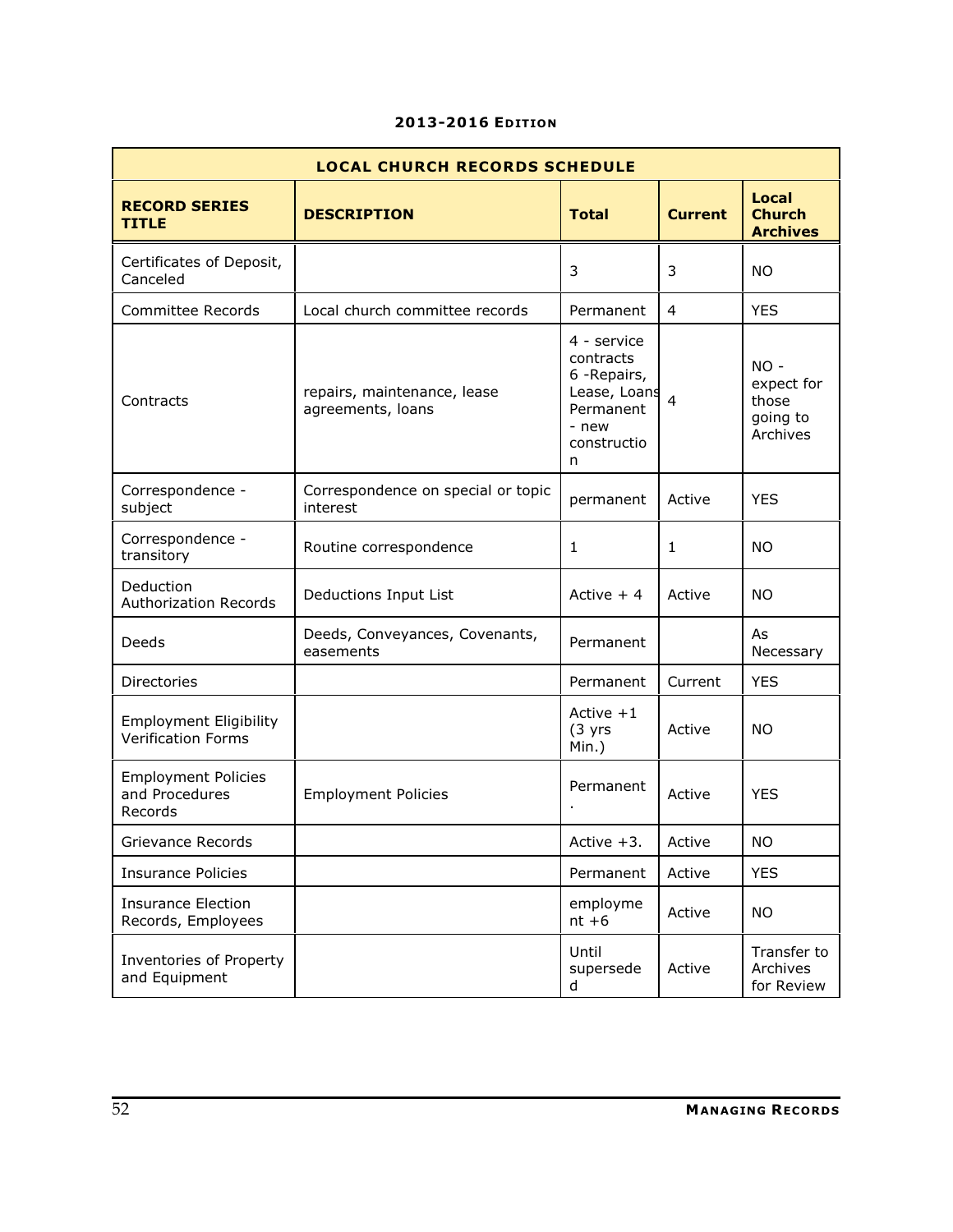| <b>LOCAL CHURCH RECORDS SCHEDULE</b>            |                                                                               |                                             |                |                                                                            |  |
|-------------------------------------------------|-------------------------------------------------------------------------------|---------------------------------------------|----------------|----------------------------------------------------------------------------|--|
| <b>RECORD SERIES</b><br><b>TITLE</b>            | <b>DESCRIPTION</b>                                                            | <b>Total</b>                                | <b>Current</b> | <b>Local</b><br><b>Church</b><br><b>Archives</b>                           |  |
| Invoices                                        |                                                                               | 7 (except<br>for major<br>constructio<br>n) | 3              | <b>NO</b><br>(transfer<br>major<br>constructio<br>n series to<br>Archives) |  |
| Membership records                              | Membership register, baptisms,<br>marriages, transfers                        | Permanent                                   |                | <b>YES</b>                                                                 |  |
| Newsletters                                     | Church newsletters, UMW, UMM,<br>UMYF and other church group's<br>newsletters | Permanent                                   | 2              | <b>YES</b>                                                                 |  |
| Pay Authorization<br>Records                    |                                                                               | 5                                           | $\overline{2}$ | <b>NO</b>                                                                  |  |
| Personnel Records                               | <b>Personnel Files</b>                                                        | Active+7                                    | Active         | <b>NO</b>                                                                  |  |
| Property Files                                  | deeds, title papers, repair history,<br>permits, lease agreement              | Permanent                                   |                | As<br>Necessary                                                            |  |
| Purchase Orders                                 |                                                                               | $\overline{7}$                              | 3              | <b>NO</b>                                                                  |  |
| Real Estate Surveys                             | surveys, plot plans and related<br>correspondence                             | Permanent                                   |                | As<br>Necessary                                                            |  |
| Rejected Applications                           | Rejected and Incomplete<br><b>Employment Applications</b>                     | $\overline{2}$                              | $\mathbf{1}$   | <b>NO</b>                                                                  |  |
| Search Records-<br>accepted                     |                                                                               | Active+7                                    | Active         | <b>NO</b>                                                                  |  |
| Search Records - all<br>others                  |                                                                               | 5                                           | 1              | NO.                                                                        |  |
| Shipping and Freight<br>Records                 |                                                                               | 3                                           | 3.             | NO.                                                                        |  |
| <b>Staff Meeting Records</b>                    |                                                                               | Permanent                                   | $\overline{4}$ | <b>YES</b>                                                                 |  |
| Tax-Exempt<br>Certificates                      | Certificates and Form 990                                                     | Permanent                                   |                | As<br>Necessary                                                            |  |
| <b>Tax Returns</b>                              |                                                                               | $\overline{7}$                              | 5              | <b>NO</b>                                                                  |  |
| Tax Withholding<br><b>Authorization Records</b> |                                                                               | Active $+5$                                 | Active         | NO.                                                                        |  |
| <b>Time Sheets</b>                              |                                                                               | 3                                           | 3              | NO.                                                                        |  |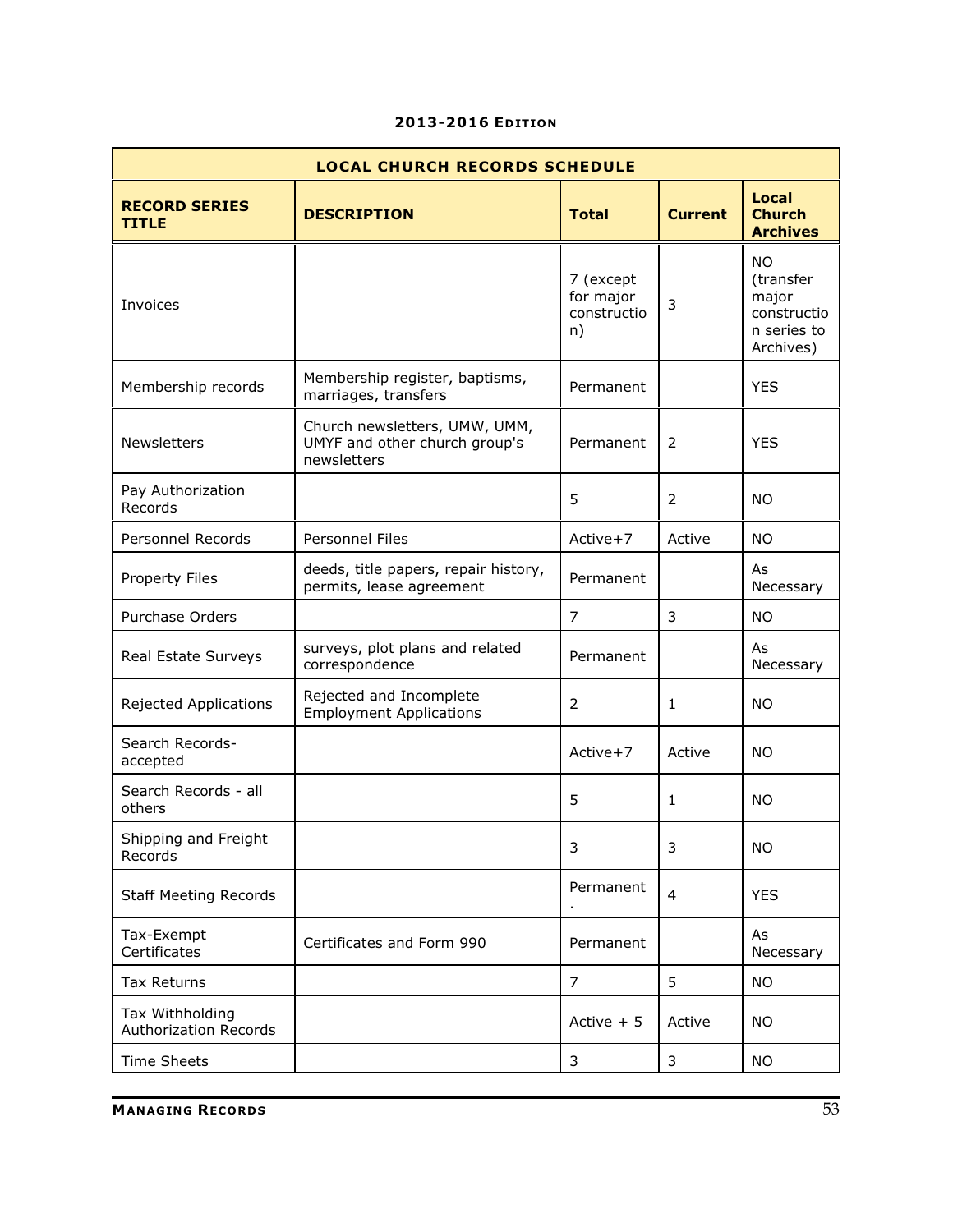| <b>LOCAL CHURCH RECORDS SCHEDULE</b> |                    |              |                |                                           |
|--------------------------------------|--------------------|--------------|----------------|-------------------------------------------|
| <b>RECORD SERIES</b><br><b>TITLE</b> | <b>DESCRIPTION</b> | <b>Total</b> | <b>Current</b> | Local<br><b>Church</b><br><b>Archives</b> |
| <b>Travel Records</b>                |                    |              |                | NO                                        |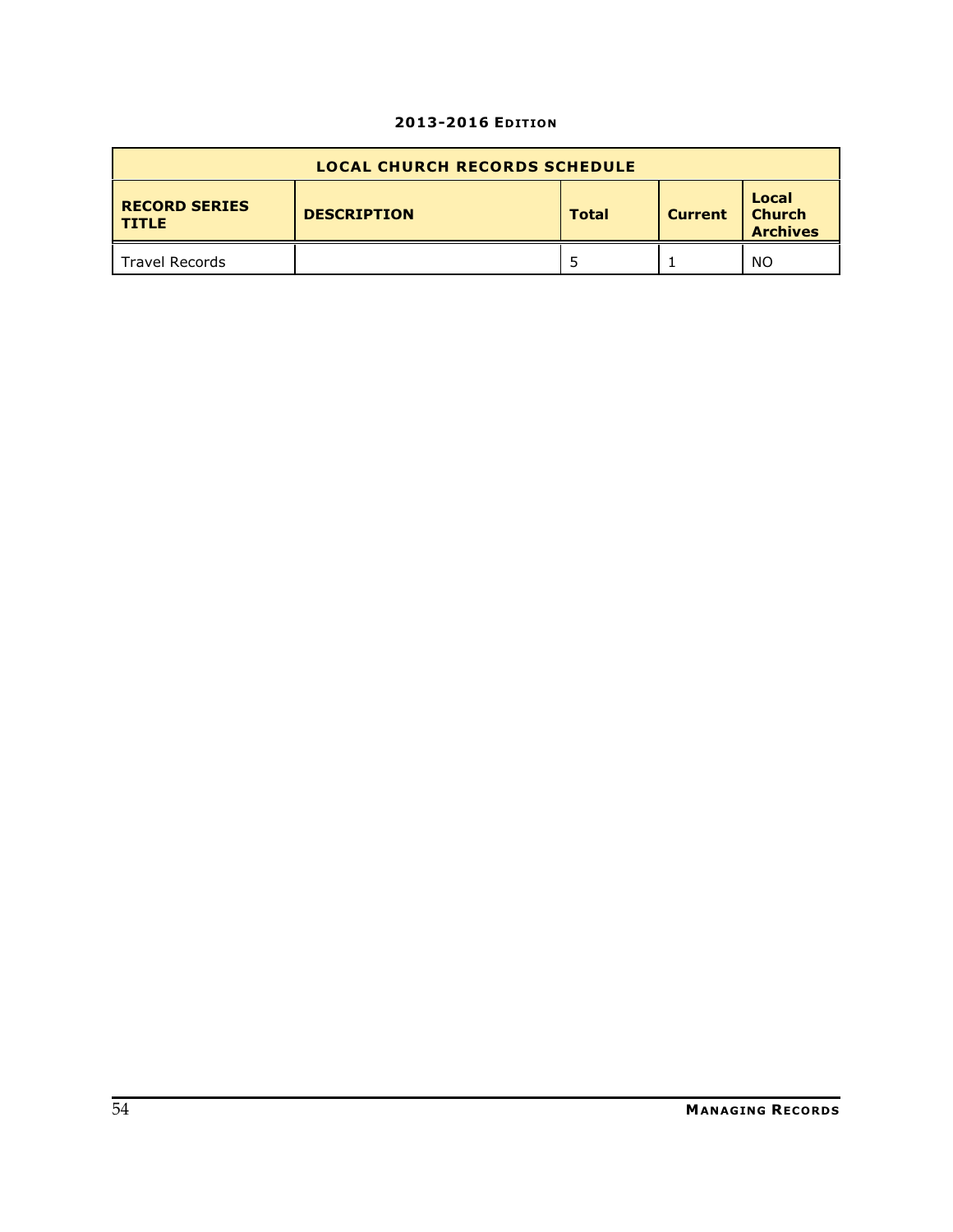# **Other Resources**

F or those who want to read further on the planning and use of records management below is a list of useful texts. All are available from the Association of Records Managers and Administrators, Inc., 13725 West 109<sup>th</sup> Street, Suite 101, Lexena, KS 66215 (website: www.arma.org.)

*Developing and Operating a Records Retention Program*. ARMA International: Prairie Village, KS 1989.

- Penn, Ira A., Gail Pennix, Jim Coulson. *Records Management Handbook*, 2nd edition. Gower Press: Aldershot, UK 1994
- Skupsky, Donald S. *RecordKeeping Requirements*. Information Clearinghouse: Denver, 1988.
- Maedke, Wilmer O., Mary F. Robek, Gerald F. Brown. *Information and Records Management*. Glencoe Press:Beverly Hills, 1974.
- Aschner, Katherine *Taking Control of Your Office Records: A Manager's Guide*. Knowledge Industry Publications: White Plains, NY. 1983.

### **Resources for caring for a local church archives**

- *Caring for Your Church's Heritage: Church Historian* (Part of the *Guidelines for Leading Your Congregation* Series) Cokesbury:Nashville, TN, 1996.
- *Memory and Ministry.* A 30 minute video on managing a local church archives. EcuFilm : Nashville, TN (800-251-4091)

You can also contact the General Commission on Archives and History, P.O. Box 127, Madison, NJ 07940, 973-408-3195, 973-408-3909 (FAX) with any questions, or your local annual conference archives.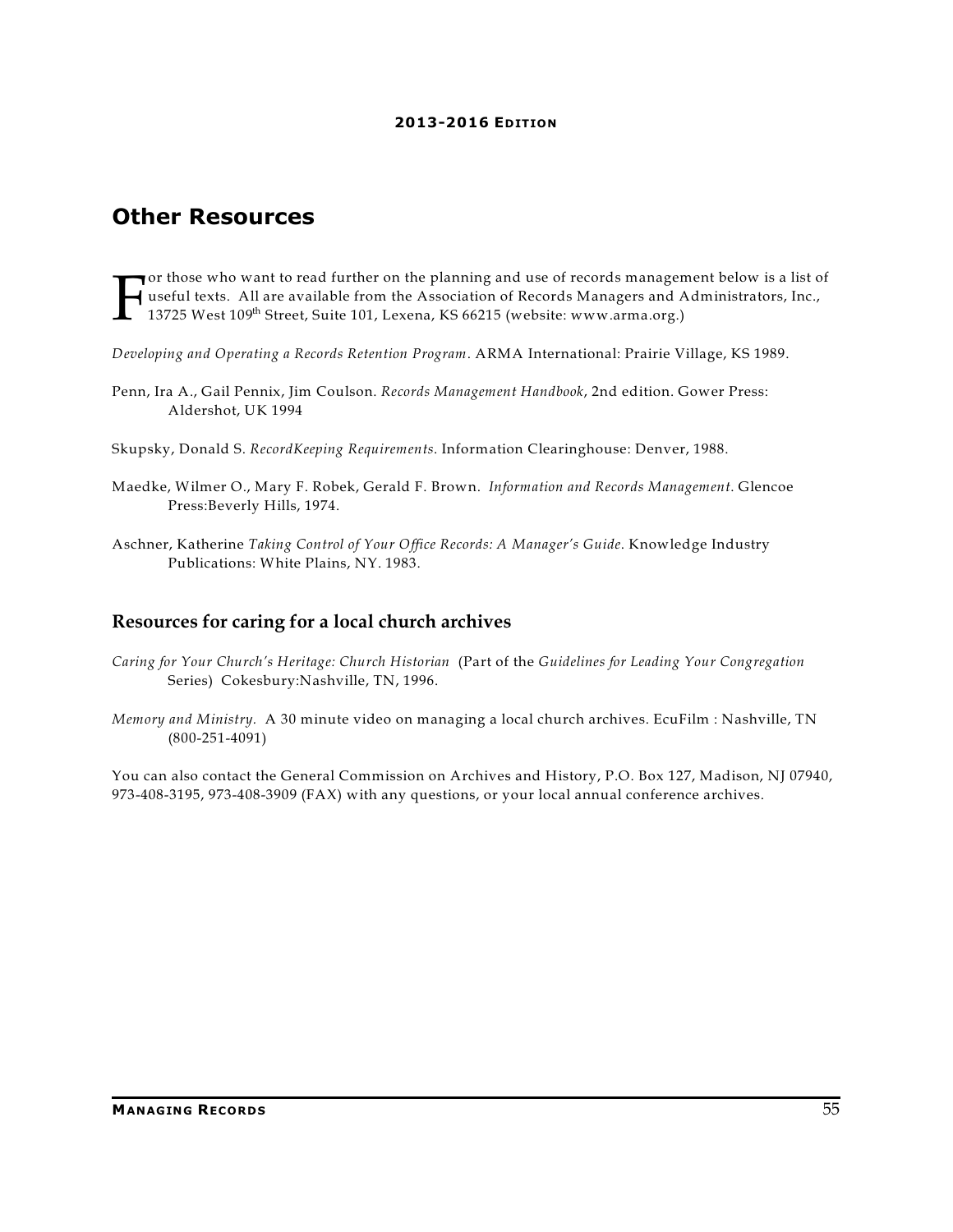# **Appendix: Creating a Records Schedule**

## **What is a Records Schedule?**

**R** ecords, as they reach the end of their life cycle, need to be removed.<br>This should be done on a regular or annual basis. The basic tool to<br>records from the office, making room for more recent and active records. ecords, as they reach the end of their life cycle, need to be removed from the office filling system. This should be done on a regular or annual basis. The basic tool to guide the records officer in this task is the *records retention and disposition schedule*. This tool helps remove the old and obsolete

A records schedule identifies record series and prescribes the time period that they must be retained before they reach their ultimate fate or disposition. The disposition of a record, as prescribed in a records schedule, may range from immediate destruction, to destruction after a period of time, or to permanent retention in the archives.

# **Steps in Creating a Records Schedule:**

If a record series is not listed in the existing records retention and disposition schedule (or if no schedule exists at all), the department's Records Officer should contact the appropriate records committee. The committee, after reviewing the existing schedule, may determine that an addition to the schedule is required. These are the steps in the scheduling process:

- \* Inventory the record(s) series in question, using the *Record Series Inventory Data Sheet* (see steps below). This is to be done either by the local responsible person, the committee, or by both working together.
- Retention periods based upon frequency of use and archival value will be agreed upon and incorporated into the records schedule.
- In the case of a local church the schedule should probably be reviewed by the Conference Commission on Archives and History, so that consistency among the local churches can be maintained.

# **Steps in a Records Inventory**

1. Locate records: they may not only be in offices, but also in basements or homes.

2. Once all records have been located the inventory can begin. Use an inventory sheet similar to the example in Fig 1.

3. In order to help identify your records and how long they should be kept, it is important that you always include the following information in your inventory: Type of record (see Fig. 2); whether the original or copy is in your office, the location and the format ( e.g. computer, cassette tape, paper)

**RECORDS INVENTORY SHEET**

Type of Record:

Location:

Format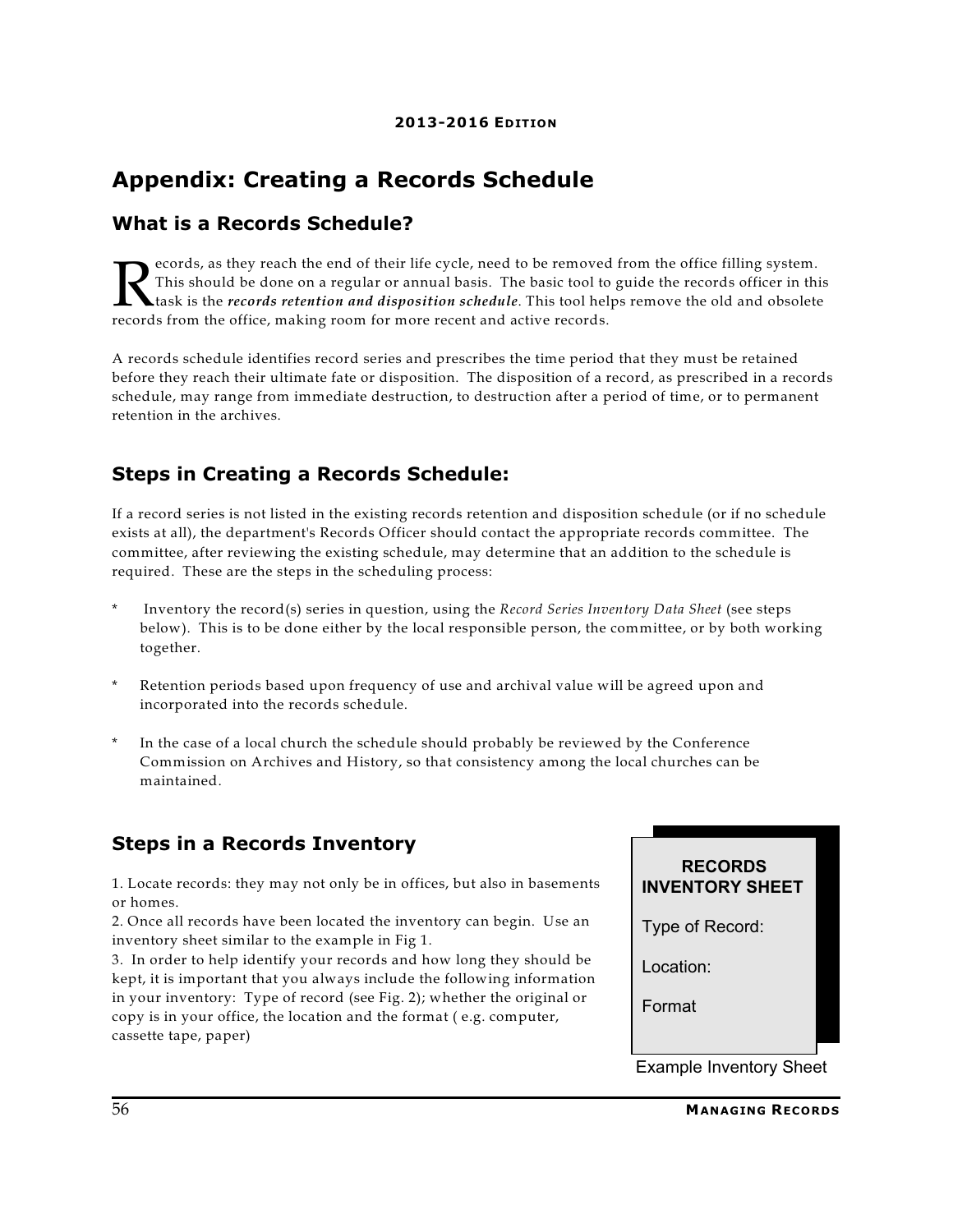minutes

annual reports by laws/charter incorporation records annual audits annual budgets financial ledgers of final entry subject correspondence manuals/handbooks newspapers/newsletters brochures/promotional materials photographs will, bequests legal/judicial cases personnel records/employee records accounts payable invoices bank deposit slips mailing lists expense reports invitations meeting notices travel plans and arrangements resource files

Types of records commonly found

## **Retention Periods:**

The term "retention period" refers to the maximum and minimum lengths of time that a record must be kept. Once you have identified your records you will need to determine how long they are to be kept. At the end of this manual are some examples of retention schedules. However, it is important to remember that, especially concerning financial records the laws governing retention can vary from state. Before implementing any retention schedule be sure to let your legal counsel see it. What is listed in this manual are examples and suggestions only.

Several different retention period designations can be used, such as: "Permanent", "Until Superseded", "Until Obsolete," or a specific number of years. "Permanent" indicates that the record series will be kept indefinitely. Records with a permanent designation should probably be sent to the archives.

"Until Superseded" is a retention assigned to records that are routinely updated or revised and where the previous version has no continuing value.

"Until Obsolete" is assigned to record series that become valueless on a non-routine basis. Specific time period retention periods are based upon usage factors and legal requirements, such as audits.

With the exception of financial and personnel records the records committee, acting in consultation with the office it is surveying, will assign the retention periods. For the most part, most local church and denominational records are not governed by any specific legislation which affects their retention. Always be sure to check your locale for any legislation which might affect financial records or personnel

records. While establishing the retention period will be dependent upon the needs of the office or the committee it is should be mentioned here that before actually disposing of any records one should verify that there are no pending legal actions against the church or conference which necessitates keeping the records longer. If a record is needed in a legal case it has, in effect, become an active record again. Its useful administrative value continues until the legal case has been resolved, which could also change the long-term status of the record. In such issues always be sure to consult with your legal counsel.

## **Calculating Retention Periods:**

Retention periods usually begin at a chronological file break, such as the fiscal, calendar, or annual conference year. The retention period applies to all records created during the time period. For example, the official copy of many accounting records has a five-year retention period, by fiscal year. The retention period for journal vouchers created during the 1992-93 fiscal year (July 1, 1992-June 30, 1993) begins July 1, 1993. After 5 years, on July 1, 1998, they will be eligible for destruction.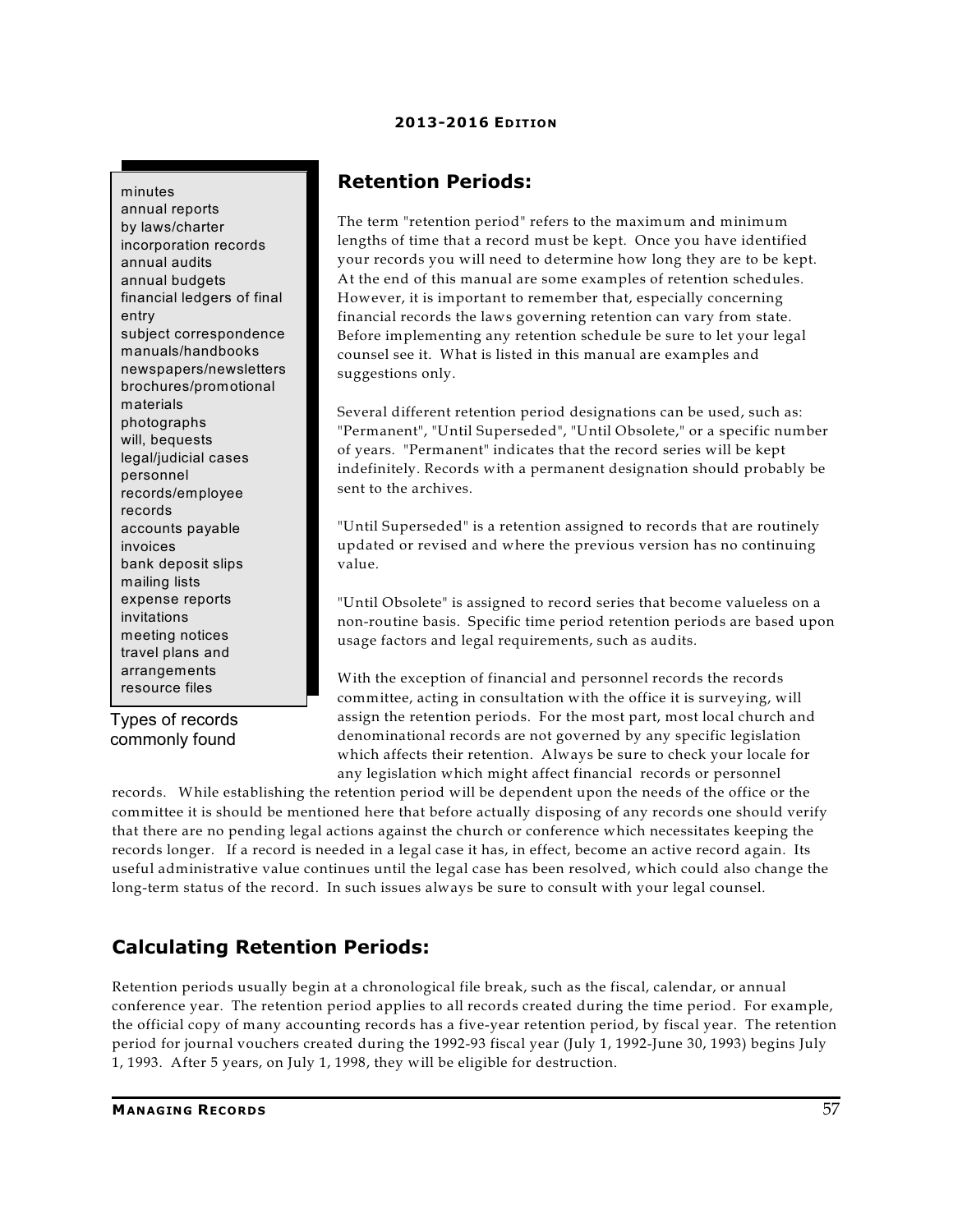# **Appendix: Sample Transmittal Form**

Copy this form to a blank file and edit it for your conference's use.

### **The United Methodist Church General Commission on Archives and History Records Transmittal Form**

Directions: Please **type** all information. **Complete sections 1 through 7.** List the box numbers in ascending order in the column marked 'Box No." and beside each box number list the titles of all folders or materials as they appear in that container. The transmittal form should contain a folder title listing for each container transferred to the General Commission on Archives & History ( See "Records Transfer Procedures" in the *Guidelines*, available from GCAH, for further instructions.) Print this form out when finished and either retain the printout or its electronic version in **your** office. Send a copy of the printout and the electronic file along with the shipment to GCAH. You will receive back from us either a paper copy or electronic version with items 9-14 completed. This is the copy to which you will need to refer when requesting your records or information from your records at GCAH. All previous version of this transmittal form may then be disposed.

| To be filled in by the Agency Staff | To be filled in by GCAH staff |  |
|-------------------------------------|-------------------------------|--|
| 1.Agency Name:                      | 9. Accession Number:          |  |
| 2. Agency Address:                  | 10. Date Received             |  |
|                                     | 11. Total Extent              |  |
| 3. Contact Name:                    | 12. Received by               |  |
| 4. Phone Number:                    | 13. Record Group              |  |
|                                     | 14. Location                  |  |

**Use the TAB key to move from cell to cell and the table will automatically add new rows Each cell will expand to accommodate the amount of material you type into it.**

| 5.Box | 6. Folder Title/ Record Description | 7. Inclusive<br><b>Dates</b> |
|-------|-------------------------------------|------------------------------|
|       |                                     |                              |
|       |                                     |                              |
|       |                                     |                              |
|       |                                     |                              |
|       |                                     |                              |
|       |                                     |                              |
|       |                                     |                              |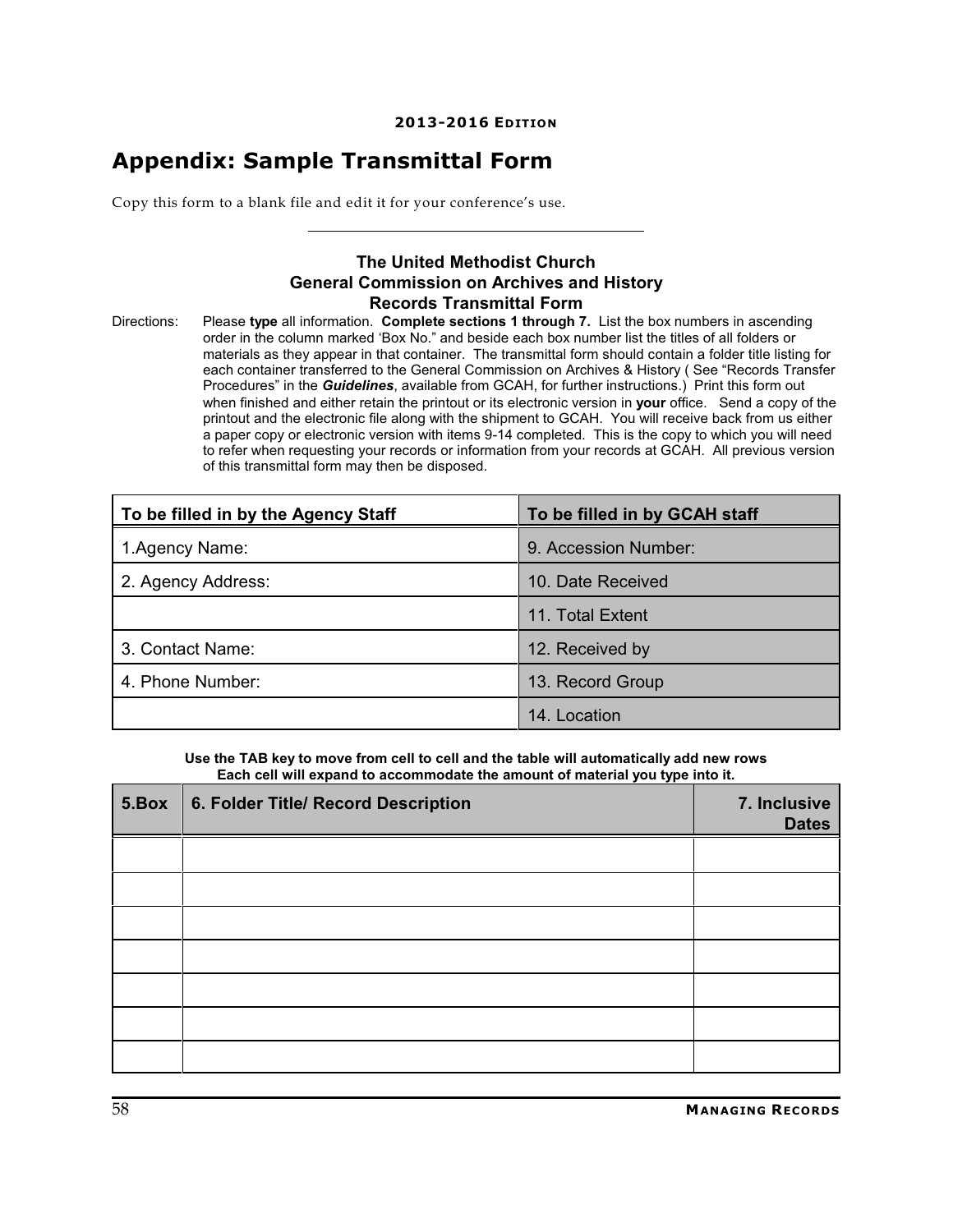| 5.Box | 6. Folder Title/ Record Description | 7. Inclusive<br><b>Dates</b> |
|-------|-------------------------------------|------------------------------|
|       |                                     |                              |
|       |                                     |                              |
|       |                                     |                              |
|       |                                     |                              |
|       |                                     |                              |
|       |                                     |                              |
|       |                                     |                              |
|       |                                     |                              |
|       |                                     |                              |
|       |                                     |                              |
|       |                                     |                              |
|       |                                     |                              |
|       |                                     |                              |
|       |                                     |                              |
|       |                                     |                              |
|       |                                     |                              |
|       |                                     |                              |
|       |                                     |                              |